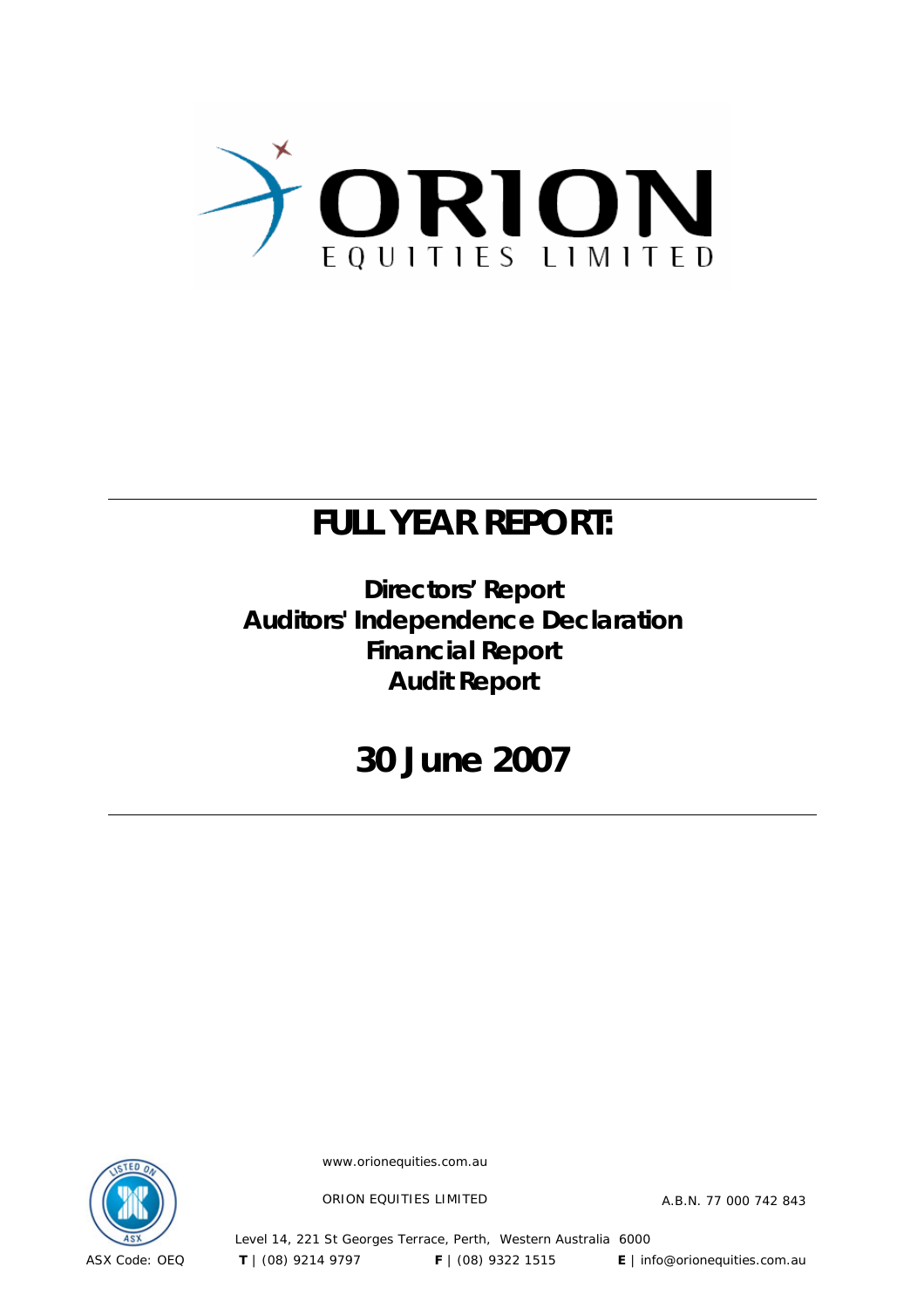| Overview of Performance            | $\overline{2}$ | <b>BOARD</b>                                                             |                                                                |  |
|------------------------------------|----------------|--------------------------------------------------------------------------|----------------------------------------------------------------|--|
| Directors' Report                  | 4              | Faroog Khan<br>William Johnson<br>Victor Ho                              | Executive Chairman<br>Executive Director<br>Executive Director |  |
| Auditor's Independence Declaration | 17             | Yaqoob Khan                                                              | Non-Executive Director                                         |  |
| Income Statement                   | 18             |                                                                          |                                                                |  |
| <b>Balance Sheet</b>               | 19             | <b>COMPANY SECRETARY</b><br>Victor Ho                                    |                                                                |  |
| Statement of Changes in Equity     | 20             |                                                                          |                                                                |  |
| Cash Flow Statement                | 21             | <b>PRINCIPAL &amp; REGISTERED OFFICE</b><br>Level 14, The Forrest Centre |                                                                |  |
| Notes to Financial Statements      | 22             | 221 St Georges Terrace<br>Perth Western Australia 6000                   |                                                                |  |
| Directors' Declaration             | 42             | Telephone:<br>Facsimile:                                                 | (08) 9214 9797<br>(08) 9322 1515                               |  |
| Independent Audit Report           | 43             | Email:<br>Website:                                                       | info@orionequities.com.au                                      |  |
| Securities Information             | 45             |                                                                          | www.orionequities.com.au                                       |  |

**Visit our website for:** 

- 
- 
- 

**Register your email with us to** <br>
OEQ **receive latest Company announcements and releases** 

### **CONTENTS CORPORATE DIRECTORY**

| Faroog Khan<br>William Johnson | Executive Chairman<br>Executive Director |
|--------------------------------|------------------------------------------|
| Victor Ho                      | Executive Director                       |
| Yaqoob Khan                    | Non-Executive Director                   |

#### **PRINCIPAL & REGISTERED OFFICE**

#### **SHARE REGISTRY**

 Advanced Share Registry Services KMC House 110 Stirling Highway Nedlands Western Australia 6009 Telephone: (08) 9389 8033<br>Facsimile: (08) 9389 7871  $(08)$  9389 7871 Email: admin@advancedshare.com.au **www.orionequities.com.au 1990** Mebsite: www.asrshareholders.com

#### **Latest News Contract Contract Latest News**

**Market Announcements Australian Securities Exchange Financial Reports Perth, Western Australia** 

**ASX CODE** 

#### **AUDITOR**

 BDO Kendalls Audit & Assurance (WA) 128 Hay Street **EMAIL US NOW EMAIL US NOW Subiaco**, Western Australia 6008 Telephone: (08) 9380 8400 **info@orionequities.com.au** Facsimile: (08) 9380 8499 Website: www.bdo.com.au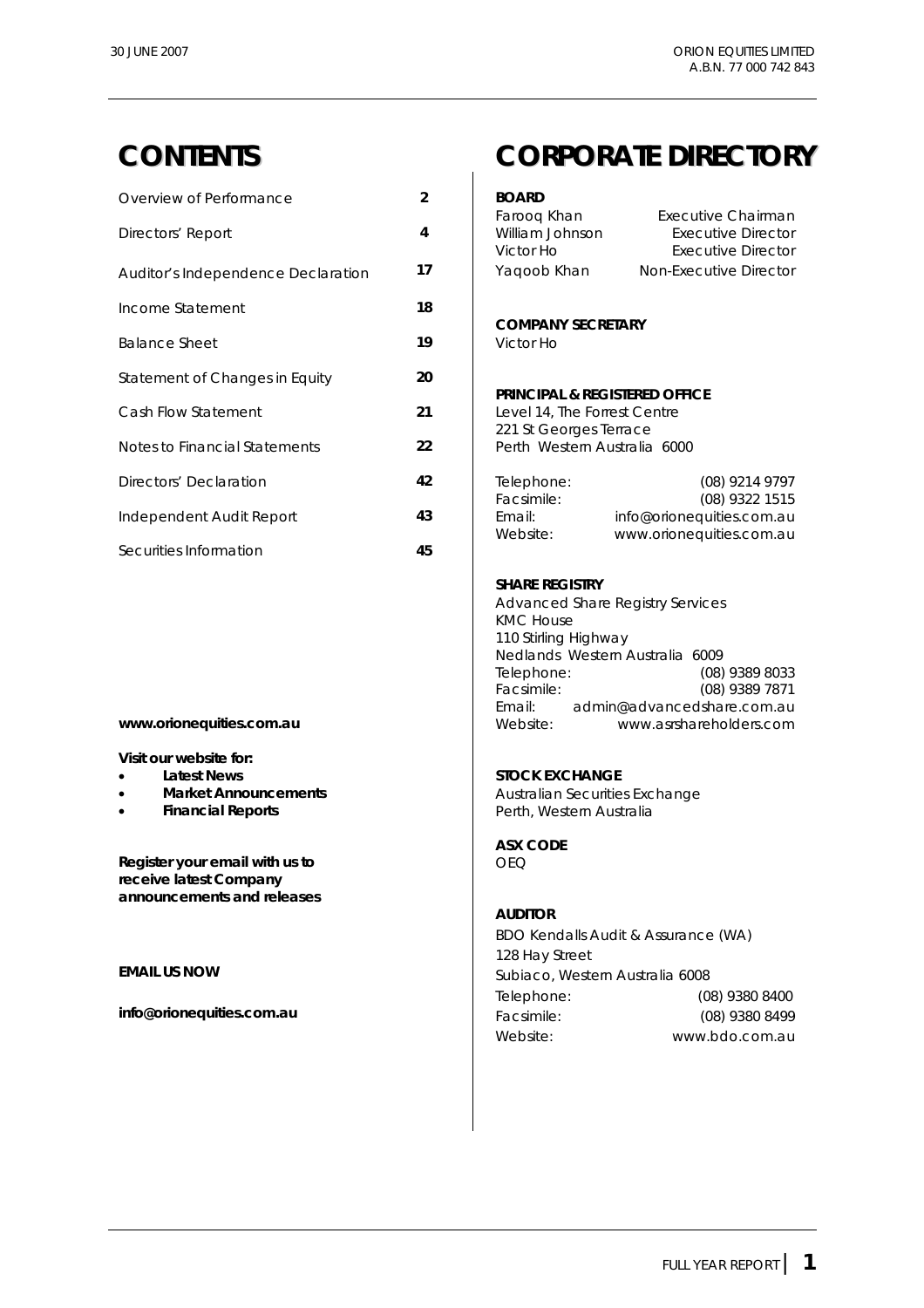## **OVERVIEW OF PERFORMANCE**

Orion Equities Limited is an investment company (**LIC**) listed on the Australian Securities Exchange (**ASX**) (under ASX Code: **OEQ**).

At 30 June 2007, OEQ had a market capitalisation of \$24 million (at \$1.36 per share), net assets of \$34 million (at \$1.907 after tax NTA backing per share), 17,814,389 fully paid ordinary shares on issue, and 790 shareholders on its share register (30 June 2006: \$13 million market capitalisation (at \$0.75 per share), net assets of \$24.5 million (at \$1.426 cents after tax NTA backing per share), 17,814,389 shares on issue, and 1,377 shareholders).

#### **SUMMARY OF RESULTS**

|                                               | 2007        | 2006        | %       | Up/  |
|-----------------------------------------------|-------------|-------------|---------|------|
| <b>Consolidated Entity</b>                    | \$          | \$          | Change  | Down |
|                                               |             |             |         |      |
| Total revenues                                | 18,184,064  | 6,576,731   | 176%    | Up   |
| Total expenses                                | (1,663,789) | (718, 791)  | 131%    | Up   |
| Profit before tax                             | 16,520,275  | 5,857,940   | 182%    | Up   |
| Income tax expense                            | (4,619,027) | (1,369,682) | 237%    | Up   |
| Profit from continuing operations             | 11,901,248  | 4,488,258   | 165%    | Up   |
| Profit / (Loss) from discontinued operations  | (1,852,990) | 2,049,410   | $-190%$ | Down |
| Profit attributable to members of the Company | 10,048,258  | 6,537,668   | 54%     | Up   |
|                                               |             |             |         |      |
| Basic and diluted earnings per share          | 0.56        | 0.37        | 43%     | Up   |
|                                               |             |             |         |      |
| Pre-tax NTA backing per share                 | 2.223       | 1.557       | 44%     | Up   |
| Post-tax NTA backing per share                | 1.931       | 1.426       | 34%     | Up   |

Total revenues include:

- (1) \$11,593,494 net income from the Company's share trading portfolio including:
	- (a) \$8,583,740 unrealised gains on securities (2006: \$5,536,239);
	- (b) \$2,840,719 realised gains on sale of securities (2006: \$1,868,639);
	- (c) \$169,034 dividend income (2006: \$141,161);
- (2) \$49,200 net income from the Company's options portfolio (2006: \$126,579);
- (3) \$1,562,500 net profit from the sale of a subsidiary (2006: Nil);
- (4) \$1,668,955 share of Associate entities' net profits (2006: \$1,146,453);
- (5) \$481,726 dividend income received from Associate entities (2006: \$343,080);
- (6) \$58,095 income from olive grove operations (2006: Nil); and
- (7) \$127,595 interest and other income (2006: \$76,921).

#### Total expenses include:

- (1) \$613,171 personnel costs (including employee entitlements) (2006: \$269,693);
- (2) \$418,467 olive grove operations (2006: Nil);
- (3) \$66,515 brokerage costs (2006: \$88,184);
- (4) \$79,708 exploration and evaluation expenses (2006: \$62,065); and
- (5) \$20,678 legal and other professional fees (2006: \$105,060).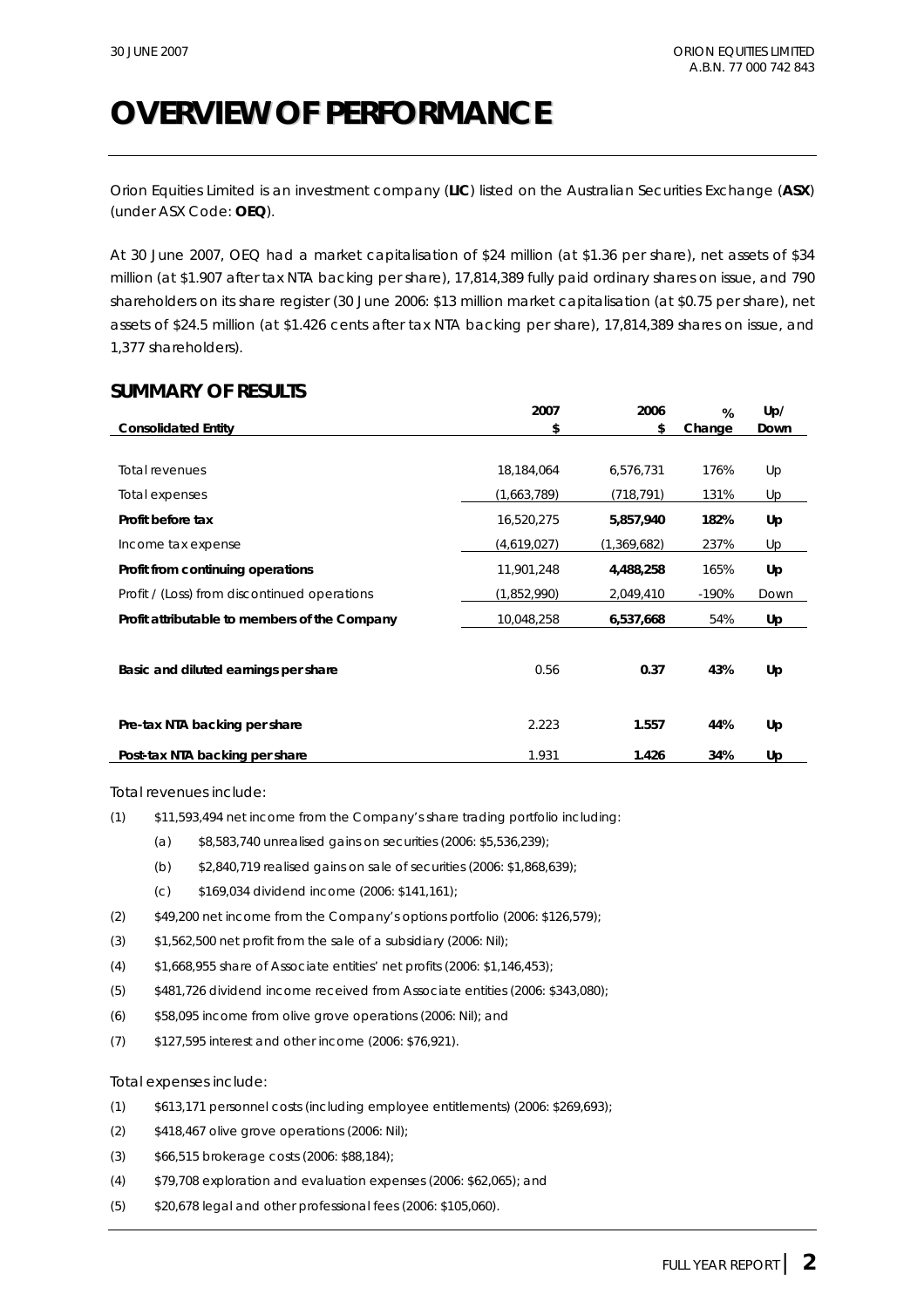## **OVERVIEW OF PERFORMANCE**

### **DIVIDENDS**

The Company has paid regular dividends since becoming an LIC in 2004, including a final fully franked dividend for 2007 of 2 cents per share:

| Dividend Rate<br>per share | <b>Record Date</b> | Payment Date      | Franking             | <b>Total Dividends</b><br>Paid/Payable |
|----------------------------|--------------------|-------------------|----------------------|----------------------------------------|
| 2 cents                    | 17 September 2007  | 21 September 2007 | Fully franked        | \$356,288                              |
| 1.5 cents                  | 8 March 2007       | 15 March 2007     | <b>Fully franked</b> | \$267,216                              |
| 3 cents                    | 12 October 2006    | 19 October 2006   | <b>Fully franked</b> | \$534,432                              |
| $1.5$ cent                 | 31 March 2006      | 7 April 2006      | Fully franked        | \$267,216                              |
| $1.5$ cent                 | 30 September 2005  | 13 October 2005   | Fully franked        | \$267,216                              |
| 5 cents                    | 6 July 2004        | 9 July 2004       | 60% franked          | \$861,000                              |

### **ASSOCIATE ENTITIES**

Orion Equities has accounted for the following share investments at Balance Date as investments in an Associate entity (on an equity accounting basis):

- (1) 28.22% interest in ASX listed Scarborough Equities Limited (ACN 061 287 045) (**SCB**) (30 June 2006: 27.86%); and
- (2) 28.38% interest in ASX listed Bentley International Limited (ACN 008 108 218) (**BEL**) (30 June 2006: 27.93%).

The Company did not gain or lose an interest in joint venture entities during the year.

#### **CONTROLLED ENTITIES**

The Company ceased control of the following entity during the financial year:

(1) Hume Mining NL, formerly a wholly owned subsidiary, was sold to Alara Uranium Limited (**Alara** or **AUQ**) on 18 May 2007 in consideration for 6,250,000 Alara shares; Alara was admitted to the Official List of ASX and commenced trading on ASX on 24 May 2007.

The Company gained control of the following entities during the financial year:

- (1) Koorian Olives Pty Ltd (formerly OEQO Pty Ltd) incorporated on 7 July 2006 as a wholly owned subsidiary, the owner of the Koorian Olive Grove operations;
- (2) Orion Indo Operations Pty Ltd incorporated on 30 March 2007 as a wholly owned subsidiary, the parent company of PT Orion Indo Mining; and
- (3) PT Orion Indo Mining, incorporated on 4 April 2007 in Indonesia and 100% beneficially owned by Orion Indo Operations Pty Ltd, currently engaged in the exploration, evaluation and development of resource projects in Indonesia.

#### **ANNUAL GENERAL MEETING**

Details of the Company's Annual General Meeting (which is required to be held by no later than 30 November 2007) is still to be determined by the Board.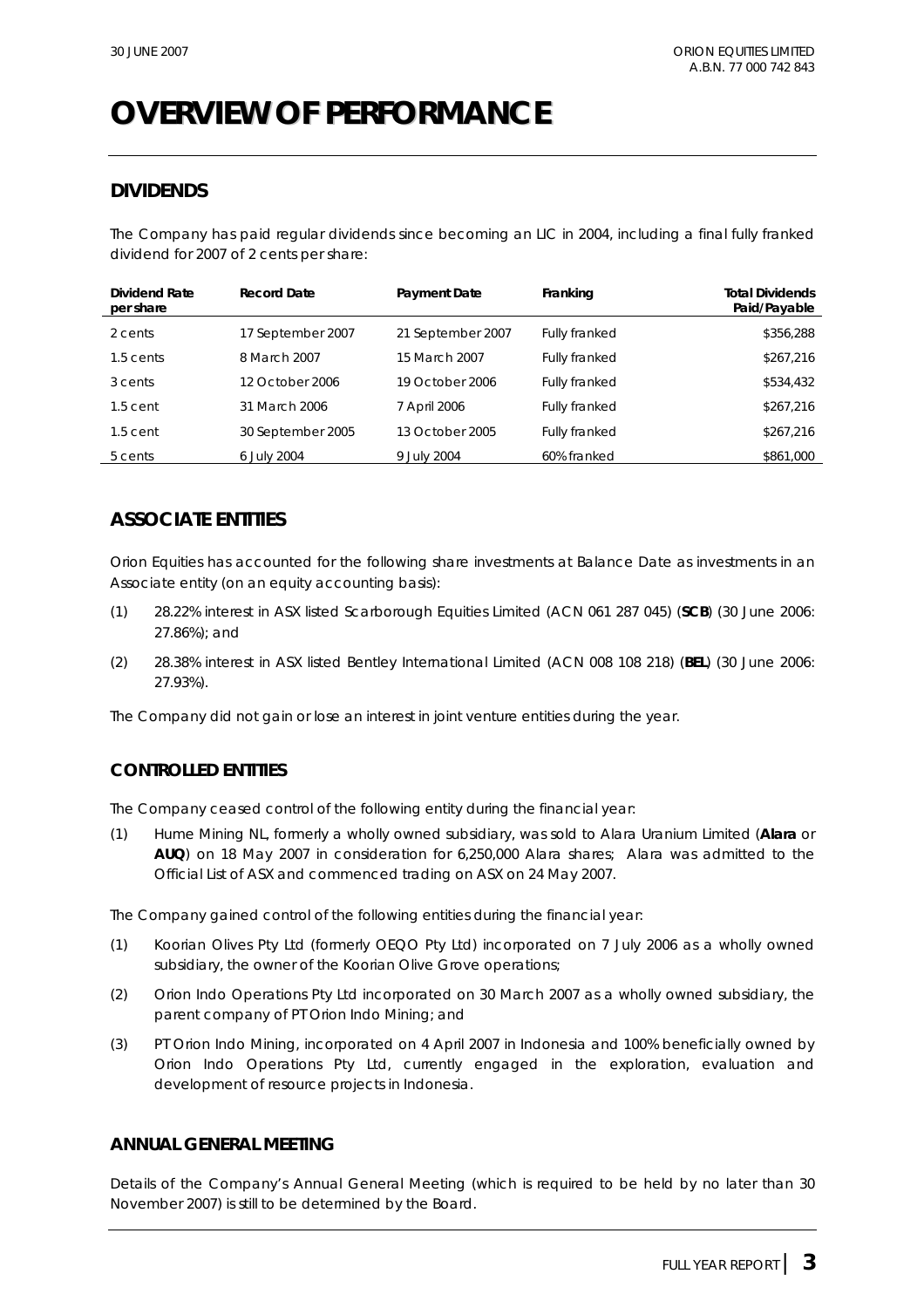The Directors present their report on Orion Equities Limited (**Company** or **Orion Equities** or **OEQ**) and its controlled entities (the **Consolidated Entity**) for the year ended 30 June 2007 (**Balance Date**).

Orion Equities is a public company limited by shares that was incorporated in New South Wales and has been listed on the Australian Securities Exchange (**ASX**) since November 1970 (Current ASX Code: OEQ).

Orion Equities has prepared a consolidated financial report incorporating the entities that it controlled during the financial year. Those entities are:

- (1) Silver Sands Developments Pty Ltd (ACN 094 097 122), a wholly owned subsidiary;
- (2) Central Exchange Mining Ltd (ACN 119 438 265), a wholly owned subsidiary;
- (3) Koorian Olives Pty Ltd (ACN 120 616 891) (formerly OEQO Pty Ltd) incorporated in Western Australia on 7 July 2006, a wholly owned subsidiary;
- (4) Orion Indo Operations Pty Ltd (ACN 124 702 245) incorporated in Western Australia on 30 March 2007, a wholly owned subsidiary;
- (5) PT Orion Indo Mining, incorporated in Indonesia on 4 April 2007, 100% beneficially owned by Orion Indo Operations Pty Ltd; and
- (6) Hume Mining NL (ACN 064 994 945), a wholly owned subsidiary sold to Alara Uranium Limited (**Alara** or **AUQ)** on 18 May 2007.

Orion Equities has accounted for the following investments at Balance Date as investments in an Associate entity (on an equity accounting basis):

- (1) 28.22% interest in ASX listed Scarborough Equities Limited (**SCB**) (30 June 2006: 27.86%);
- (2) 28.38% interest in ASX listed Bentley International Limited (**BEL**) (30 June 2006: 27.93%).

#### **PRINCIPAL ACTIVITIES**

The principal activities of the Consolidated Entity during the financial year were the management of its investments, including investments in listed securities, real estate, an olive grove operation and resource projects in Indonesia and Pakistan.

#### **OPERATING RESULTS**

|                                               | 2007        | 2006        | %       |
|-----------------------------------------------|-------------|-------------|---------|
| <b>Consolidated Entity</b>                    |             |             | Change  |
|                                               |             |             |         |
| <b>Total revenues</b>                         | 18.184.064  | 6.576.731   | $+176%$ |
| Total expenses                                | (1.663.789) | (718, 791)  | $+131%$ |
| Profit before tax                             | 16,520,275  | 5,857,940   | $+182%$ |
| Income tax expense                            | (4,619,027) | (1,369,682) | $+237%$ |
| Profit from continuing operations             | 11.901.248  | 4,488,258   | $+160%$ |
| Profit / (Loss) from discontinued operations  | (1,852,990) | 2,049,410   | $-190%$ |
| Profit attributable to members of the Company | 10,048,258  | 6,537,668   | $+54%$  |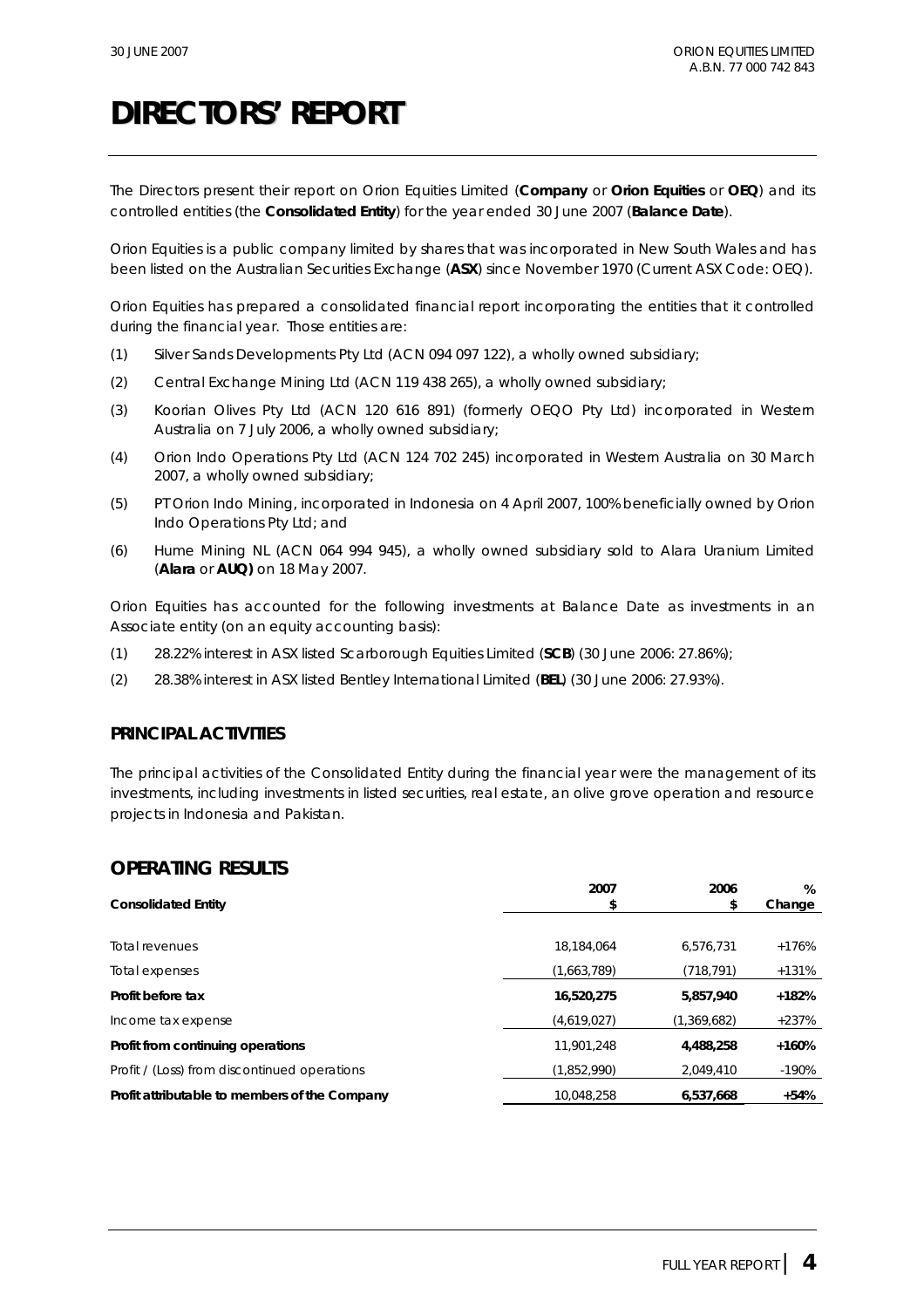Total revenues include:

- (1) \$11,593,494 net income from the Company's share trading portfolio including:
	- (a) \$8,583,740 unrealised gains on securities (2006: \$5,536,239);
	- (b) \$2,840,719 realised gains on sale of securities (2006: \$1,868,639);
	- (c) \$169,034 dividend income (2006: \$141,161);
- (2) \$49,200 net income from the Company's options portfolio (2006: \$126,579);
- $(3)$  \$1,562,500 net profit from the sale of a subsidiary (2006: Nil);
- (4) \$1,668,955 share of Associate entities' net profits (2006: \$1,146,453);
- (5) \$481,726 dividend income received from Associate entities (2006: \$343,080);
- (6) \$58,095 income from olive grove operations (2006: Nil); and
- (7) \$127,595 interest and other income (2006: \$76,921).

Total expenses include:

- (1) \$613,171 personnel costs (including employee entitlements) (2006: \$269,693);
- (2) \$418,467 olive grove operations (2006: Nil);
- (3) \$66,515 brokerage costs (2006: \$88,184);
- (4) \$79,708 exploration and evaluation expenses (2006: \$62,065); and
- (5) \$20,678 legal and other professional fees (2006: \$105,060).

#### **EARNINGS PER SHARE**

| <b>Consolidated Entity</b>                                                                                                                   | 2007       | 2006       | % Change |
|----------------------------------------------------------------------------------------------------------------------------------------------|------------|------------|----------|
| Basic and diluted earnings per share                                                                                                         | \$0.56     | \$0.367    | $+54%$   |
| Weighted average number of ordinary shares<br>outstanding during the year used in the<br>calculation of basic and diluted earnings per share | 17.814.389 | 17.814.389 |          |

### **NET TANGIBLE ASSET BACKING (NTA)**

|                                              | 2007          | 2006        | %      |
|----------------------------------------------|---------------|-------------|--------|
| <b>Consolidated Entity</b>                   | \$            |             | Change |
|                                              |               |             |        |
| Net tangible assets (before tax)             | 39,595,902    | 27,743,830  |        |
| Pre-Tax NTA Backing per share (cents)        | 2.223         | 1.557       | $+43%$ |
|                                              |               |             |        |
| Less deferred tax assets and tax liabilities | (5, 195, 589) | (2,338,534) |        |
| Net tangible assets (after tax)              | 34,400,313    | 25,405,296  |        |
| Post-tax NTA Backing per share (cents)       | 1.931         | 1.426       | $+35%$ |
|                                              |               |             |        |
| Based on total issued share capital          | 17,814,389    | 17,814,389  |        |
|                                              |               |             |        |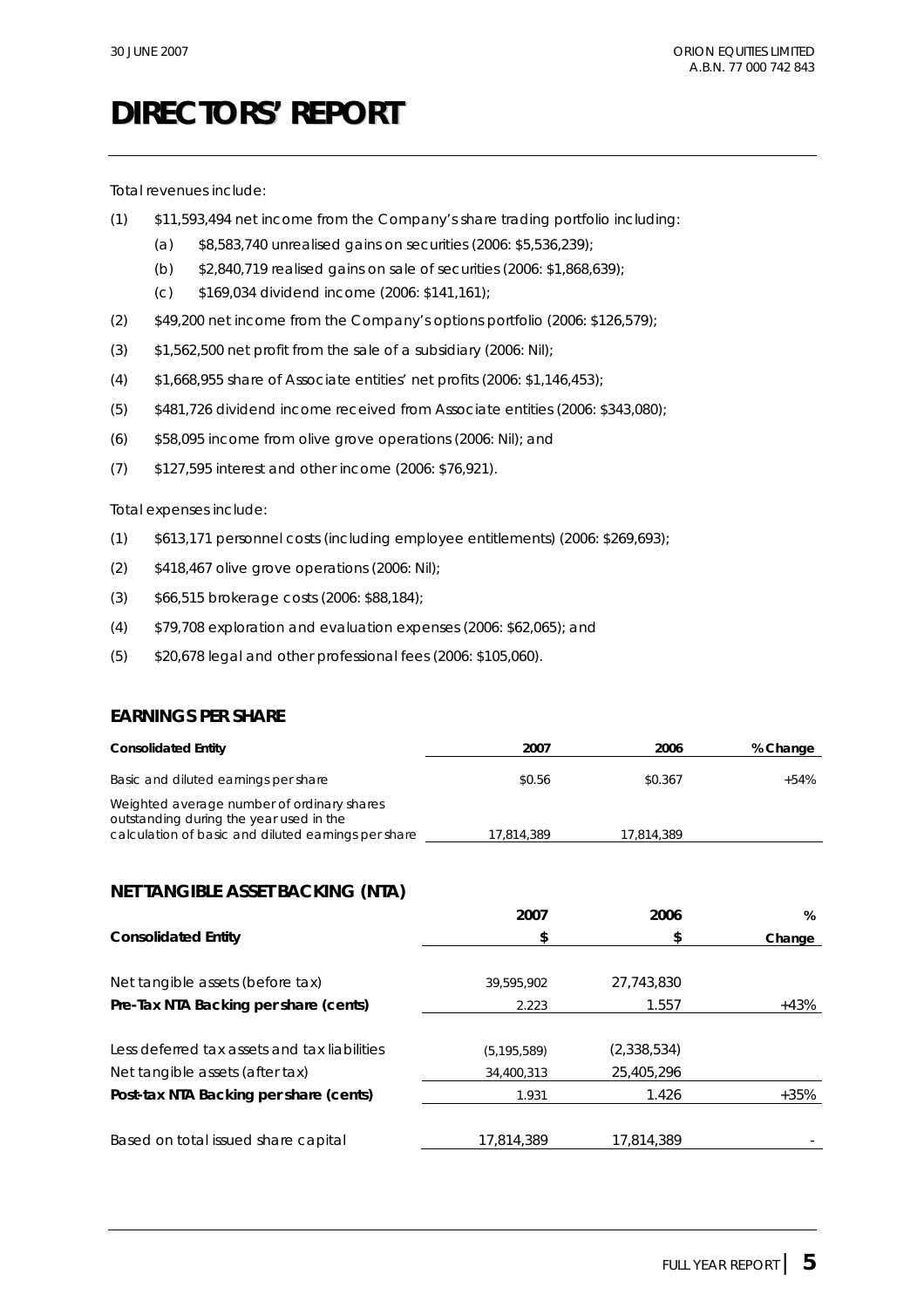#### **BALANCE SHEET**

|                                                        | 2007          | 2006          |
|--------------------------------------------------------|---------------|---------------|
| <b>Consolidated Entity</b>                             | \$            | \$            |
|                                                        |               |               |
| Cash                                                   | 1,620,198     | 1,102,658     |
| Financial assets at fair value through profit and loss | 20,935,654    | 12,636,778    |
| Investments in listed Associate entities               | 11,639,535    | 9,726,370     |
| Inventory                                              | 4,467,902     | 3,821,038     |
| Intangibles                                            | 250,000       |               |
| Receivables                                            | 167,201       | 589,312       |
| Other assets                                           | 2,420,395     | 35,450        |
| <b>Total Assets</b>                                    | 41,500,885    | 27,911,606    |
|                                                        |               |               |
| <b>Tax liabilities</b>                                 | (5, 195, 589) | (2, 338, 534) |
| Other payables and liabilities                         | (1,654,983)   | (167, 776)    |
| <b>Net Assets</b>                                      | 34,650,313    | 25,405,296    |
|                                                        |               |               |
| <b>Contributed Equity</b>                              | 19,374,007    | 19,375,598    |
| Retained earnings                                      | 15,276,306    | 6,029,698     |
| <b>Total Equity</b>                                    | 34,650,313    | 25,405,296    |

#### **DIVIDENDS**

The Company has paid a final dividend as follows:

| Dividend Rate     | <b>Payment Date</b><br>Record Date |                   | Franking      | <b>Total Dividends Paid</b> |
|-------------------|------------------------------------|-------------------|---------------|-----------------------------|
| 2 cents per share | 17 September 2007                  | 21 September 2007 | Fully franked | \$356,288                   |

The Company also paid the following interim dividend during the financial year:

| Dividend Rate       | <b>Record Date</b> | <b>Payment Date</b> | Franking     | <b>Total Dividends Paid</b> |
|---------------------|--------------------|---------------------|--------------|-----------------------------|
| 1.5 cents per share | 3 March 2007       | 15 March 2007       | ully franked | \$267                       |

#### **Dividend Policy**

It is the objective of the Company to provide a regular and stable dividend payment to shareholders after the announcement of its half year and full year operating results. These results are normally announced in February and August each year and the Company will endeavour to announce its dividend payments at this time.

The Company intends to distribute annually to shareholders up to 50% of the available net profits arising from the dividend, interest and other income it receives from its investments and the gains on its investments, to the extent permitted by law and subject to prudent business practices. Dividends will be franked to the extent that available franking credits permit and in accordance with the stated objective of providing 2 dividend payments a year.

#### **SECURITIES IN THE COMPANY**

At Balance Date and the date of this report, the Company had 17,814,389 shares on issue (30 June 2006: 17,814,389). The Company does not have other securities on issue at the date of this report.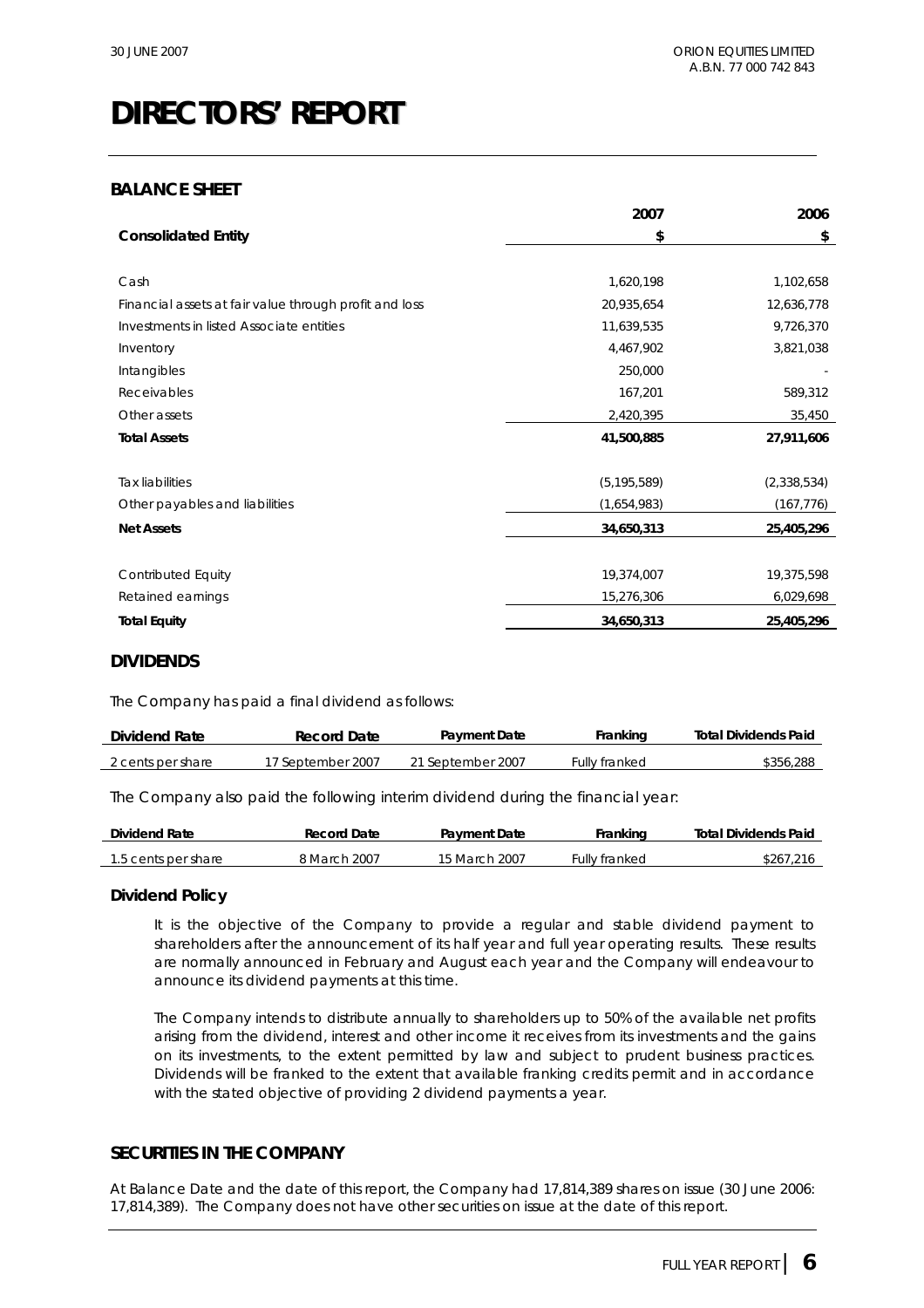#### **REVIEW OF OPERATIONS**

#### **1. Portfolio Details As At 30 June 2007**

#### **Asset Weighting**

|                                             | % of Net Assets |
|---------------------------------------------|-----------------|
| Australian equities                         | 79%             |
| International equities <sup>1</sup>         | 13%             |
| Property held for development and resale    | 11%             |
| Koorian Olives <sup>2</sup>                 | 9%              |
| Tax liabilities (current year and deferred) | $-15%$          |
| Net cash/other assets and provisions        | 3%              |
| <b>TOTAL</b>                                | 100%            |
|                                             |                 |

#### **Top 20 Holdings in Securities Portfolio**

| <b>Equities</b> |                                            | <b>Fair Value</b><br>\$'million | % of<br><b>Net Assets</b> | <b>ASX</b><br>Code | <b>Industry Sector Exposures</b> |
|-----------------|--------------------------------------------|---------------------------------|---------------------------|--------------------|----------------------------------|
| 1.              | <b>Strike Resources Limited</b>            | 13.04                           | 38.5%                     | <b>SRK</b>         | Materials                        |
| 2.              | Scarborough Equities Limited <sup>3</sup>  | 5.78                            | 17.1%                     | <b>SCB</b>         | <b>Diversified Financials</b>    |
| 3.              | Bentley International Limited <sup>3</sup> | 4.40                            | 13.0%                     | <b>BEL</b>         | <b>Diversified Financials</b>    |
| 4.              | Alara Uranium Limited                      | 2.25                            | 6.6%                      | <b>AUQ</b>         | Energy                           |
| 5.              | <b>Oilex NL</b>                            | 1.43                            | 4.2%                      | <b>OEX</b>         | Energy                           |
| 6.              | Katana Capital Limited                     | 1.12                            | 3.3%                      | KAT                | <b>Diversified Financials</b>    |
| 7.              | Metcash Limited                            | 0.72                            | 2.1%                      | <b>MTS</b>         | Retailing                        |
| 8.              | <b>BHP Billiton Limited</b>                | 0.53                            | 1.6%                      | <b>BHP</b>         | <b>Materials</b>                 |
| 9.              | Zinifex Limited                            | 0.28                            | 0.8%                      | ZFX                | Materials                        |
|                 | 10. RuralAus Investments Limited           | 0.27                            | 0.8%                      | <b>RUR</b>         | Materials                        |
|                 | 11. Emeco Holdings Limited                 | 0.24                            | 0.7%                      | EHL                | <b>Capital Goods</b>             |
|                 | 12. Telstra Corporations Limited           | 0.23                            | 0.7%                      | <b>TLSCA</b>       | Telecommunications               |
|                 | 13. Woodside Petroleum Ltd.                | 0.19                            | 0.6%                      | <b>WPL</b>         | Energy                           |
|                 | 14. Chemrok Pty Ltd                        | 0.16                            | 0.5%                      | Unlisted           | <b>Materials</b>                 |
|                 | 15. OM Holdings Limited                    | 0.13                            | 0.4%                      | OMH                | <b>Materials</b>                 |
|                 | 16. Malagasy Minerals Limited              | 0.08                            | 0.2%                      | Unlisted           | <b>Materials</b>                 |
|                 | 17. Magma Metals Limited                   | 0.07                            | 0.2%                      | <b>MMB</b>         | <b>Materials</b>                 |
|                 | 18. Newsat Limited                         | 0.05                            | 0.1%                      | <b>NWT</b>         | Software & Services              |
|                 | 19. Elixir Petroleum                       | 0.05                            | 0.1%                      | EXR                | Energy                           |
|                 | 20. Jutt Holdings Limited                  | 0.04                            | 0.1%                      | <b>JUT</b>         | Materials                        |
| <b>TOTAL</b>    |                                            | 31.01                           | 91.7%                     |                    |                                  |

 $\overline{a}$ 

2 Includes land, water licence, buildings, plant and equipment and inventory

3 BEL and SCB have been accounted for as investments in Associate entities

<sup>1</sup> BEL is an ASX listed investment company with investments in securities listed on overseas markets. The Company's investment in BEL represents an indirect interest in international equities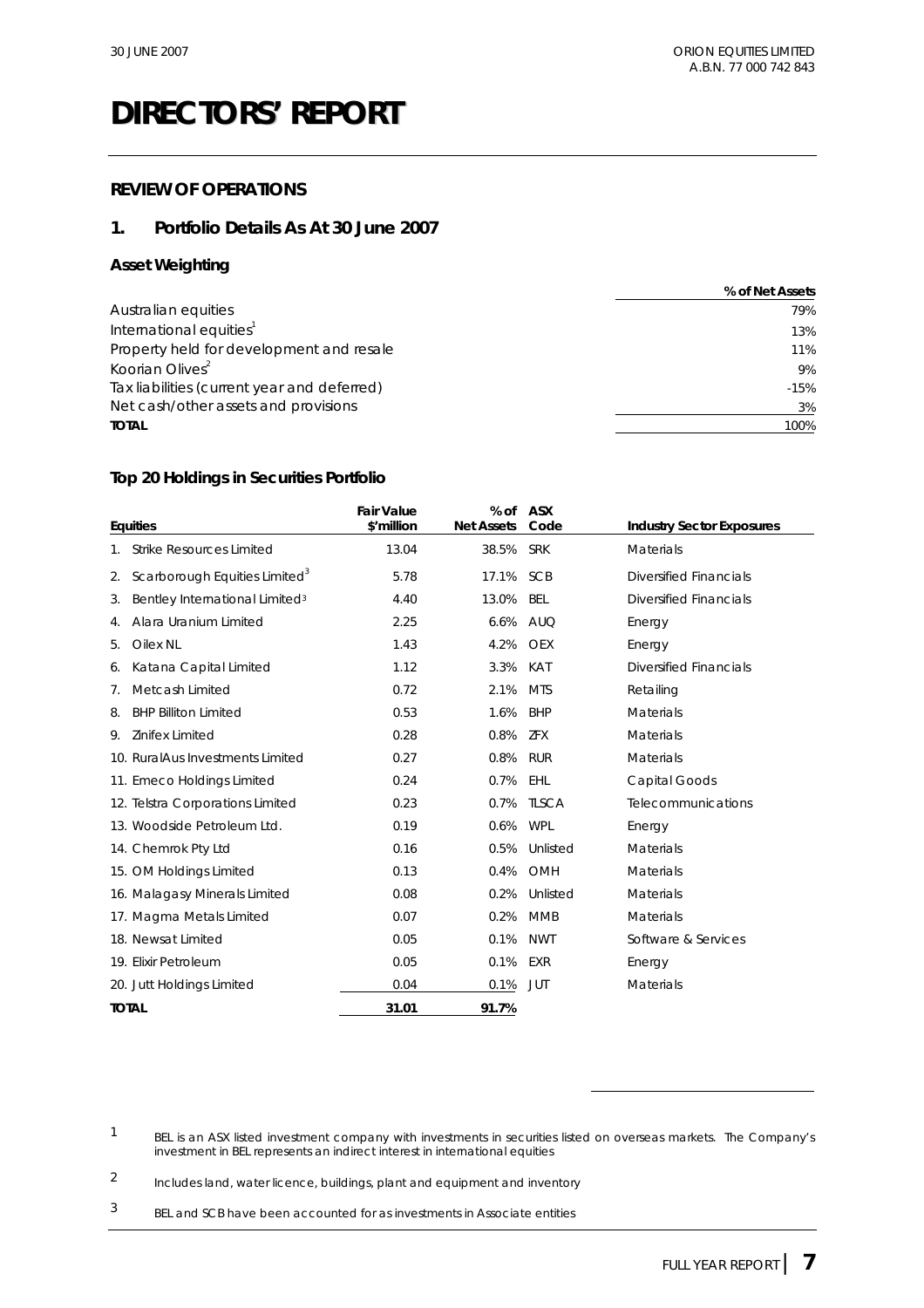|                                                  | <b>Fair Value</b><br>\$'million | % of<br><b>Net</b><br>Assets | <b>ASX</b><br>Code |                                                                                                                                                                                                                                                                                                                                             |
|--------------------------------------------------|---------------------------------|------------------------------|--------------------|---------------------------------------------------------------------------------------------------------------------------------------------------------------------------------------------------------------------------------------------------------------------------------------------------------------------------------------------|
| (a) Listed shares                                | 4.81                            | 14.2%                        | <b>SRK</b>         |                                                                                                                                                                                                                                                                                                                                             |
| (b) Listed \$0.20<br>(30 June 2008)<br>Options   | 1.82                            | 5.4%                         | <b>SRKO</b>        |                                                                                                                                                                                                                                                                                                                                             |
| $(c)$ Unlisted \$0.20<br>(9 Feb 2011)<br>Options | 3.42                            | 10.1%                        | Unlisted           | Fair value is based on a Black-Scholes options<br>the<br>valuation<br>model<br>applying<br>following<br>assumptions:                                                                                                                                                                                                                        |
| $(d)$ Unlisted \$0.30<br>(9 Feb 2011)<br>Options | 2.99                            | 8.8%                         |                    | SRK's<br>\$2.02<br>(i)<br>share<br>being<br>price<br>(the last bid price as at 30 June 2007).<br>free<br>rate of return of<br>6.41%<br>(ii)<br>risk<br>$\mathsf{A}$<br>on the Commonwealth<br>(based<br>-5<br>year<br>bond yield rate as at 30 June 2007).<br>SRK's<br>An estimated future volatility<br>(iii)<br>of<br>share price of 65%. |
| Sub-total                                        | 13.04                           | 38.5%                        |                    |                                                                                                                                                                                                                                                                                                                                             |

The investment in Strike Resources Limited comprises the following securities:

#### **2. Uranium Assets Spin-Off to Alara Uranium Limited**

The Company's subsidiary, Hume Mining NL, retained a 25% interest in various uranium tenement interests sold to Strike Resources Limited (**Strike**) in February 2006.

It was announced on 16 February 2007 that Alara was acquiring Strike and Orion's uranium tenement interests and would be undertaking an Initial Public Offering (**IPO**) of up to \$10 million at 25 cents per share.

Alara lodged its IPO Prospectus on 3 April 2007, which successfully closed on 9 May 2007 with 40 million shares issued raising \$10 million. Alara was admitted to the Official List of the ASX and AUQ shares commenced trading on ASX on 24 May 2007.

On 18 May 2007, the Company completed the sale of Hume Mining NL to Alara and received 6,250,000 Alara shares as consideration. These shares are subject to escrow for 24 months from 24 May 2007.

The Consolidated Entity recorded a gain on disposal of Hume Mining NL of \$1.56 million.

#### **3. Koorian Olive Grove**

On 21 February 2007, Koorian Olives Pty Ltd (formerly OEQO Pty Ltd) (a wholly owned subsidiary incorporated on 7 July 2007) (**Koorian**) settled on the acquisition of a 143 hectare property in Gingin, Western Australia (approximately 100 kilometres north of Perth) comprising the Koorian Olive Grove (which has approximately 64,500, 8 year old olive tree plantings), certain grove related equipment/infrastructure and an approximately one gigalitre per annum water licence and related bore assets, in consideration of payment of approximately \$2.6 million.

The Koorian Olive Grove was set up as a managed investment scheme approximately 8 years ago with over \$10 million having been invested into the scheme. The grove has to date had 3 harvests of oil and table olives, including the season just completed in May 2007.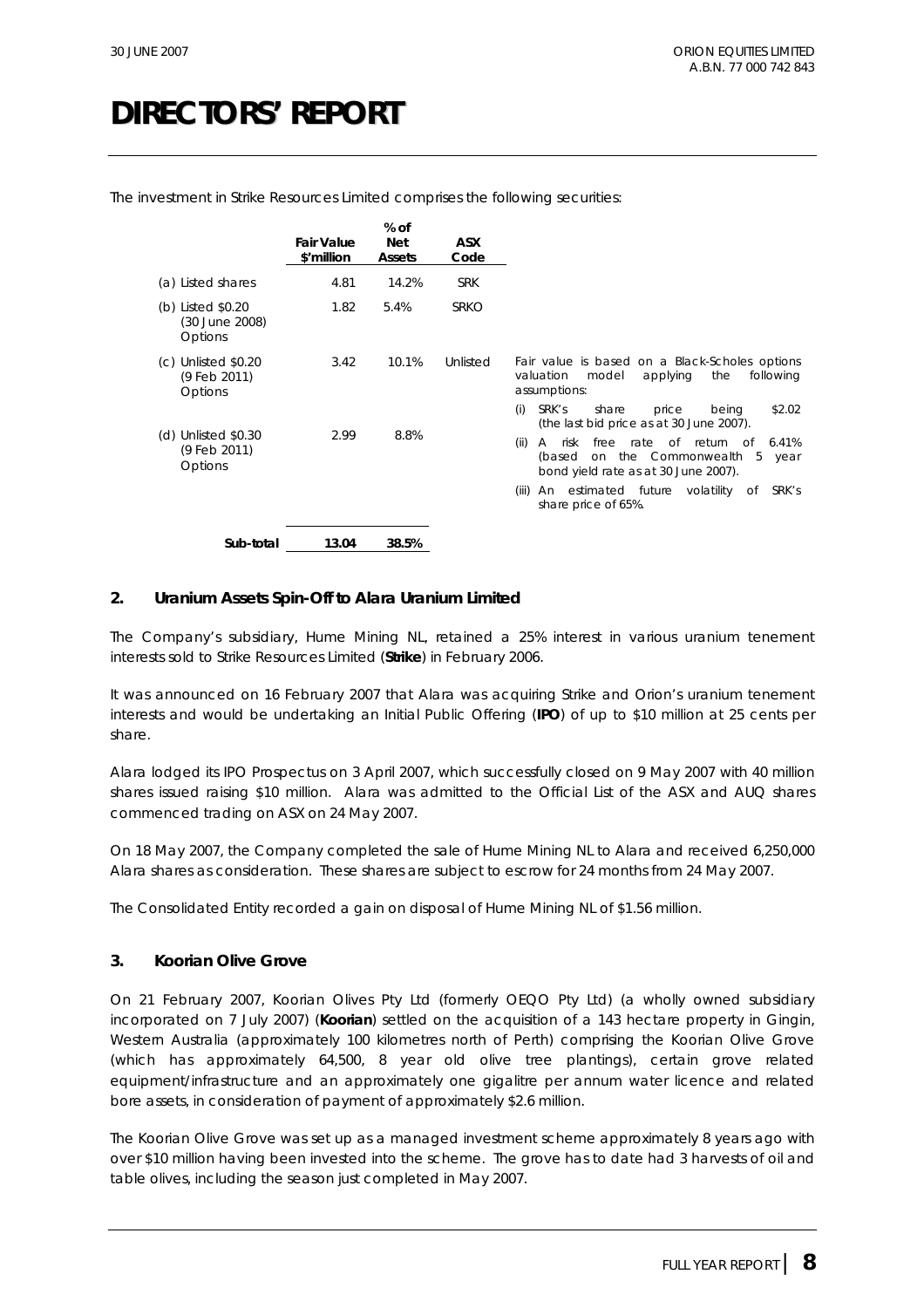A summary of olive grove operations during the 2007 financial year are as follows:

- (1) The 2007 harvesting season yielded ~1,416 tonnes of fruit from which ~205,000 litres of extra virgin olive oil (**EVOO**) were extracted;
- (2) Expenses from Olive Grove operations (excluding depreciation and harvesting and processing costs which are included in Inventory) were \$418,467.
- (3) Inventory of \$646,864 reflects the cost of harvesting and processing the fruit into EVOO as at Balance Date;
- (4) Koorian has subsequently reached agreement with a local supplier for the sale of ~200,000 litres of EVOO for ~\$1.02 million payable in 4 tranches between August and November 2007 which will be accounted for as revenue in the 2007/2008 financial year;
- (5) Income received totalled \$58,095 comprising \$49,595 from the provision of harvesting services to a third party grove in the Gingin region and \$8,500 from the sale of table olive varieties; and

#### **4. Acquisition of Interest In Berau Coal Project (East Kalimantan, Indonesia)**

During the year, the Consolidated Entity acquired an interest in a thermal coal concession in north-east Kalimantan, Indonesia (of 5,000 hectares located approximately 40 kilometres south-west of Tanjungredeb (Berau) and approximately 350 kilometres north of Balikpapan (the capital city of Kalimantan) (**Berau Coal Project**)). No consideration was paid to the vendor but rather, the Consolidated Entity has agreed to meet the balance (US\$0.5 million) of staged payments and future royalties payable to the Indonesia concession holder.

The Consolidated Entity has recently completed a ~1,500 metre drilling programme on the concession and is planning for another drilling campaign as well as scoping/feasibility studies for the development of mining operations and transportation to the coast near Berau.

#### **Background**

By a cooperation agreement dated 12 April 2007 between Strike Operations Pty Ltd (**SOPL**)4, PT Indo Batubara (PTIB)<sup>5</sup> and PT Kaltim Jaya Bara (KJB), PTIB had acquired the right to exclusively conduct general survey activities, explore for, exploit, mine and sell coal and methane gas and other minerals in the concession area.

Under the terms of the agreement, SOPL had paid US\$30,000 (after execution of the agreement) to KJB and had the following future payment and royalty obligations to KJB:

- (a) Three staged cash payments totalling US\$0.50 million over a 12 month period; and
- (b) Royalties of between US\$1.00 to \$4.00 per dry metric tonne of coal mined and sold from the concession area, depending on the calorific value of the coal (ranging from 5,000 to 6,000 KCal and above) and the waste to ore ratio of mining operations.

 $\overline{a}$ 

<sup>4</sup> A subsidiary of Strike Resources Limited

<sup>5</sup> An Indonesian company 100% beneficially owned by SOPL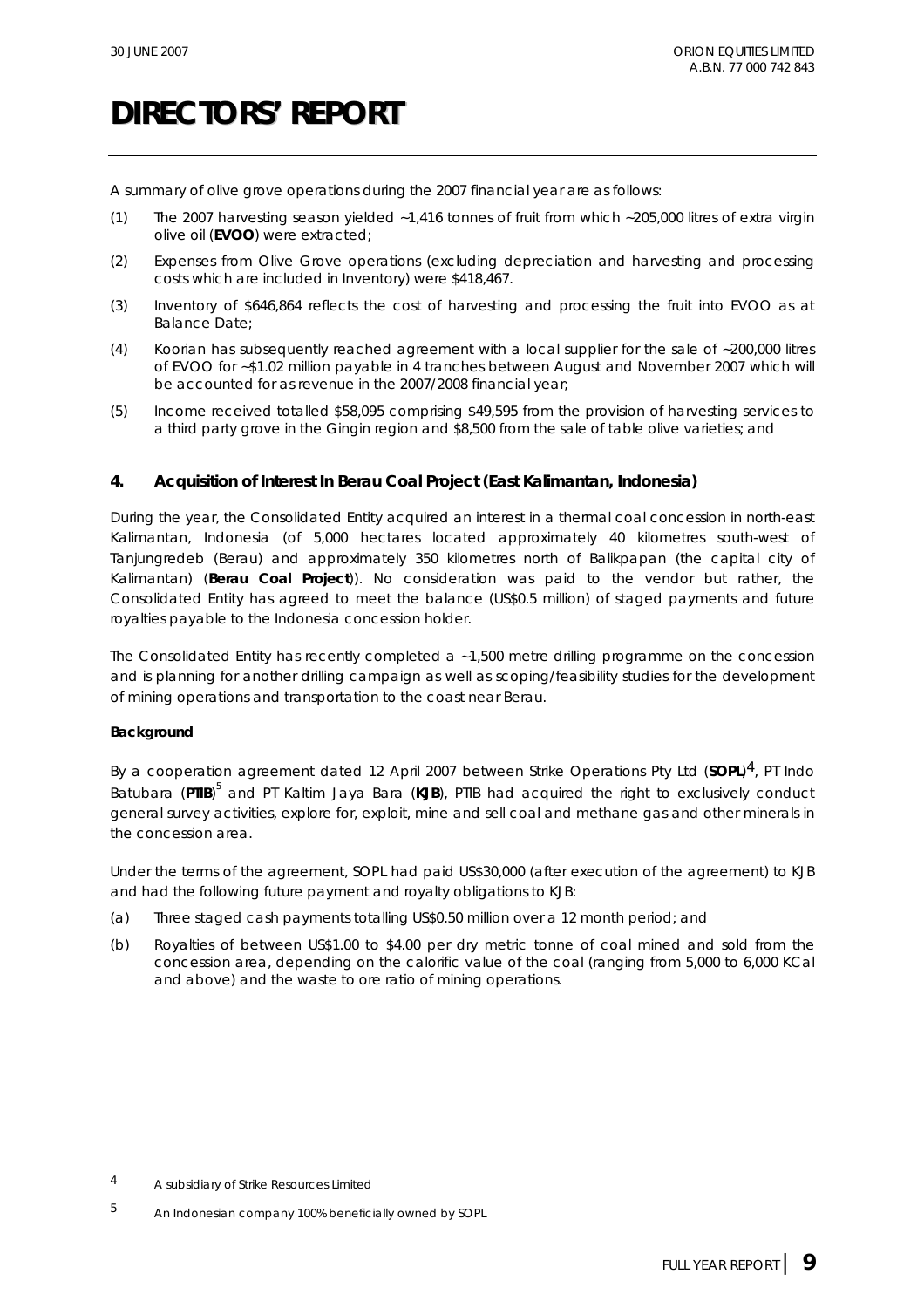#### **Assignment of Interest to Orion**

On 27 June 2007, SOPL and PTIB reached agreement with Orion Indo Operations Pty Ltd (**OIO**)6 and PT Orion Indo Mining<sup>7</sup> (PTOIM) for PTIB assigned to PTOIM 70% of its interest in the Berau Coal Project; PTOIM has agreed to assume the obligations (effective from 19 June 2007) under the original cooperation agreement with KJB; PTIB's 30% interest is free-carried until a Decision to Mine<sup>8</sup> is made by PTOIM.

If a party elects not to contribute to expenditure in such circumstances, its interest in the Berau Coal Project shall be diluted on a pro-rata basis. If PTIB's interest is diluted to below 10%, PTIB's interest shall be transferred to PTOIM in consideration for a royalty to PTIB of 7.5% of net profits derived from coal resources produced and sold.

#### **SIGNIFICANT CHANGES IN THE STATE OF AFFAIRS**

There were no significant changes in the state of affairs of the Consolidated Entity that occurred during the financial year not otherwise disclosed in this Directors' Report or the financial statements.

#### **FUTURE DEVELOPMENTS**

In the opinion of the Directors, it may prejudice the interests of the Consolidated Entity to provide additional information (beyond that reported in this Directors' Report) in relation to future developments and the business strategies and operations of the Consolidated Entity and the expected results of those operations in subsequent financial years.

#### **ENVIRONMENTAL REGULATION AND PERFORMANCE**

In the course of its mineral exploration and evaluation activities, the Consolidated Entity adheres to environmental regulations imposed upon it by various authorities. The Company has complied with all environment requirements during the year and up to the date of this report. No reportable environmental breaches occurred during the financial year and up to the date of this report.

 $\overline{a}$ 

<sup>6</sup> A subsidiary of Orion Equities Limited

<sup>7</sup> An Indonesian company 100% beneficially owned by OIO

<sup>8</sup> **"Decision to Mine"** means PTOIM providing written notice to PTIB that, having completed an exploration programme and project feasibility study, it wishes to proceed to commercial exploitation of coal resources in the concession area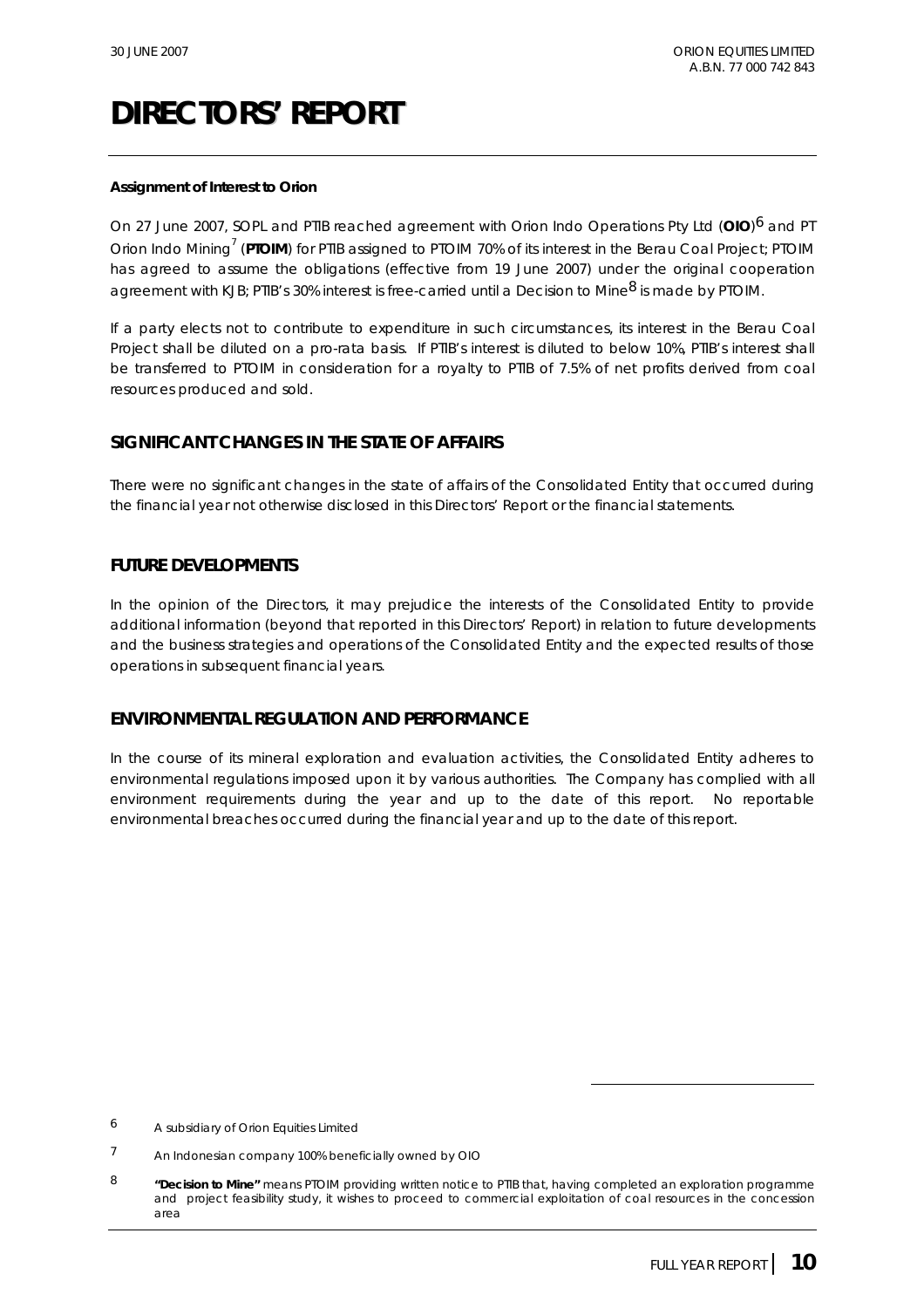### **DIRECTORS AND COMPANY SECRETARY**

Information concerning Directors in office during or since the financial year are:

| Faroog Khan                                                      | <b>Executive Chairman</b>                                                                                                                                                                                                                                                                                                                                                                                                                                                                                                         |
|------------------------------------------------------------------|-----------------------------------------------------------------------------------------------------------------------------------------------------------------------------------------------------------------------------------------------------------------------------------------------------------------------------------------------------------------------------------------------------------------------------------------------------------------------------------------------------------------------------------|
| Appointed                                                        | 23 October 2006                                                                                                                                                                                                                                                                                                                                                                                                                                                                                                                   |
| Qualifications                                                   | BJuris, LLB. (Western Australia)                                                                                                                                                                                                                                                                                                                                                                                                                                                                                                  |
| Experience                                                       | Mr Khan is a qualified lawyer having previously practised principally in the field of<br>corporate law. Mr Khan has extensive experience in the securities industry, capital<br>markets and the executive management of ASX listed companies. In particular, Mr Khan<br>has quided the establishment and growth of a number of public listed companies in the<br>investment, mining and financial services sector. He has considerable experience in the<br>fields of capital raisings, mergers and acquisitions and investments. |
| Relevant interest in shares                                      | 2,000 shares - directly<br>8,558,127 shares - indirectly <sup>9</sup>                                                                                                                                                                                                                                                                                                                                                                                                                                                             |
| Special Responsibilities                                         | Chairman of the Company and the Investment Committee                                                                                                                                                                                                                                                                                                                                                                                                                                                                              |
| Other current directorships in<br>listed entities                | Current Chairman and Managing Director of:<br>Queste Communications Ltd (QUE) (since 10 March 1998)<br>(1)                                                                                                                                                                                                                                                                                                                                                                                                                        |
|                                                                  | Current Chairman of:<br>(2)<br>Bentley International Limited (BEL) (director since 2 December 2003)<br>(3)<br>Scarborough Equities Limited (SCB) (since 29 November 2004)                                                                                                                                                                                                                                                                                                                                                         |
|                                                                  | Current Executive Director of:<br>(4)<br>Strike Resources Limited (SRK) (since 9 September 1999)<br>(5)<br>Alara Uranium Limited (AUQ) (since 18 May 2007)                                                                                                                                                                                                                                                                                                                                                                        |
| Former directorships in other<br>listed entities in past 3 years | (1)<br>Altera Capital Limited (AEA) (9 November 2001 to 18 October 2005)<br>(2)<br>Sofcom Limited (SOF) (3 July 2002 to 18 October 2005)                                                                                                                                                                                                                                                                                                                                                                                          |

| William M. Johnson                                               | <b>Executive Director</b>                                                                                                                                                                                                                                                                                                                                                                                                                                                                                                                                                                                                                                                                                                                                                                                                                                                                                                           |
|------------------------------------------------------------------|-------------------------------------------------------------------------------------------------------------------------------------------------------------------------------------------------------------------------------------------------------------------------------------------------------------------------------------------------------------------------------------------------------------------------------------------------------------------------------------------------------------------------------------------------------------------------------------------------------------------------------------------------------------------------------------------------------------------------------------------------------------------------------------------------------------------------------------------------------------------------------------------------------------------------------------|
| Appointed                                                        | 28 February 2003.                                                                                                                                                                                                                                                                                                                                                                                                                                                                                                                                                                                                                                                                                                                                                                                                                                                                                                                   |
| Qualifications                                                   | MA (Oxon), MBA                                                                                                                                                                                                                                                                                                                                                                                                                                                                                                                                                                                                                                                                                                                                                                                                                                                                                                                      |
| Experience                                                       | Mr Johnson commenced his career in resource exploration and has most recently held<br>senior management and executive roles in a number of public companies in Australia,<br>New Zealand and Asia. As Regional Director Asia Pacific for Telecom New Zealand Ltd,<br>Mr Johnson was responsible for identifying, evaluating and implementing investment<br>strategies that included start-up technology ventures, a technology focussed venture<br>capital fund and strategic investments and acquisitions in Asia and Australia. As<br>Executive Director, Mr Johnson is part of the Investment Committee of the Company and<br>has been actively involved in the strategic analysis of a diverse range of business and<br>investment opportunities and the execution of a number of corporate transactions. Mr<br>Johnson brings a considerable depth of experience in business strategy and investment<br>analysis and execution |
| Relevant interest in shares                                      | None                                                                                                                                                                                                                                                                                                                                                                                                                                                                                                                                                                                                                                                                                                                                                                                                                                                                                                                                |
| <b>Special Responsibilities</b>                                  | None                                                                                                                                                                                                                                                                                                                                                                                                                                                                                                                                                                                                                                                                                                                                                                                                                                                                                                                                |
| Other current directorships in<br>listed entities                | Current Director of:<br>(1)<br>Strike Resources Limited (SRK) (since 14 July 2006)<br>(2)<br>Scarborough Equities Limited (SCB) (since 29 November 2004)<br>(3)<br>Drillsearch Energy Limited (DLS) (since October 2006)<br>(4)<br>Sofcom Limited (SOF) (since 18 October 2005)                                                                                                                                                                                                                                                                                                                                                                                                                                                                                                                                                                                                                                                     |
| Former directorships in other<br>listed entities in past 3 years | Altera Capital Limited (AEA) (18 October 2005 to 8 August 2006)                                                                                                                                                                                                                                                                                                                                                                                                                                                                                                                                                                                                                                                                                                                                                                                                                                                                     |

9 Held by Queste Communications Ltd (**QUE**); Farooq Khan (and associated companies) have a deemed relevant interest in the OEQ shares in which QUE has a relevant interest by reason of having >20% voting power in QUE.

 $\overline{a}$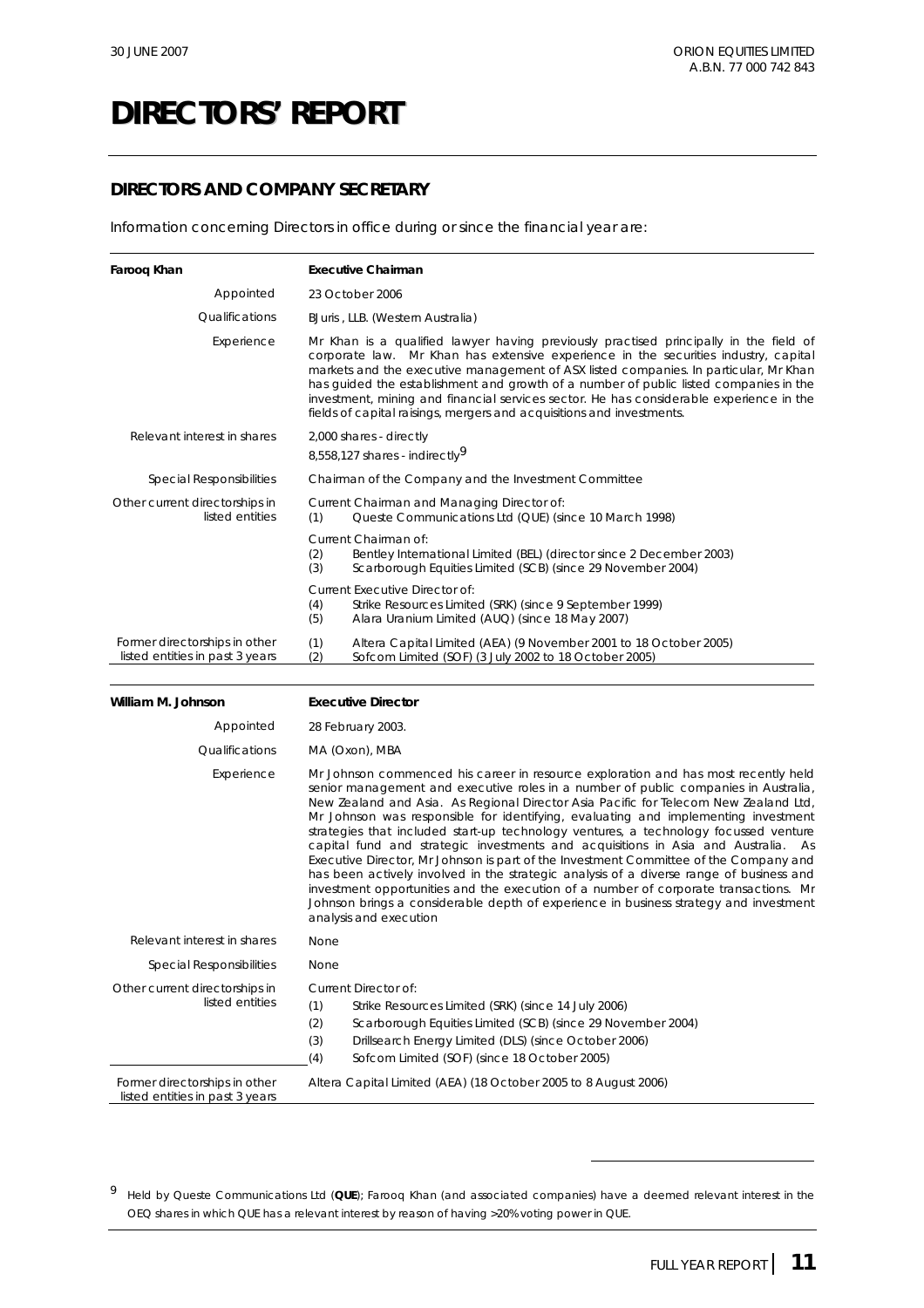| Victor P. H. Ho                                                  | <b>Executive Director and Company Secretary</b>                                                                                                                                                                                                                                                                                                                                                                                                                                                                                                                          |
|------------------------------------------------------------------|--------------------------------------------------------------------------------------------------------------------------------------------------------------------------------------------------------------------------------------------------------------------------------------------------------------------------------------------------------------------------------------------------------------------------------------------------------------------------------------------------------------------------------------------------------------------------|
| Appointed                                                        | Executive Director since 4 July 2003; Company Secretary since 2 August 2000                                                                                                                                                                                                                                                                                                                                                                                                                                                                                              |
| Qualifications                                                   | BCom, LLB (Western Australia)                                                                                                                                                                                                                                                                                                                                                                                                                                                                                                                                            |
| Experience                                                       | Mr Ho has been in company secretarial/executive roles with a number of public listed<br>companies since early 2000. Previously, Mr Ho had 9 years experience in the taxation<br>profession with the Australian Tax Office and in a specialist tax law firm. Mr Ho has been<br>actively involved in the structuring and execution of a number of corporate transactions,<br>capital raisings and capital management matters and has extensive experience in public<br>company administration, corporations law and stock exchange compliance and<br>shareholder relations |
| Relevant interest in shares                                      | None                                                                                                                                                                                                                                                                                                                                                                                                                                                                                                                                                                     |
| <b>Special Responsibilities</b>                                  | Member of Investment Committee                                                                                                                                                                                                                                                                                                                                                                                                                                                                                                                                           |
| Other positions held in listed<br>entities                       | Current Executive Director and Company Secretary of:<br>(1)<br>Strike Resources Limited (SRK) (Secretary since 9 March 2000 and Director since 12<br>October 2000)<br>Sofcom Limited ((SOF) Director since 3 July 2002 and Company Secretary since 23<br>(2)<br>July 2003)                                                                                                                                                                                                                                                                                               |
|                                                                  | Current Company Secretary of:<br>(3)<br>Queste Communications Ltd (QUE) (since 30 August 2000)<br>(4)<br>Bentley International Limited (BEL) (since 5 February 2004)<br>(5)<br>Scarborough Equities Limited (SCB) (since 29 November 2004)<br>(6)<br>Alara Uranium Limited (AUQ) (since 4 April 2007)                                                                                                                                                                                                                                                                    |
| Former directorships in other<br>listed entities in past 3 years | Altera Capital Limited (AEA) (Director between 9 November 2001 and 8 August 2006 and<br>Secretary between 26 November 2001 and 8 August 2006)                                                                                                                                                                                                                                                                                                                                                                                                                            |

| Yagoob Khan                                                      | <b>Non-Executive Director</b>                                                                                                                                                                                                                                                                                                                                                                                                                                                                                                                                                                          |
|------------------------------------------------------------------|--------------------------------------------------------------------------------------------------------------------------------------------------------------------------------------------------------------------------------------------------------------------------------------------------------------------------------------------------------------------------------------------------------------------------------------------------------------------------------------------------------------------------------------------------------------------------------------------------------|
| Appointed                                                        | 5 November 1999                                                                                                                                                                                                                                                                                                                                                                                                                                                                                                                                                                                        |
| Qualifications                                                   | BCom (Western Australia), Master of Science in Industrial Administration (Carnegie<br>Mellon)                                                                                                                                                                                                                                                                                                                                                                                                                                                                                                          |
| Experience                                                       | After working for several years in the Australian Taxation Office, Mr Khan completed his<br>postgraduate Masters degree and commenced work as a senior executive responsible<br>for product marketing, costing systems and production management. Mr Khan has been<br>an integral member of the team responsible for the pre-IPO structuring and IPO<br>promotion of a number of ASX floats and has been involved in the management of such<br>companies. Mr Khan brings considerable international experience in key aspects of<br>corporate finance and the strategic analysis of listed investments |
| Relevant interest in shares                                      | None                                                                                                                                                                                                                                                                                                                                                                                                                                                                                                                                                                                                   |
| Special Responsibilities                                         | None                                                                                                                                                                                                                                                                                                                                                                                                                                                                                                                                                                                                   |
| Other current directorships in<br>listed entities                | Queste Communications Ltd (QUE) (since 10 March 1998)                                                                                                                                                                                                                                                                                                                                                                                                                                                                                                                                                  |
| Former directorships in other<br>listed entities in past 3 years | Strike Resources Limited (SRK) (9 September 1999 to 26 September 2005)                                                                                                                                                                                                                                                                                                                                                                                                                                                                                                                                 |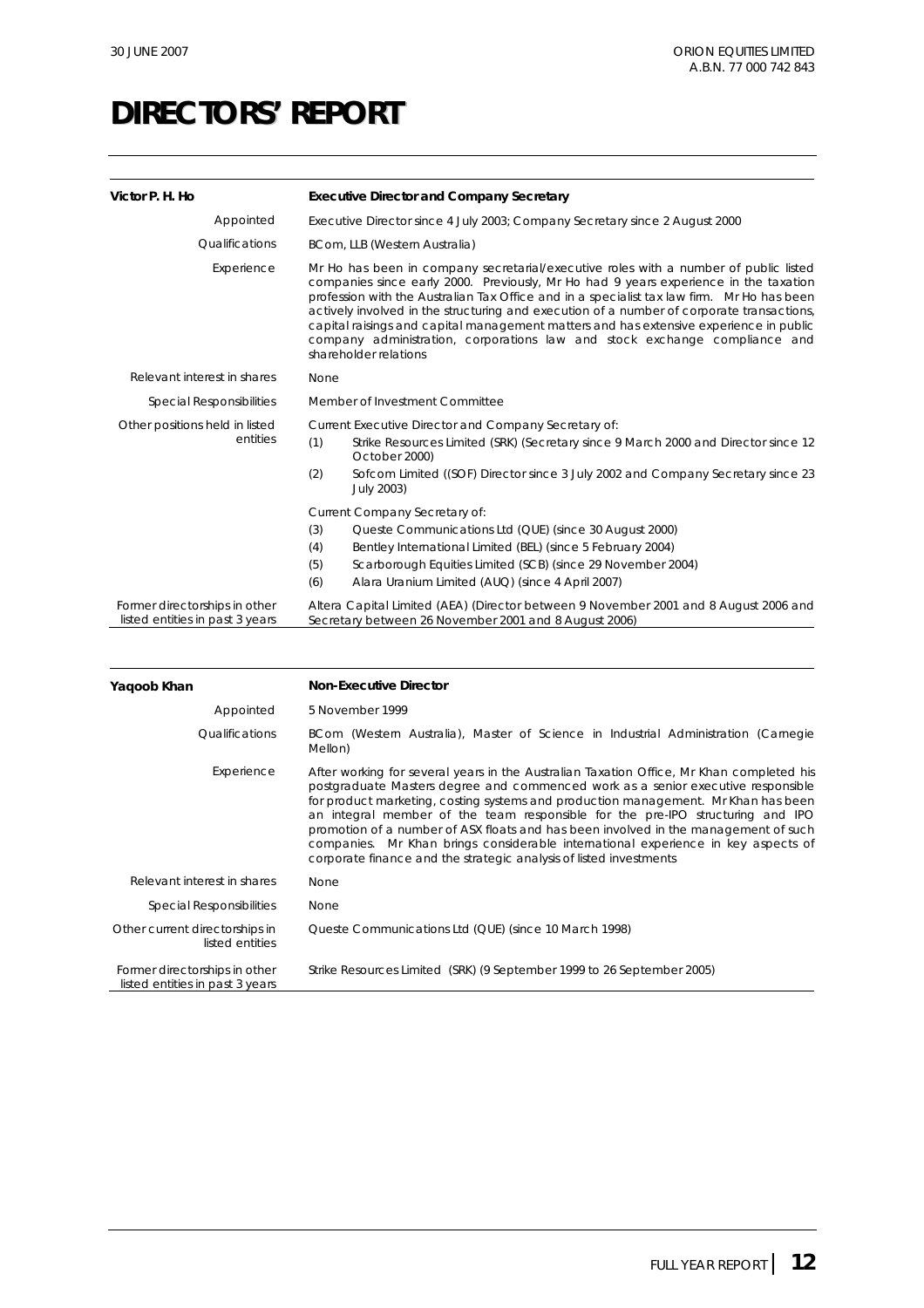#### **DIRECTORS' MEETINGS**

The following table sets out the numbers of meetings of the Company's Directors held during the financial year (including Directors' circulatory resolutions), and the numbers of meetings attended by each Director of the Company, including meetings of the Investment Committee:

| Name of Director | <b>Meetings Attended</b> | <b>Maximum Possible Meetings</b> |
|------------------|--------------------------|----------------------------------|
| Farooq Khan      |                          |                                  |
| William Johnson  |                          | a                                |
| Victor Ho        |                          |                                  |
| Yaqoob Khan      |                          | 11                               |

#### **Board Committees**

During the financial year and as at the date of this Directors' Report, the Company did not have separate designated Audit or Remuneration Committees. In the opinion of the Directors, in view of the size of the Board and nature and scale of the Consolidated Entity's activities, matters typically dealt with by an Audit or Remuneration Committee are dealt with by the full Board.

#### **Investment Committee**

The Board has established an Investment Committee comprising Executive Chairman, Farooq Khan, Executive Director William Johnson and Executive Director and Company Secretary, Victor  $H<sub>O</sub>$ 

#### **REMUNERATION REPORT**

This report details the nature and amount of remuneration for each Director and Company Executive (Key Management Personnel) of the Consolidated Entity.

The information provided under headings (1) to (4) below in this Remuneration Report includes remuneration disclosures that are required under Accounting Standard AASB 124 *Related Party Disclosures*. These disclosures have been transferred from the financial report and have been audited. The disclosures in (5) and (6) below in this Remuneration Report are additional disclosures required by the *Corporations Act 2001* and the *Corporations Regulations 2001* which have not been audited.

#### **(1) Remuneration Policy (Audited)**

The Board determines the remuneration structure of all Directors and Company Executives (being a company secretary or senior manager) (**Key Management Personnel**) having regard to the Consolidated Entity's nature, scale and scope of operations and other relevant factors, including the frequency of Board meetings, length of service, particular experience and qualifications, market practice (including available data concerning remuneration paid by other listed companies in particular companies of comparable size and nature), the duties and accountability of Key Management Personnel and the objective of maintaining a balanced Board which has appropriate expertise and experience, at a reasonable cost to the Company.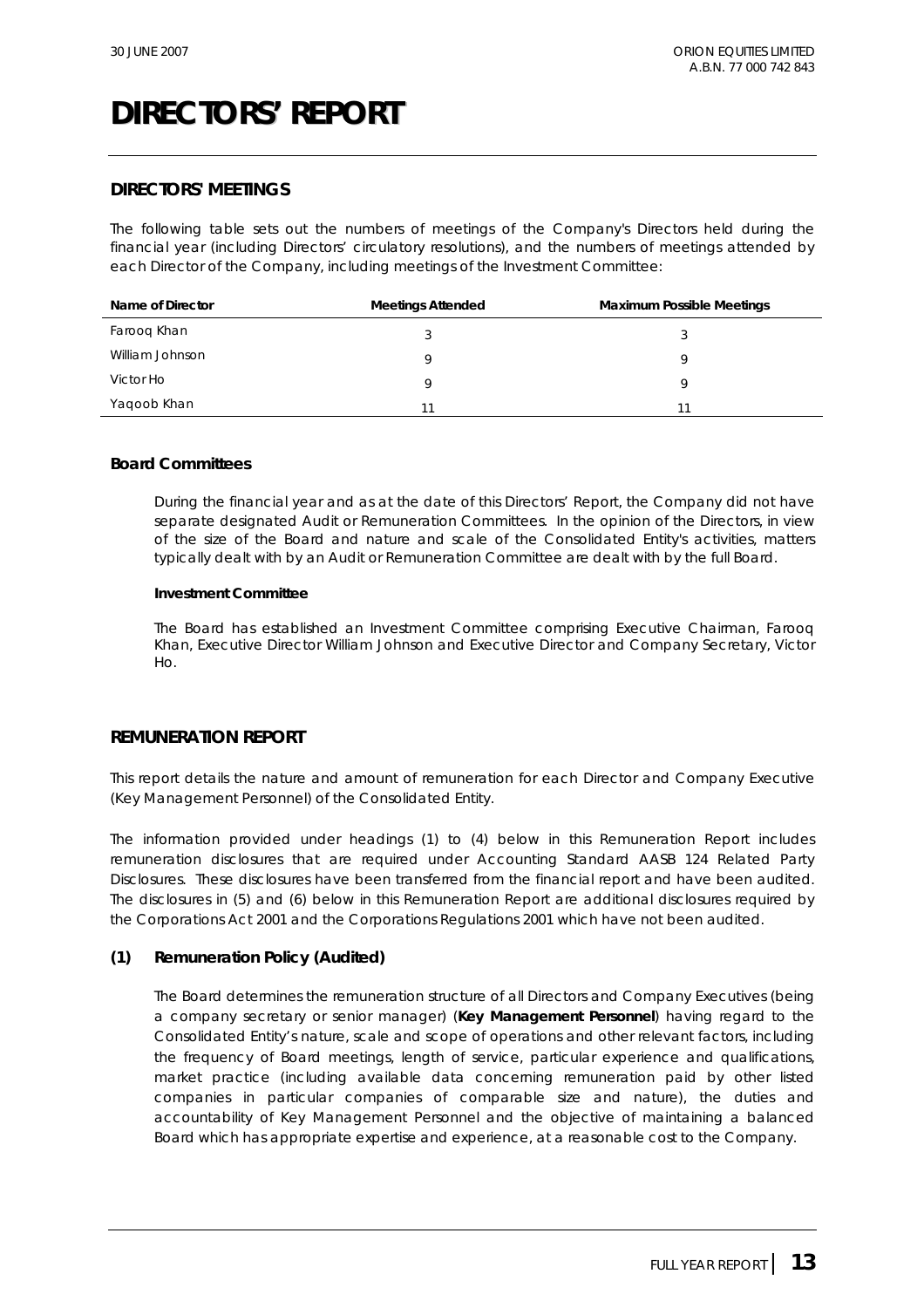**Fixed Cash Short Term Employment Benefits:** The Key Management Personnel of the Company are paid a fixed amount per annum plus applicable employer superannuation contributions. The Non-Executive Directors of the Company are paid a maximum aggregate base remuneration fixed by the Company at a shareholders meeting, to be divided as the Board determines appropriate.

The Board has determined current Key Management Personnel remuneration as follows:

- (a) Mr Farooq Khan (Executive Chairman) a base salary of \$250,000 per annum plus employer superannuation contributions (currently 9%);
- (b) Mr William Johnson (Executive Director) a base salary of \$150,000 per annum plus employer superannuation contributions (currently 9%);
- (c) Mr Victor Ho (Company Secretary) a base salary of \$60,000 per annum plus employer superannuation contributions (currently 9%); and
- (d) Mr Yaqoob Khan (Non-Executive Director) a base fee of \$25,000 per annum.

Key Management Personnel can also opt to "salary sacrifice" their cash fees/salary and have them paid wholly or partly as further employer superannuation contributions or benefits exempt from fringe benefits tax.

**Special Exertions and Reimbursements:** Pursuant to the Company's Constitution, each Director is entitled to receive:

- (a) Payment for the performance of extra services or the making of special exertions at the request of the Board and for the purposes of the Company.
- (b) Payment for reimbursement of all reasonable expenses (including traveling and accommodation expenses) incurred by a Director for the purpose of attending meetings of the Company or the Board, on the business of the Company, or in carrying out duties as a Director.

**Long Term Benefits:** Key Management Personnel have no right to termination payments save for payment of accrued annual leave and long service leave (other than Non-Executive Directors).

**Equity Based Benefits:** The Company does not presently have any equity (shares or options) based remuneration arrangements for any personnel pursuant to any executive or employee share or option plan or otherwise.

**Post Employment Benefits:** The Company does not presently provide retirement benefits to Key Management Personnel.

**Performance Related Benefits/Variable Remuneration:** The Company does not presently provide short or long incentive/performance based benefits related to the Company's performance to Key Management Personnel, including payment of cash bonuses. The current remuneration of Key Management Personnel is fixed, is not dependent on the satisfaction of a performance condition and is unrelated to the Company's performance.

**Service Agreements:** The Company does not presently have formal service agreements or employment contracts with any Key Management Personnel.

**Financial Performance of Company:** There is no relationship between the Company's current remuneration policy and the Company's performance.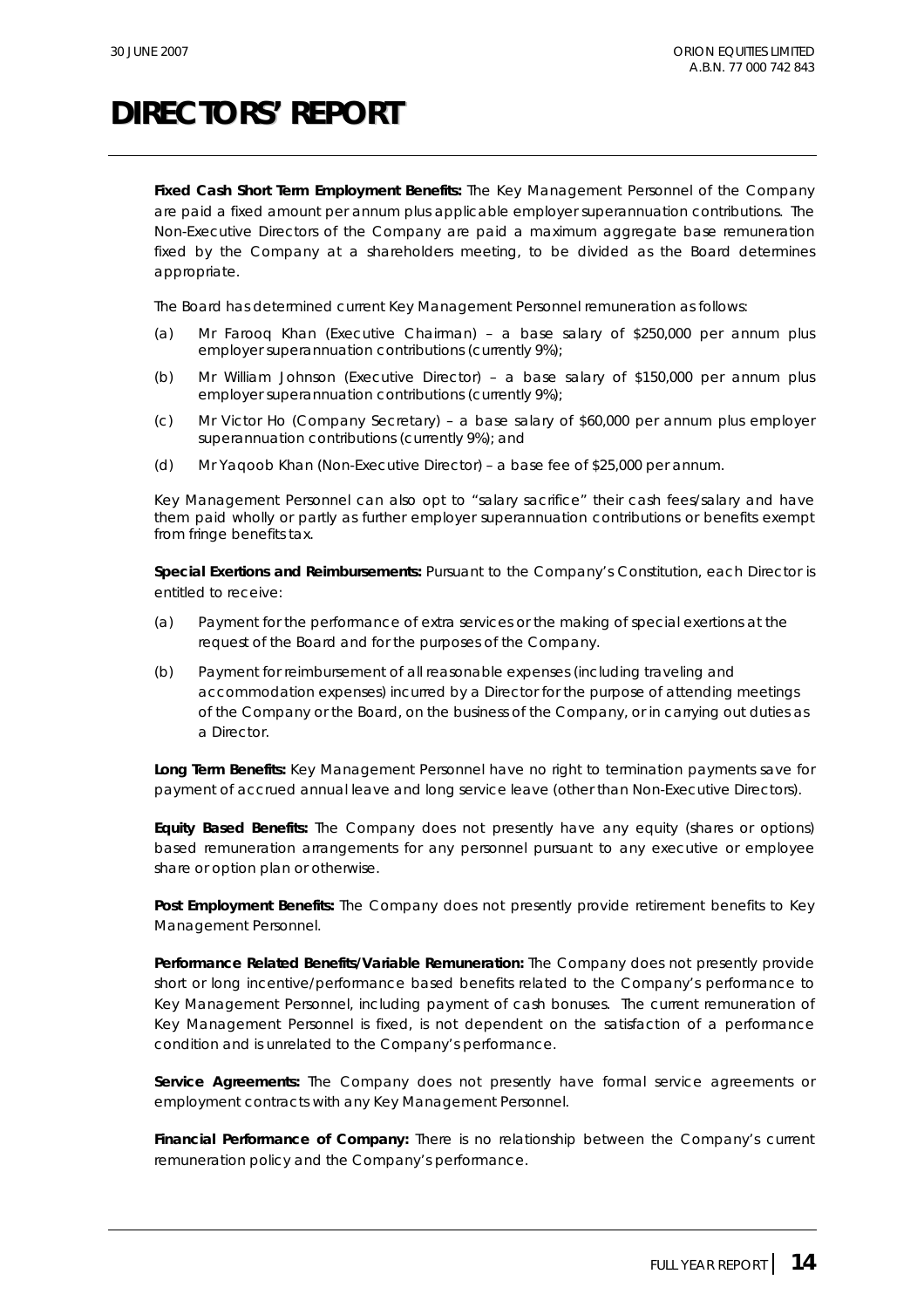#### **(2) Details of Remuneration of Key Management Personnel - Directors (Audited)**

Details of the nature and amount of each element of remuneration of each Director (Key Management Personnel) paid or payable by the Consolidated Entity during the financial year are as follows:

|                            |                                                            | Short Term<br>Employment<br><b>Benefits</b> |                              | Post<br>Employment<br><b>Benefits</b> |                                              | Equity                                                                           |             |                              | Percentag<br>e of Total<br><b>Related to</b>                                    |
|----------------------------|------------------------------------------------------------|---------------------------------------------|------------------------------|---------------------------------------|----------------------------------------------|----------------------------------------------------------------------------------|-------------|------------------------------|---------------------------------------------------------------------------------|
| Name of<br><b>Director</b> | Office<br>Held                                             | Cash<br>Fees<br>\$                          | Cash<br><b>Bonuses</b><br>\$ | Superannuation                        | Long<br><b>Term</b><br><b>Benefits</b><br>\$ | <b>Based</b><br><b>Benefits</b><br>(including<br>shares<br>and<br>options)<br>\$ | Total<br>\$ | Performanc<br>e Related<br>% | Equity<br>Based<br><b>Benefits</b><br>(including<br>shares and<br>options)<br>% |
| Farooq<br>Khan             | Executive<br>Chairman<br>(appointed<br>23 October<br>2006) | 168,269                                     |                              | 15,144                                |                                              |                                                                                  | 183,413     |                              |                                                                                 |
| William<br>Johnson         | Executive<br>Director                                      | 147,534                                     |                              | 13,278                                |                                              |                                                                                  | 160,812     |                              |                                                                                 |
| Victor Ho                  | Executive<br>Director<br>and<br>Company<br>Secretary       | 61,574                                      |                              | 5,541                                 |                                              |                                                                                  | 67,115      |                              | $\sim$                                                                          |
| Yaqoob<br>Khan             | Non-<br>Executive<br><b>Director</b>                       | 25,000                                      |                              | $\overline{\phantom{a}}$              | $\overline{\phantom{0}}$                     |                                                                                  | 25,000      |                              | $\sim$                                                                          |

#### **(3) Details of Remuneration of Key Management Personnel – Company Executive (Audited)**

The Company did not have any Company Executives (other than Executive Directors) during the financial year.

#### **(4) Other Benefits Provided to Key Management Personnel**

No Key Management Personnel has during or since the end of the 30 June 2007 financial year, received or become entitled to receive a benefit, other than a remuneration benefit as disclosed above, by reason of a contract made by the Company or a related entity with the Director or with a firm of which he is a member, or with a Company in which he has a substantial interest.

#### **(5) Directors' and Officers' Insurance**

The Company has not included details of the nature of the liabilities covered or the amount of premiums paid in respect of a Directors and Officers liability and legal expenses' insurance contract, as such disclosure is prohibited under the terms of the contract.

#### **(6) Directors' Deeds**

In addition to the rights of indemnity provided under the Company's Constitution (to the extent permitted by the Corporations Act), the Company has also entered into a deed with each of the Directors to regulate certain matters between the Company and each Director, both during the time the Director holds office and after the Director ceases to be an officer of the Company, including the following matters:

(i) The Company's obligation to indemnify a Director for liabilities or legal costs incurred as an officer of the Company (to the extent permitted by the Corporations Act);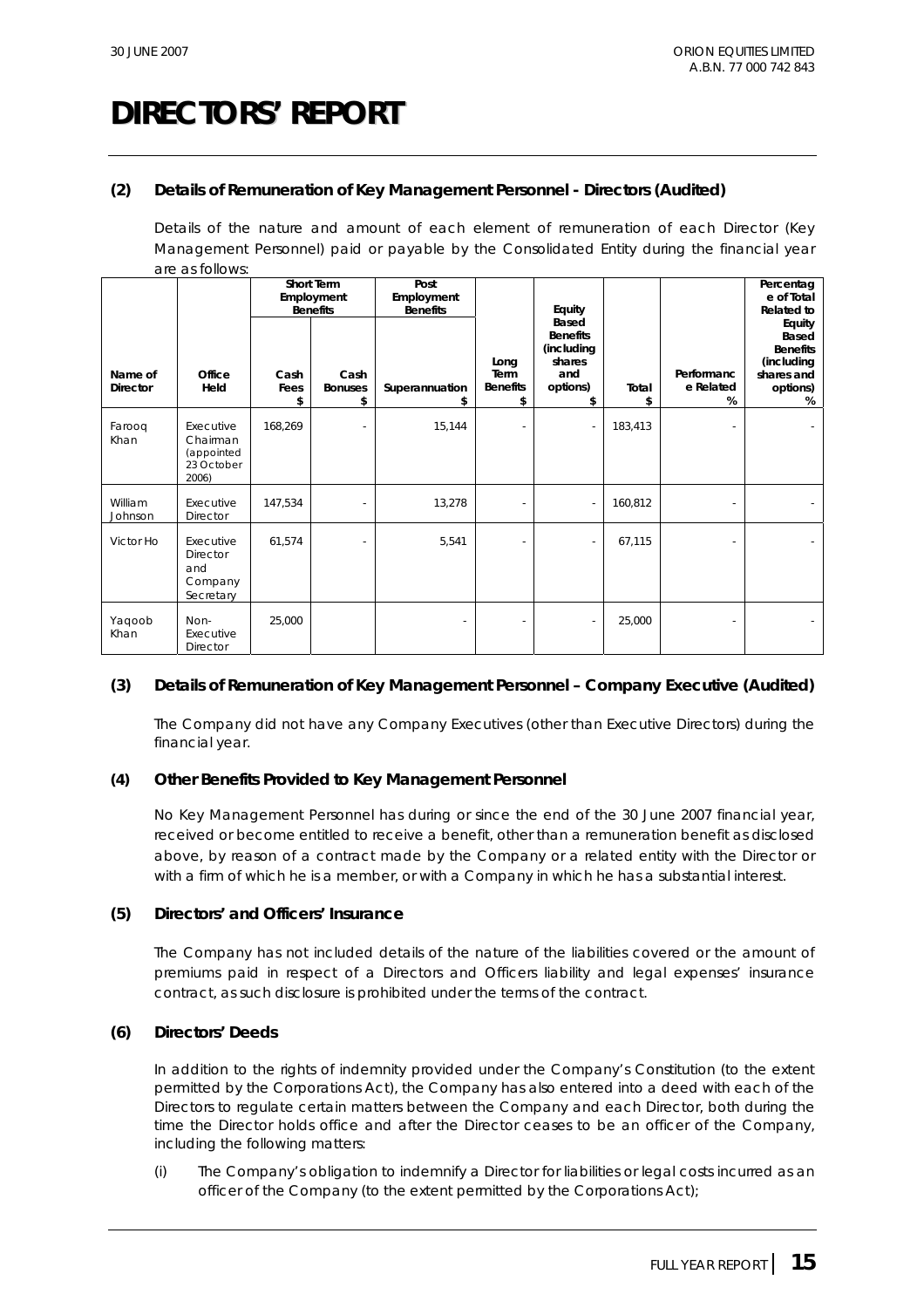(ii) Subject to the terms of the deed and the Corporations Act, the Company may advance monies to the Director to meet any costs or expenses of the Director incurred in circumstances relating to the indemnities provided under the deed and prior to the outcome of any legal proceedings brought against the Director; and

Shareholders have approved the entry into such deeds by the Company.

#### **LEGAL PROCEEDINGS ON BEHALF OF CONSOLIDATED ENTITY**

No person has applied for leave of a court to bring proceedings on behalf of the Consolidated Entity or intervene in any proceedings to which the Consolidated Entity is a party for the purpose of taking responsibility on behalf of the Consolidated Entity for all or any part of such proceedings. The Consolidated Entity was not a party to any such proceedings during and since the financial year.

#### **AUDITOR**

Details of the amounts paid or payable to the auditor (BDO Kendalls Audit & Assurance (WA), formerly BDO) for audit and non-audit services provided during the financial year are set out below:

| <b>Audit &amp; Review Fees</b> | <b>Fees for Other Services</b> | Total                                  |
|--------------------------------|--------------------------------|----------------------------------------|
|                                |                                |                                        |
| $\sim$<br>$  -$                |                                | $^{\circ}$<br>$\overline{\phantom{0}}$ |

BDO Kendalls Audit & Assurance (WA) continues in office in accordance with section 327B of the *Corporations Act 2001*.

#### **AUDITORS' INDEPENDENCE DECLARATION**

A copy of the Auditor's Independence Declaration as required under section 307C of the Corporations Act 2001 forms part of this Directors Report and is set out on page 17. This relates to the Audit Report, where the Auditors state that they have issued an independence declaration.

#### **EVENTS SUBSEQUENT TO BALANCE DATE**

The Directors are not aware of any matters or circumstances at the date of this Directors' Report, other than those referred to in this Directors' Report (in particular, in Review of Operations) or the financial statements or notes thereto (in particular Subsequent Events Note 28), that have significantly affected or may significantly affect the operations, the results of operations or the state of affairs of the Company in subsequent financial years.

Signed for and on behalf of the Directors in accordance with a resolution of the Board.

**Farooq Khan Victor Ho** Chairman **Director** Director

27 September 2007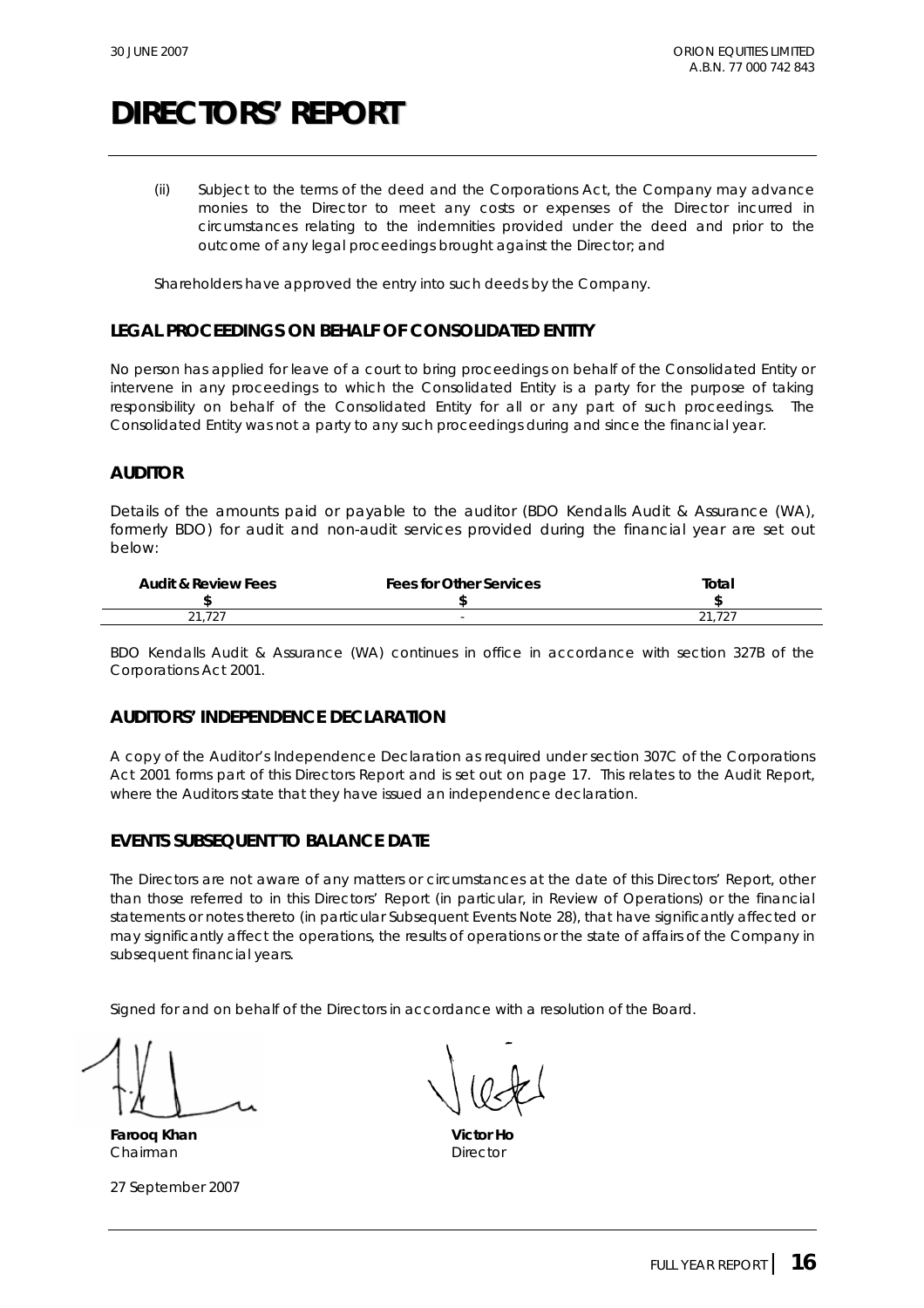

BDO Kendalls Audit & Assurance (WA) 128 Hay Street SUBIACO WA 6008 PO Box 700 WEST PERTH WA 6872 Phone 61 8 9380 8400 Fax 61 8 9380 8499 aa.perth@bdo.com.au www.bdo.com.au

ABN 90 360 101 594

28 September 2007

The Directors Orion Equities Limtied Level 14, The Forrest Centre 221 St Georges Terrace PERTH WA 6000

Dear Sirs

#### **DECLARATION OF INDEPENDENCE BY BDO KENDALLS TO THE DIRECTORS OF ORION EQUITIES LIMITED**

As lead auditor of Orion Equities Ltd for the year ended 30 June 2007, I declare that, to the best of my knowledge and belief, there have been no contraventions of:

- the auditor independence requirements of the Corporations Act 2001 in relation to the audit; and
- any applicable code of professional conduct in relation to the audit.

This declaration is in respect of Orion Equities Ltd and the entities it controlled during the period.

Yours faithfully **BDO Kendalls Audit & Assurance (WA) (formerly BDO)** 

BDO Kendalls

C. Boton

**Chris Burton**  Partner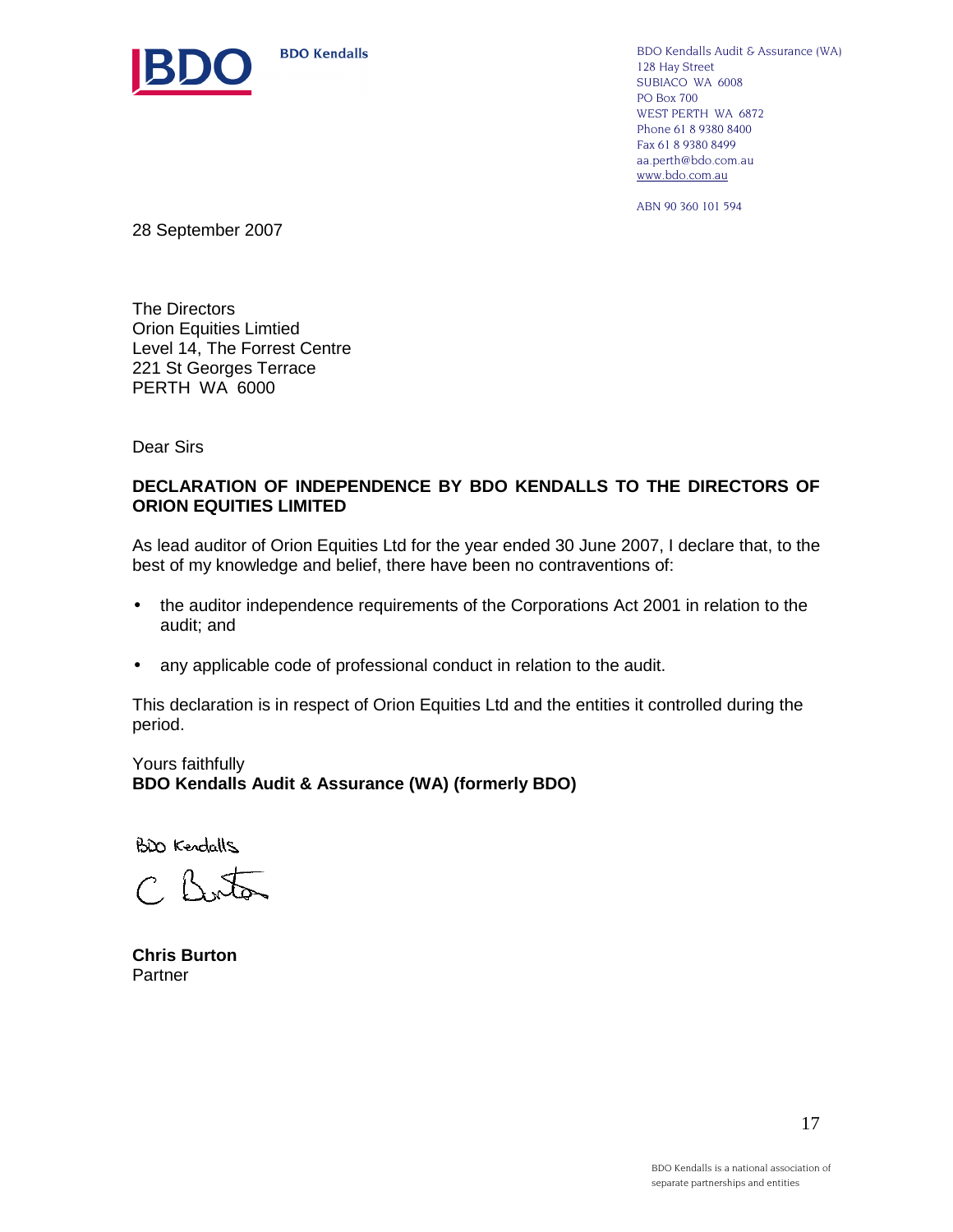### **INCOME STATEMENT FOR THE YEAR ENDED 30 JUNE 2007**

|                                               |                | <b>Consolidated Entity</b> |             |                          | Company       |  |  |
|-----------------------------------------------|----------------|----------------------------|-------------|--------------------------|---------------|--|--|
|                                               |                | 2007                       | 2006        | 2007                     | 2006          |  |  |
|                                               | <b>Note</b>    | \$                         | \$          | \$                       | \$            |  |  |
| Revenue from continuing operations            |                | 16,387,514                 | 5,353,357   | 16,329,420               | 5,373,197     |  |  |
| Share of Associate entities' net profits      |                | 1,668,955                  | 1,146,453   | 1,668,955                | 1,146,453     |  |  |
| Other income                                  |                | 127,595                    | 76,921      | 125,868                  | 76,921        |  |  |
| <b>Total revenue</b>                          | 2 a            | 18,184,064                 | 6,576,731   | 18, 124, 243             | 6,596,571     |  |  |
| <b>Expenses</b>                               | 2 <sub>b</sub> |                            |             |                          |               |  |  |
| Personnel                                     |                | (613, 171)                 | (269, 693)  | (554, 790)               | (269, 693)    |  |  |
| Communications                                |                | (23, 623)                  | (20, 125)   | (20, 276)                | (20, 125)     |  |  |
| Occupancy                                     |                | (51, 692)                  | (21, 780)   | (13, 864)                | (20, 813)     |  |  |
| Corporate                                     |                | (32, 520)                  | (33, 221)   | (32, 520)                | (34, 074)     |  |  |
|                                               |                | (4, 236)                   | (4, 013)    | (3, 161)                 | (3,831)       |  |  |
| Financing                                     |                |                            |             |                          |               |  |  |
| Borrowing cost                                |                |                            | (1, 426)    | $\overline{\phantom{a}}$ | (1, 426)      |  |  |
| Costs in relation to investments              |                | (29, 245)                  | (21, 978)   | (29, 245)                | (21, 978)     |  |  |
| Olive grove operations                        |                | (418, 467)                 |             |                          |               |  |  |
| Administration expenses                       |                |                            |             |                          |               |  |  |
| - legal and other professional fees           |                | (20, 678)                  | (105,060)   | (17, 826)                | (105, 060)    |  |  |
| - exploration and evaluation expenditure      |                | (78, 454)                  | (40, 550)   | (78, 404)                | (39, 485)     |  |  |
| - brokerage fees                              |                | (66, 515)                  | (88, 184)   | (66, 515)                | (88, 184)     |  |  |
| - doubtful debts (provision )/written back    |                |                            |             | 260,252                  | (46, 229)     |  |  |
| – other                                       |                | (325, 188)                 | (112, 761)  | (236, 840)               | (132,601)     |  |  |
|                                               |                |                            |             |                          |               |  |  |
| Profit before income tax                      |                | 16,520,275                 | 5,857,940   | 17,331,054               | 5,813,072     |  |  |
| Income tax expense                            | 3              | (4,619,027)                | (1,369,682) | (4, 778, 171)            | (1, 280, 587) |  |  |
| Profit for the year                           |                | 11,901,248                 | 4,488,258   | 12,552,883               | 4,532,485     |  |  |
| Profit / (Loss) from discontinued operations  | 5              | (1,852,990)                | 2,049,410   |                          |               |  |  |
| Profit after income tax                       |                | 10,048,258                 | 6,537,668   | 12,552,883               | 4,532,485     |  |  |
| Profit attributable to members of the Company |                | 10,048,258                 | 6,537,668   | 12,552,883               | 4,532,485     |  |  |
|                                               |                |                            |             |                          |               |  |  |
| Dividends per share (cents) per share         | 7              | 4.5                        | 3.0         | 4.5                      | 3.0           |  |  |
| Basic earnings per share (\$)                 | 8              | 0.56                       | 0.37        | 0.70                     | 0.25          |  |  |
| Diluted earnings per share (\$)               | 8              | 0.56                       | 0.37        | 0.70                     | 0.25          |  |  |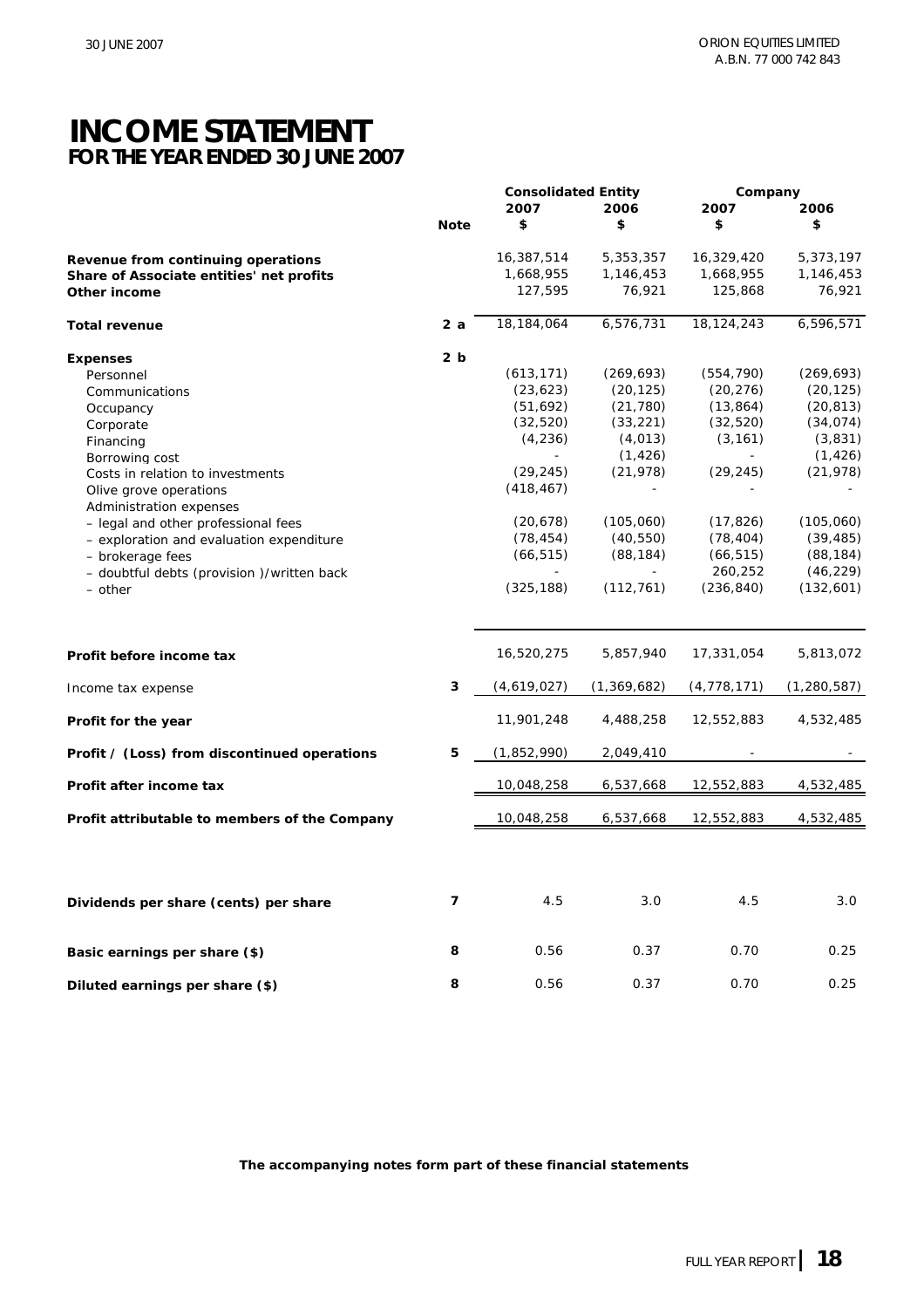### **BALANCE SHEET AS AT 30 JUNE 2007**

|                                    |             | <b>Consolidated Entity</b> |            | Company    |            |
|------------------------------------|-------------|----------------------------|------------|------------|------------|
|                                    |             | 2007                       | 2006       | 2007       | 2006       |
|                                    | <b>Note</b> | \$                         | \$         | \$         | \$         |
| <b>CURRENT ASSETS</b>              |             |                            |            |            |            |
| Cash and cash equivalents          | 9           | 1,620,198                  | 1,102,658  | 1,553,974  | 1,094,633  |
| Trade and other receivables        | 10          | 134,378                    | 556,489    | 7,211,191  | 4,382,622  |
| Financial assets at fair value     |             |                            |            |            |            |
| through profit and loss            | 11          | 20,935,654                 | 12,636,778 | 20,935,654 | 9,642,611  |
| Inventories                        | 12          | 646,864                    |            |            |            |
| Other                              | 13          |                            | 1,083      |            | 1,083      |
|                                    |             | 23,337,094                 | 14,297,008 | 29,700,819 | 15,120,949 |
| <b>TOTAL CURRENT ASSETS</b>        |             |                            |            |            |            |
| <b>NON CURRENT ASSETS</b>          |             |                            |            |            |            |
| Trade and other receivables        | 10          | 32,823                     | 32,823     | 32,823     | 32,823     |
| Inventory                          | 12          | 3,821,038                  | 3,821,038  |            |            |
| Investments in controlled entities | 14          |                            |            | 300        |            |
| Investments in Associate entities  |             |                            |            |            |            |
| - equity accounted                 | 15          | 11,639,535                 | 9,726,370  | 11,639,535 | 9,726,370  |
| Property, plant and equipment      | 16          | 2,120,395                  | 34,367     | 27,697     | 34,367     |
| Olive trees                        | 17          | 300,000                    | ÷.         |            |            |
| Intangible asset                   | 18          | 250,000                    |            |            |            |
| Resource projects                  | 19          |                            |            |            |            |
| <b>TOTAL NON CURRENT ASSETS</b>    |             | 18, 163, 791               | 13,614,598 | 11,700,355 | 9,793,560  |
|                                    |             |                            |            |            |            |
| <b>TOTAL ASSETS</b>                |             | 41,500,885                 | 27,911,606 | 41,401,174 | 24,914,509 |
| <b>CURRENT LIABILITIES</b>         |             |                            |            |            |            |
| Trade and other payables           | 20          | 1,654,983                  | 167,776    | 1,003,437  | 166,431    |
| Current tax liabilities            | 21          | 726,615                    | 538,860    | 740,157    | 452,190    |
|                                    |             |                            |            |            |            |
| TOTAL CURRENT LIABILITIES          |             | 2,381,598                  | 706,636    | 1,743,594  | 618,621    |
|                                    |             |                            |            |            |            |
| <b>NON CURRENT LIABILITIES</b>     |             |                            |            |            |            |
| Deferred tax liability             | 21          | 4,468,974                  | 1,799,674  | 4,535,974  | 923,924    |
| TOTAL NON CURRENT LIABILITIES      |             | 4,468,974                  | 1,799,674  | 4,535,974  | 923,924    |
|                                    |             |                            |            |            |            |
| <b>TOTAL LIABILITIES</b>           |             | 6,850,572                  | 2,506,310  | 6,279,568  | 1,542,545  |
| <b>NET ASSETS</b>                  |             | 34,650,313                 | 25,405,296 | 35,121,606 | 23,371,964 |
| <b>EQUITY</b>                      |             |                            |            |            |            |
| Contributed equity                 | 22          | 19,374,007                 | 19,375,598 | 19,374,007 | 19,375,598 |
|                                    |             | 15,276,306                 | 6,029,698  | 15,747,599 | 3,996,366  |
| Retained earnings                  |             |                            |            |            |            |
| <b>TOTAL EQUITY</b>                |             | 34,650,313                 | 25,405,296 | 35,121,606 | 23,371,964 |
|                                    |             |                            |            |            |            |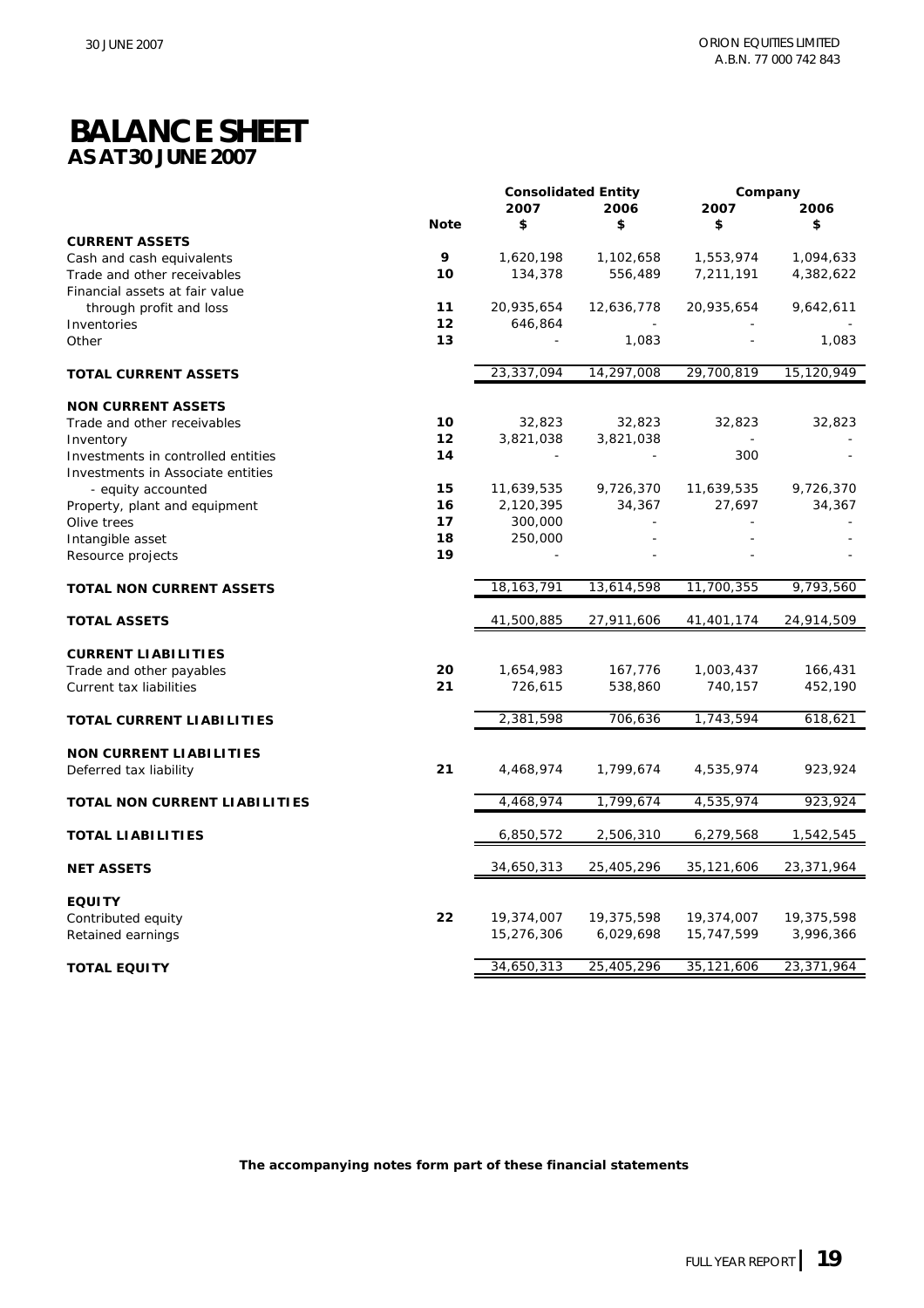### **STATEMENT OF CHANGES IN EQUITY FOR THE YEAR ENDED 30 JUNE 2007**

| <b>Consolidated Entity</b>                                          | Contributed<br>Equity | Retained<br>Earnings | <b>Total</b><br><b>Equity</b> |
|---------------------------------------------------------------------|-----------------------|----------------------|-------------------------------|
| At 1 July 2005                                                      | 28,717,470            | (9,906,466)          | 18,811,004                    |
| Profit for the year                                                 |                       | 6,537,668            | 6,537,668                     |
| Total recognised income and expense for the year                    |                       | 6,537,668            | 6,537,668                     |
| Dividends paid<br>Issue of shares                                   | 591,317               | (534, 693)           | (534, 693)<br>591,317         |
| Reduction of share capital against accumulated losses               | (9,933,188)           | 9,933,188            |                               |
| At 30 June 2006                                                     | 19,375,599            | 6,029,697            | 25,405,296                    |
| At 1 July 2006                                                      | 19,375,599            | 6,029,697            | 25,405,296                    |
| Profit for the year                                                 |                       | 10,048,258           | 10,048,258                    |
| Total recognised income and expense for the year                    |                       | 10,048,258           | 10,048,258                    |
| Dividends paid<br>Costs in relation to sale of unmarketable parcels | (1, 592)              | (801, 649)           | (801, 649)<br>(1, 592)        |
| At 30 June 2007                                                     | 19,374,007            | 15,276,306           | 34,650,313                    |
| <u>Company</u>                                                      |                       |                      |                               |
| At 1 July 2005                                                      | 28,717,470            | (9,934,615)          | 18,782,855                    |
| Profit for the year                                                 |                       | 4,532,485            | 4,532,485                     |
| Total recognised income and expense for the year                    |                       | 4,532,485            | 4,532,485                     |
| Dividends paid<br>Issue of shares                                   | 591,317               | (534, 693)           | (534, 693)<br>591,317         |
| Reduction of share capital against accumulated losses               | (9,933,188)           | 9,933,188            |                               |
| At 30 June 2006                                                     | 19,375,599            | 3,996,365            | 23,371,964                    |
| At 1 July 2006                                                      | 19,375,599            | 3,996,365            | 23,371,964                    |
| Profit for the year                                                 |                       | 12,552,883           | 12,552,883                    |
| Total recognised income and expense for the year                    |                       | 12,552,883           | 12,552,883                    |
| Dividends paid<br>Costs in relation to sale of unmarketable parcels | (1, 592)              | (801, 649)           | (801, 649)<br>(1, 592)        |
| At 30 June 2007                                                     | 19,374,007            | 15,747,599           | 35,121,606                    |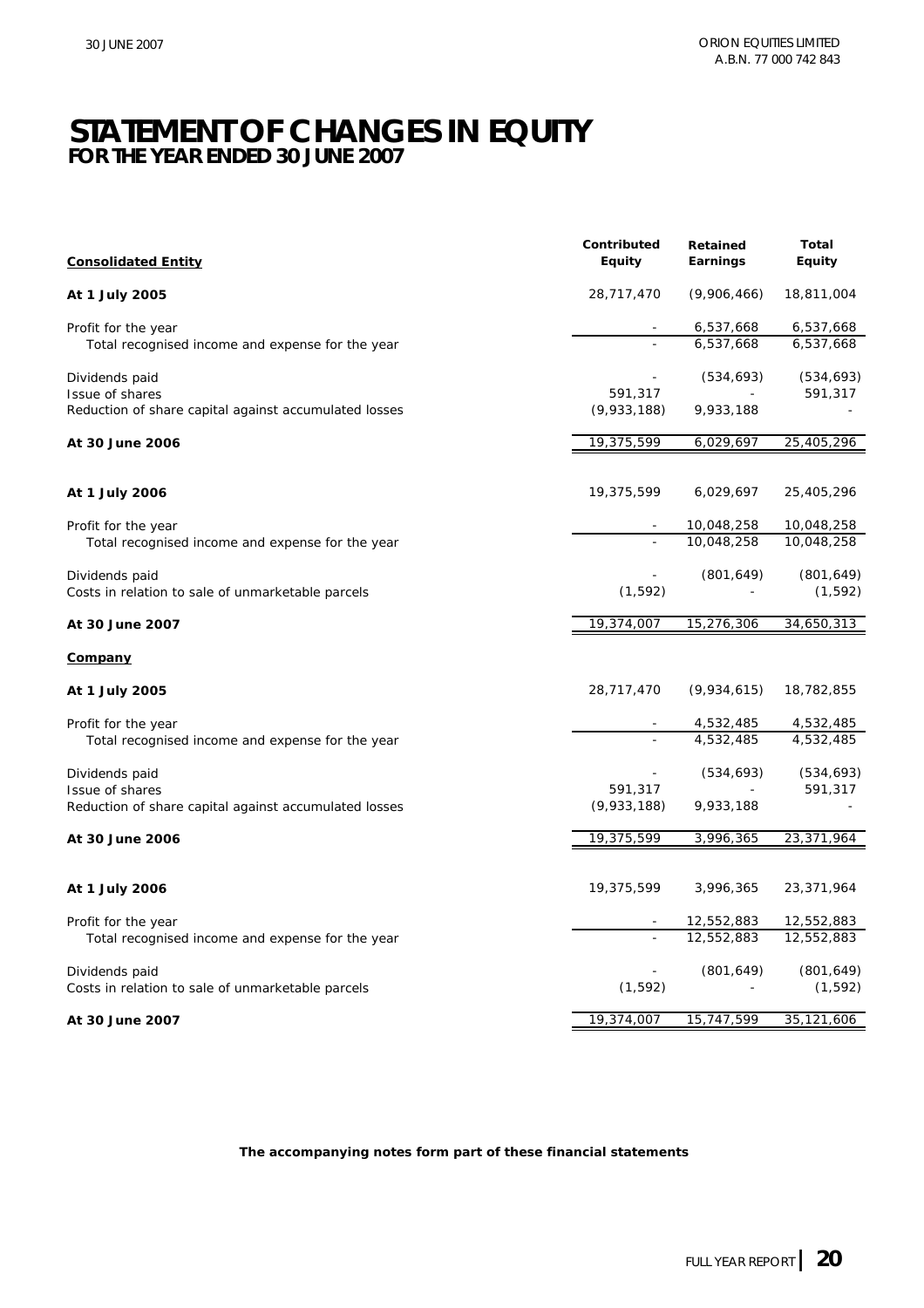### **CASH FLOW STATEMENT FOR THE YEAR ENDED 30 JUNE 2007**

|                                                              |             | <b>Consolidated Entity</b> |                | Company       |                |
|--------------------------------------------------------------|-------------|----------------------------|----------------|---------------|----------------|
|                                                              |             | 2007                       | 2006           | 2007          | 2006           |
|                                                              | <b>Note</b> | \$                         | \$             | \$            | \$             |
| CASH FLOWS FROM OPERATING ACTIVITIES                         |             |                            |                |               |                |
| Receipts from customers                                      |             | 57,487                     | 22,060         | 54,040        | 22,060         |
| Sale proceeds from trading portfolio                         |             | 12,328,482                 | 18, 187, 240   | 12,328,482    | 18, 187, 240   |
| Payments for trading portfolio                               |             | (6, 483, 983)              | (15, 337, 708) | (6, 483, 983) | (15, 337, 708) |
| Proceeds from options portfolio                              |             | 49,200                     | 137,579        | 49,200        | 137,579        |
| Payments for options portfolio                               |             |                            | (29, 333)      |               | (11,000)       |
| Payments to suppliers and employees                          |             | (1, 354, 898)              | (748, 078)     | (830, 823)    | (764, 963)     |
| Payments for exploration and evaluation                      |             | (79, 708)                  | 3,904          | (78, 404)     |                |
| Interest received                                            |             | 73,554                     | 54,861         | 71,827        | 54,861         |
| Interest paid                                                |             |                            | (1, 426)       |               | (1, 426)       |
| Income tax paid                                              |             | (970, 058)                 | (259, 250)     | (878, 153)    | (259, 250)     |
| Dividends received                                           |             | 416,958                    | 257,682        | 416,958       | 257,682        |
| NET CASH INFLOW FROM OPERATING ACTIVITIES                    | 9<br>a      | 4,037,034                  | 2,287,531      | 4,649,144     | 2,285,075      |
| <b>CASH FLOWS FROM INVESTING ACTIVITIES</b><br>Payments for: |             |                            |                |               |                |
| equity investments                                           |             | (6,657)                    | (680, 531)     | (6,657)       | (680, 531)     |
| property, plant and equipment                                |             | (2,709,474)                | (10, 749)      | (1, 485)      | (10, 749)      |
| subsidiaries                                                 |             |                            |                | (300)         |                |
| inventory - land                                             |             |                            | (24, 486)      |               |                |
| Loans to subsidiaries                                        |             |                            |                | (3, 377, 998) | (29,000)       |
| NET CASH OUTFLOW FROM INVESTING ACTIVITIES                   |             | (2,716,131)                | (715, 766)     | (3,386,440)   | (720, 280)     |
|                                                              |             |                            |                |               |                |
| CASH FLOWS FROM FINANCING ACTIVITIES                         |             |                            |                |               |                |
| Payments in relation to sale of unmarketable parcels         |             | (1, 592)                   | (2, 531)       | (1, 592)      | (2,531)        |
| Payments for dividends                                       |             | (801, 771)                 | (535,668)      | (801, 771)    | (535, 668)     |
| NET CASH OUTFLOW FROM FINANCING ACTIVITIES                   |             | (803, 363)                 | (538, 199)     | (803, 363)    | (538, 199)     |
|                                                              |             |                            |                |               |                |
| <b>NET INCREASE IN CASH ASSETS HELD</b>                      |             | 517,540                    | 1,033,566      | 459,341       | 1,026,596      |
| Cash at beginning of the financial year                      |             | 1,102,658                  | 69,092         | 1,094,633     | 68,037         |
| CASH AT THE END OF THE FINANCIAL YEAR                        | 9           | 1,620,198                  | 1,102,658      | 1,553,974     | 1,094,633      |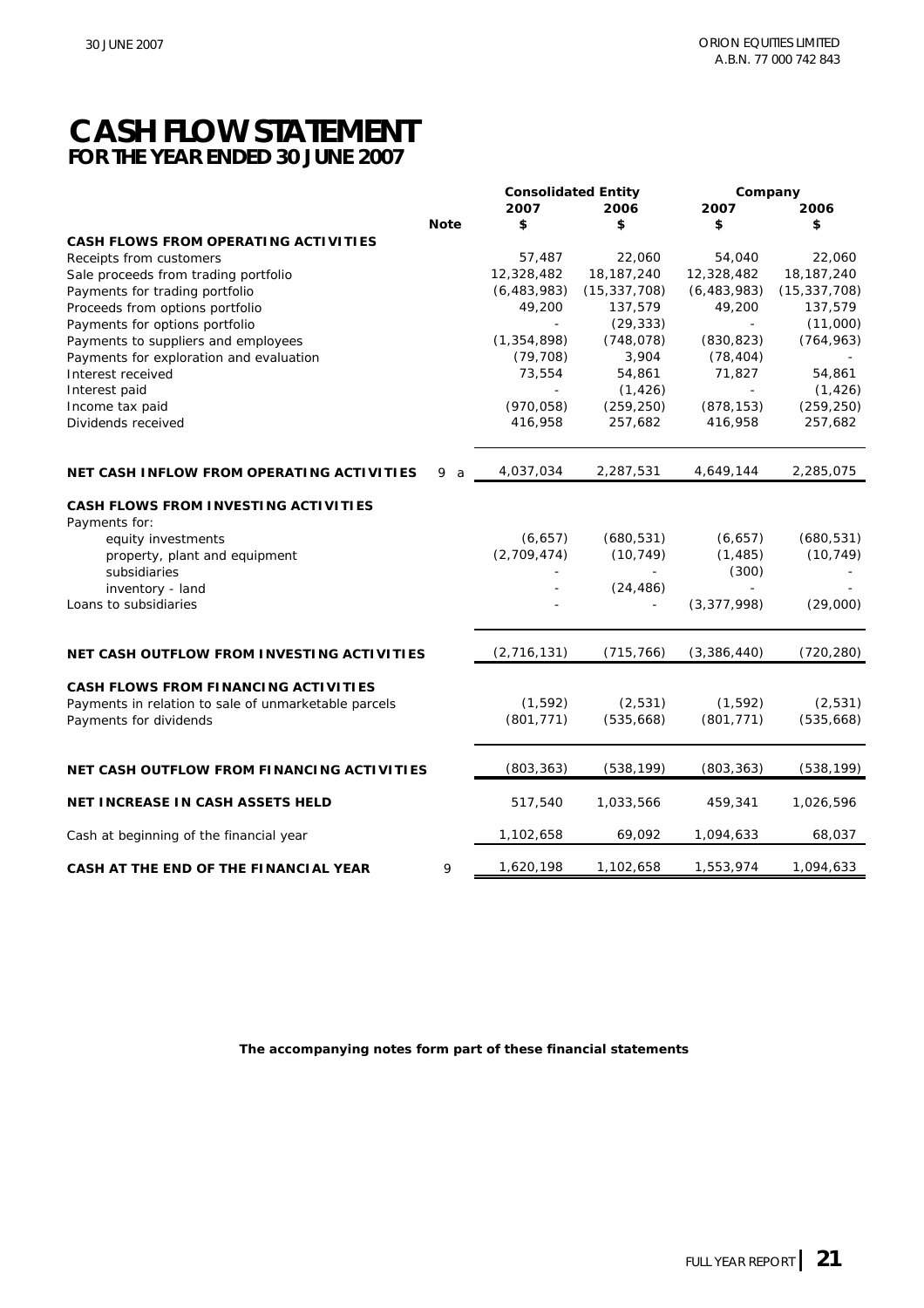**for the year ended 30 June 2007**

#### **1. SUMMARY OF ACCOUNTING POLICIES**

#### **STATEMENT OF SIGNIFICANT ACCOUNTING POLICIES**

The financial report (comprising the financial statements and notes thereto) is a general purpose financial report that has been prepared in accordance with Australian Accounting Standards, Australian Accounting Interpretations, other authoritative pronouncements of the Australian Accounting Standards Board and the Corporations Act 2001.

The financial report includes separate financial statements for Orion Equities Limited as an individual parent entity (the **"Company"**) and the consolidated entity consisting of Orion Equities Limited and its subsidiaries. Orion Equities Limited is a company limited by shares, incorporated in Western Australia, Australia.

#### **Compliance with IFRS**

The financial report complies with all Australian equivalents to International Financial Reporting Standards (AIFRS) in their entirety. Compliance with AIFRS ensures that the consolidated financial statements of Orion Equities Limited comply with International Financial Reporting Standards (**IFRS**) save that the parent has elected to apply the relief provided in respect of certain disclosure requirements pursuant to *AASB 132 Financial Instruments: Disclosure and Presentation*.

The following is a summary of the material accounting policies adopted by the consolidated entity in the preparation of the financial report. The accounting policies have been consistently applied, unless otherwise stated.

#### *Reporting Basis and Conventions*

The financial report has been prepared on an accruals basis and is based on historical costs modified by the revaluation of selected non-current assets, and financial assets and financial liabilities for which the fair value basis of accounting has been applied.

#### **1.1. Principles of Consolidation**

A controlled entity is any entity the Company has the power to control the financial and operating policies of so as to obtain benefits from its activities. A list of controlled entities is contained in note 14 to the financial statements. All controlled entities have a June financial year-end. All inter-company balances and transactions between entities in the consolidated entity, including any unrealised profits or losses, have been eliminated on consolidation. Accounting policies of subsidiaries have been changed where necessary to ensure consistencies with those policies applied by the Company.

#### **1.2. Investments in Associates**

Investments in associates are accounted for in the consolidated financial statements using the equity method. Under this method, the consolidated entity's share of the post-acquisition profits or losses of associates is recognised in the consolidated income statement, and its share of post-acquisition movements in reserves is recognised in consolidated reserves. The cumulative postacquisition movements are adjusted against the cost of the investment. Associates are those entities over which the consolidated entity exercises significant influence, but not control. A list of associates is contained in note 15 to the financial statements. All associated entities have a June financial year-end.

#### **1.3. Mineral Exploration and Evaluation Expenditure**

Exploration, evaluation and development expenditure incurred is accumulated (i.e. capitalised) in respect of each identifiable area of interest. These costs are only carried forward to the extent that they are expected to be recouped through the successful development of the area or where activities in the area have not yet reached a stage that permits reasonable assessment of the existence or otherwise of economically recoverable reserves. Accumulated costs in relation to an abandoned area are written off in full against profit in the year in which the decision to abandon the area is made.

Under AASB 6 "Exploration for and Evaluation of Mineral Resources", if facts and circumstances suggest that the carrying amount of any recognised exploration and evaluation assets may be impaired, the Company must perform impairment tests on those assets and measure any impairment in accordance with AASB 136 "Impairment of Assets". Any impairment loss is to be recognised as an expense. A regular review is undertaken of each area of interest to determine the appropriateness of continuing to carry forward costs in relation to that area of interest.

#### **1.4. Segment reporting**

A business segment is a group of assets and operations engaged in providing products or services that are subject to risks and returns that are different to those of other business segments. A geographical segment is engaged in providing products or services within a particular economic environment and is subject to risks and returns that are different from those of segments operating in other economic environments. The consolidated entity's segment reporting is contained in note 24 of the notes to the financial statements.

#### **1.5. Revenue Recognition**

Revenue is recognised to the extent that it is probable that the economic benefits will flow to the consolidated entity and the revenue can be reliably measured. All revenue is stated net of the amount of goods and services tax (**"GST"**). The following specific recognition criteria must also be met before revenue is recognised:

*Sale of Goods and Disposal of Assets* **-** Revenue from the sale of goods and disposal of other assets is recognised when the consolidated entity has passed control of the goods or other assets to the buyer.

*Contributions of Assets* **-** Revenue arising from the contribution of assets is recognised when the consolidated entity gains control of the asset or the right to receive the contribution.

*Interest Revenue* **-** Interest revenue is recognised on a proportional basis taking into account the interest rates applicable to the financial assets.

*Dividend Revenue* **-** Dividend revenue is recognised when the right to receive a dividend has been established. The consolidated entity brings dividend revenue to account on the applicable ex-dividend entitlement date.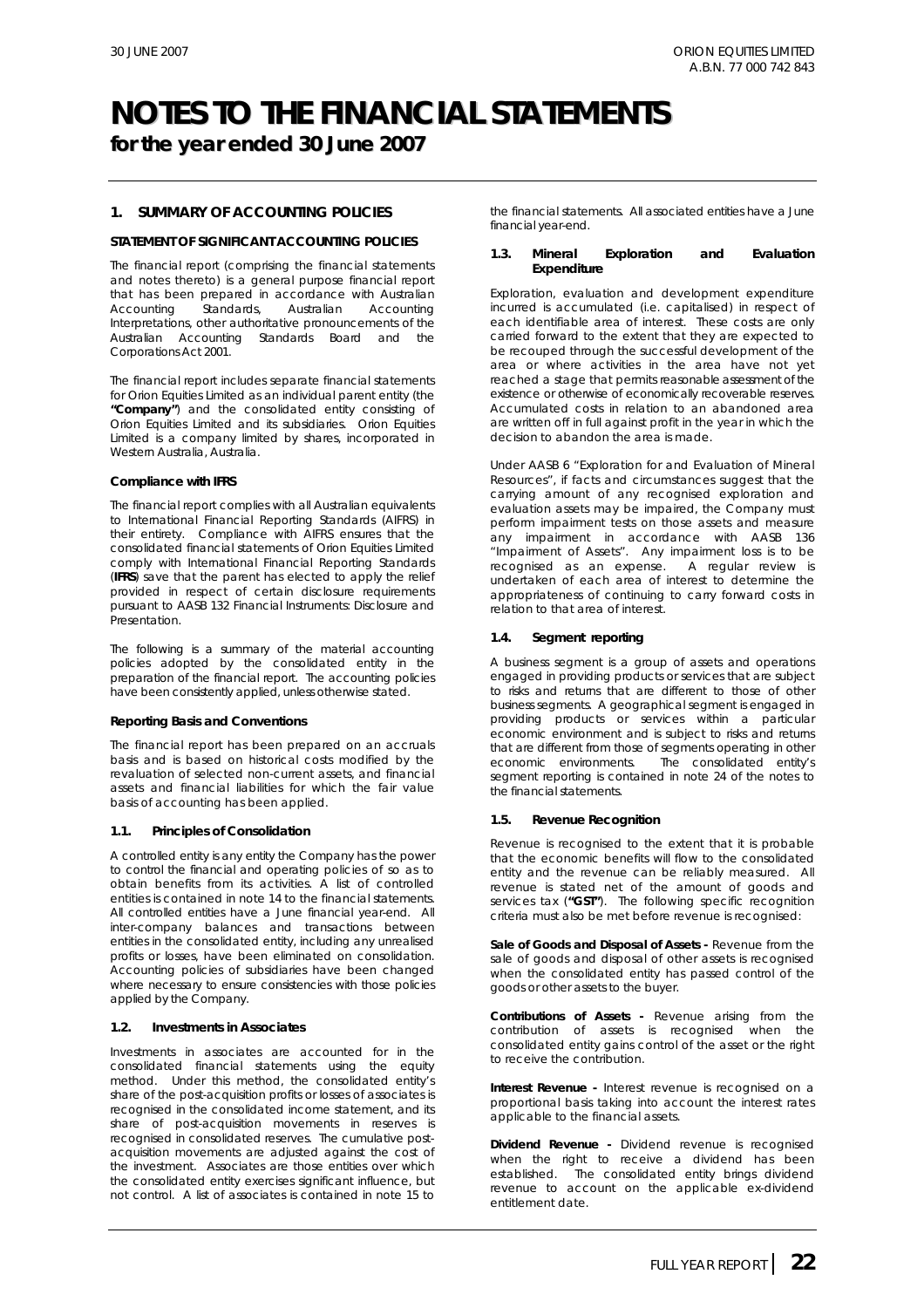**for the year ended 30 June 2007**

**Other Revenues** - Other revenues are recognised on a receipts basis.

#### **1.6. Income Tax**

The income tax expense or revenue for the period is the tax payable on the current period's taxable income based on the notional income tax rate for each taxing jurisdiction adjusted by changes in deferred tax assets and liabilities attributable to temporary differences between the tax bases of assets and liabilities and their carrying amounts in the financial statements, and to unused tax losses (if applicable).

Deferred tax assets and liabilities are recognised for temporary differences at the tax rates expected to apply when the assets are recovered or liabilities are settled. based on those tax rates which are enacted or substantively enacted for each taxing jurisdiction. The relevant tax rates are applied to the cumulative amounts of deductible and taxable temporary differences to measure the deferred tax asset or liability. An exception is made for certain temporary differences arising from the initial recognition of an asset or a liability. No deferred tax asset or liability is recognised in relation to these temporary differences if they arose in a transaction, other than a business combination, that at the time of the transaction did not affect either accounting profit or taxable profit or loss.

Deferred tax assets are recognised for deductible temporary differences and unused tax losses only if it is probable that future taxable amounts will be available to utilise those temporary differences and losses. The amount of deferred tax assets benefits brought to account or which may be realised in the future, is based on the assumption that no adverse change will occur in income taxation legislation and the anticipation that the consolidated entity will derive sufficient future assessable income to enable the benefit to be realised and comply with the conditions of deductibility imposed by the law.

Deferred tax liabilities and assets are not recognised for temporary differences between the carrying amount and tax bases of investments in controlled entities where the parent entity is able to control the timing of the reversal of the temporary differences and it is probable that the differences will not reverse in the foreseeable future.

Deferred tax assets and liabilities are offset when there is a legally enforceable right to offset current tax assets and liabilities and when the deferred tax balances relate to the same taxation authority. Current tax assets and tax liabilities are offset where the entity has a legally enforceable right to offset and intends either to settle on a net basis, or to realise the asset and settle the liability simultaneously.

Current and deferred tax balances attributable to amounts recognised directly in equity are also recognised directly in equity.

#### *Tax consolidation legislation*

The consolidated entity has implemented the tax consolidation legislation as of 29 June 2004.

The head entity, Orion Equities Limited, and the controlled entities in the tax consolidated group continue to account for their own current and deferred tax amounts. These tax amounts are measured as if each entity in the tax consolidated group continues to be a stand alone taxpayer in its own right.

In addition to its own current and deferred tax amounts, the Company also recognises the current tax liabilities (or assets) and the deferred tax assets (as appropriate) arising from unused tax losses and unused tax credits assumed from controlled entities in the tax consolidated group.

Assets or liabilities arising under tax funding agreements within the tax consolidated entities are recognised as amounts receivable from or payable to other entities in the group.

Any differences between the amounts assumed and amounts receivable or payable under the tax funding agreement are recognised as a contribution to (or distribution from) wholly-owned tax consolidated entities.

#### **1.7. Goods and Services Tax (GST)**

Revenues, expenses and assets are recognised net of the amount of GST, except where the amount of GST incurred is not recoverable from the Australian Tax Office. In these circumstances the GST is recognised as part of the cost of acquisition of the asset or as part of an item of the expense. Receivables and payables in the balance sheet are shown inclusive of GST. Cash flows are presented in the cash flow statement on a gross basis, except for the GST component of investing and financing activities, which are disclosed as operating cash flows.

#### **1.8. Employee Benefits**

Provision is made for the consolidated entity's liability for employee benefits arising from services rendered by employees to balance date. Employee benefits that are expected to be settled within one year have been measured at the amounts expected to be paid when the liability is settled, plus related on-costs. Employee benefits payable later than one year have been measured at the present value of the estimated future cash outflows to be made for those benefits. Employer superannuation contributions are made by the consolidated entity in accordance with statutory obligations and are charged as an expense when incurred.

#### **1.9. Cash and Cash Equivalents**

Cash and cash equivalents includes cash on hand, deposits held at call with banks, other short-term highly liquid investments with original maturities of three months or less, and bank overdrafts. Bank overdrafts (if any) are shown within short-term borrowings in current liabilities on the balance sheet.

#### **1.10. Receivables**

Trade and other receivables are recorded at amounts due less any provision for doubtful debts. An estimate for doubtful debts is made when collection of the full amount is no longer probable. Bad debts are written off when considered non-recoverable.

#### **1.11. Investments and Other Financial Assets**

Financial instruments are initially measured at cost on trade date, which includes transaction costs, when the related contractual rights or obligations exist. Subsequent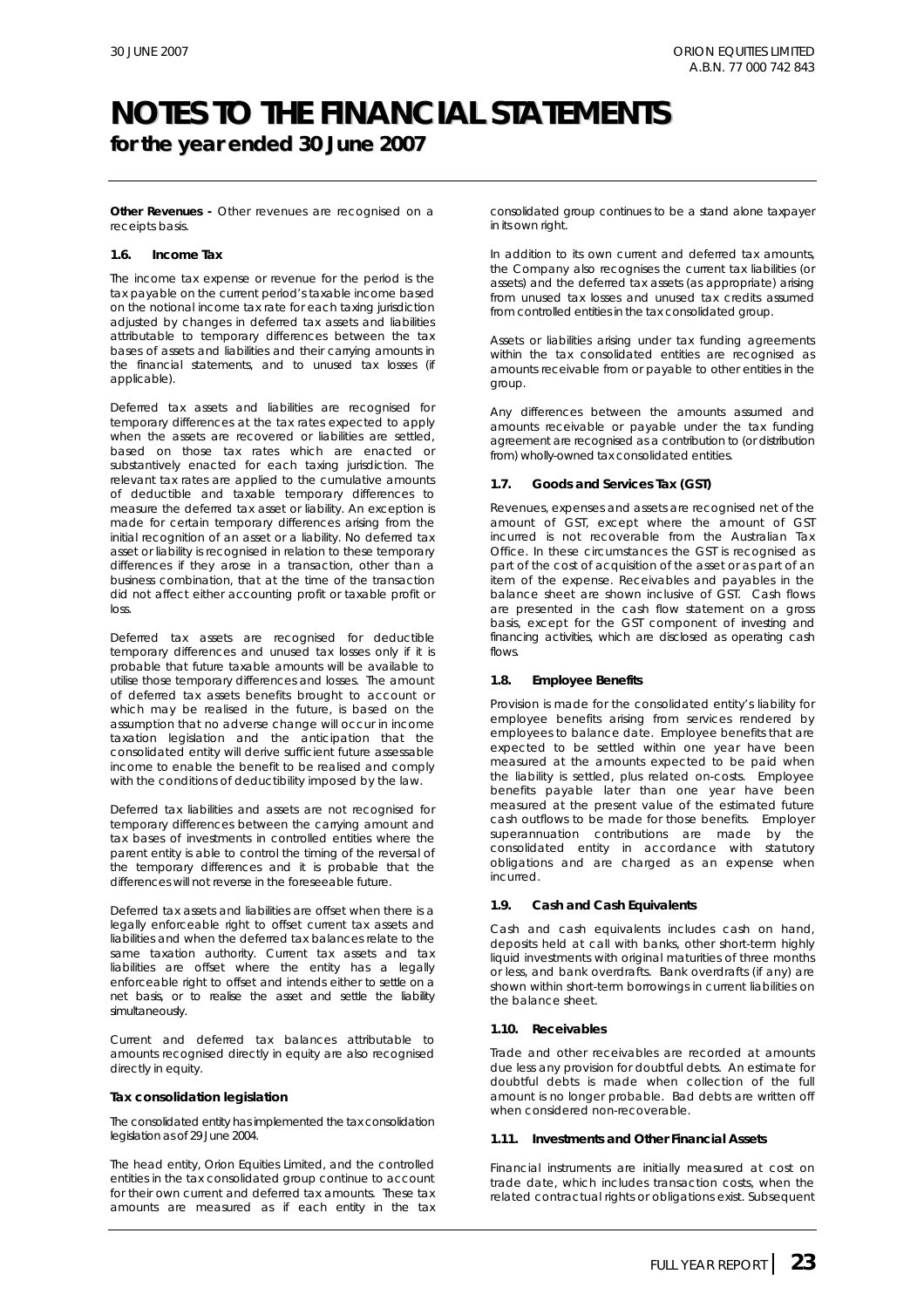**for the year ended 30 June 2007**

to initial recognition these instruments are measured as set out below.

*Financial assets at fair value through profit and loss* - A financial asset is classified in this category if acquired principally for the purpose of selling in the short term or if so designated by management and within the requirements of AASB 139: *Recognition and Measurement of Financial Instruments*. Realised and unrealised gains and losses arising from changes in the fair value of these assets are included in the income statement in the period in which they arise.

*Loans and receivables* - Loans and receivables are nonderivative financial assets with fixed or determinable payments that are not quoted in an active market and are stated at amortised cost using the effective interest rate method.

*Held-to-maturity investments* - These investments have fixed maturities, and it is the consolidated entity's intention to hold these investments to maturity. Any held-to-maturity investments held by the consolidated entity are stated at amortised cost using the effective interest rate method.

*Available-for-sale financial assets* - Available-for-sale financial assets include any financial assets not included in the above categories. Available-for-sale financial assets are reflected at fair value. Unrealised gains and losses arising from changes in fair value are taken directly to equity.

*Financial liabilities* - Non-derivative financial liabilities are recognised at amortised cost, comprising original debt less principal payments and amortisation.

Fair value is determined based on current bid prices for all quoted investments. Valuation techniques are Valuation techniques are applied to determine the fair value for all unlisted securities, including recent arm's length transactions, reference to similar instruments and option pricing models.

At each reporting date, the consolidated entity assesses whether there is objective evidence that a financial instrument has been impaired. In the case of availablefor-sale financial instruments, a prolonged decline in the value of the instrument is considered to determine whether an impairment has arisen. Impairment losses are recognised in the income statement.

#### **1.12. Fair value Estimation**

The fair value of financial assets and financial liabilities must be estimated for recognition and measurement or for disclosure purposes. The fair value of financial instruments traded in active markets (such as publicly traded derivatives, and trading and available-for-sale securities) is based on quoted market prices at the balance sheet date. The quoted market price used for financial assets held by the consolidated entity is the current bid price; the appropriate quoted market price for financial liabilities is the current ask price.

The fair value of financial instruments that are not traded in an active market (for example over-the-counter derivatives) is determined using valuation techniques, including but not limited to recent arm's length transactions, reference to similar instruments and option pricing models. The consolidated entity may use a variety

of methods and makes assumptions that are based on market conditions existing at each balance date. Other techniques, such as estimated discounted cash flows, are used to determine fair value for other financial instruments.

The nominal value less estimated credit adjustments of trade receivables and payables are assumed to approximate their fair values. The fair value of financial liabilities for disclosure purposes is estimated by discounting the future contractual cash flows at the current market interest rate that is available to the consolidated entity for similar financial instruments.

#### **1.13. Property held for Resale**

Property held for development and sale is valued at lower of cost and net realisable value. Cost includes the cost of acquisition, development, borrowing costs and holding costs until completion of development. Finance costs and holding charges incurred after development are expensed. Profits are brought to account on the signing of an unconditional contract of sale.

#### **1.14. Property, Plant and Equipment**

All property, plant and equipment are stated at historical cost less depreciation. Historical cost includes expenditure that is directly attributable to the acquisition of the items.

The carrying amount of plant and equipment is reviewed annually by directors to ensure it is not in excess of the recoverable amount from these assets. The recoverable amount is assessed on the basis of the expected net cash flows that will be received from the assets employment and subsequent disposal. The expected net cash flows have been discounted to their present value in determining recoverable amount.

Subsequent costs are included in the asset's carrying amount or recognised as a separate asset, as appropriate, only when it is probable that future economic benefits associated with the item will flow to the consolidated entity and the cost of the item can be measured reliably. All other repairs and maintenance are charged to the income statement during the financial period in which they are incurred.

The depreciation rates used for each class of depreciable assets are:

| <b>Class of Fixed Asset</b>    | Rate     | Depreciation Depreciation Method |
|--------------------------------|----------|----------------------------------|
| Plant and Equipment            | 15-33.3% | Diminishing Value                |
| Furniture and Equipment 15-20% |          | Diminishing Value                |
| Leasehold<br>Improvements      | 15%      | <b>Diminishing Value</b>         |

The assets' residual values and useful lives are reviewed, and adjusted if appropriate, at each balance sheet date. An asset's carrying amount is written down immediately to its recoverable amount if the asset's carrying amount is greater than its estimated recoverable amount.

Gains and losses on disposals are determined by comparing proceeds with carrying amount. These are included in the income statement. When revalued assets are sold, amounts included in the revaluation reserve relating to that asset are transferred to retained earnings.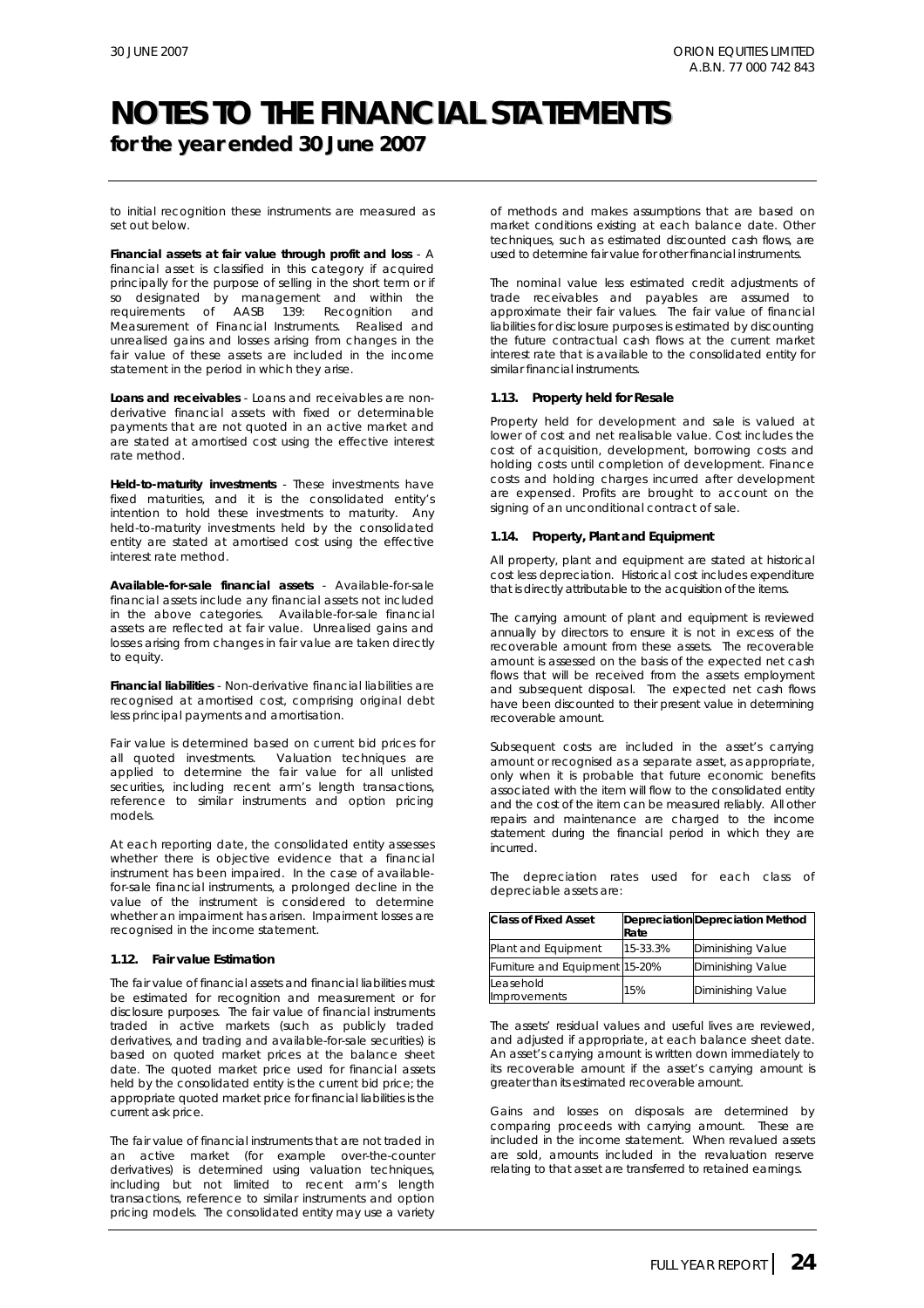**for the year ended 30 June 2007**

#### **1.15. Impairment of Assets**

At each reporting date, the consolidated entity reviews the carrying values of its tangible and intangible assets to determine whether there is any indication that those assets have been impaired. If such an indication exists, the recoverable amount of the asset, being the higher of the asset's fair value less costs to sell and value in use, is compared to the asset's carrying value. Any excess of the asset's carrying value over its recoverable amount is expensed to the income statement. Impairment testing is performed annually for goodwill and intangible assets with indefinite lives. Where it is not possible to estimate the recoverable amount of an individual asset, the consolidated entity estimates the recoverable amount of the cash-generating unit to which the asset belongs.

#### **1.16. Payables**

These amounts represent liabilities for goods and services provided to the consolidated entity prior to the end of financial year which are unpaid. The amounts are unsecured and are usually paid within 30 days of recognition.

#### **1.17. Contributed Equity**

Ordinary shares are classified as equity. Incremental costs directly attributable to the issue of new shares or options are shown in equity as a deduction, net of tax, from the proceeds. Incremental costs directly attributable to the issue of new shares or options, or for the acquisition of a business, are included in the cost of the acquisition as part of the purchase consideration.

#### **1.18. Earnings Per Share**

*Basic Earnings per share* is determined by dividing the operating result after income tax by the weighted average number of ordinary shares on issue during the financial period.

*Diluted Earnings per share* adjusts the figures used in the determination of basic earnings per share by taking into account amounts unpaid on ordinary shares and any reduction in earnings per share that will probably arise from the exercise of options outstanding during the financial period.

#### **1.19. Research and Development Costs**

Expenditure during the research phase of a project is recognised as an expense when incurred. Development costs are capitalised only when technically feasibility studies identify that the project will deliver future economic benefits and these benefits can be measured reliably. Development costs have a finite life and are amortised on a systematic basis matched to the future economic benefits over the useful life of the project.

#### **1.20. Business Combinations**

The purchase method of accounting is used to account for all business combinations, including business combinations involving entities or businesses under common control, regardless of whether equity instruments or other assets are acquired. Cost is measured as the fair value of the assets given, equity instruments issued or liabilities incurred or assumed at the date of exchange plus costs directly attributable to the acquisition. Where equity instruments are issued in an acquisition, the fair value of the instruments is their published market price as at the date of exchange

unless, in rare circumstances, it can be demonstrated that the published price at the date of exchange is an unreliable indicator of fair va6e and that other evidence and valuation methods provide a more reliable measure of fair value. Transaction costs arising on the issue of equity instruments are recognised directly in equity.

Identifiable assets acquired and liabilities and contingent liabilities assumed in a business combination are measured initially at their fair values at the acquisition date, irrespective of the extent of any minority interest. The excess of the cost of acquisition over the fair value of the Group's share of the identifiable net assets acquired is recorded as goodwill (refer to note l(t)). If the cost of acquisition is less than the Group's share of the fair value of the identifiable net assets of the subsidiary acquired, the difference is recognised directly in the income statement, but only after a reassessment of the identification and measurement of the net assets acquired.

Where settlement of any part of cash consideration is deferred, the amounts payable in the future are discounted to their present value as at the date of exchange. The discount rate used is the entity's incremental borrowing rate, being the rate at which a similar borrowing could be obtained from an independent financier under comparable terms and conditions.

#### **1.21. Inventories**

#### *(i)* **Raw materials and stores, work in progress and finished goods**

Raw materials and stores, work in progress and finished goods are stated at the lower of cost and net realisable value. Cost comprises direct materials, direct labour and an appropriate proportion of variable and fixed overhead expenditure, the latter being allocated on the basis of normal operating capacity. They include the transfer from equity of any gains losses on qualifying cash flow hedges relating to purchases of raw material. Costs are assigned to individual items of inventory on basis of weighted average costs. Costs of purchased inventory are determined after deducting rebates and discounts. Net realisable value is the estimated selling price in the ordinary course of business less the estimated costs of completion and the estimated costs necessary to make the sale.

#### *(ii)* **Land held for resale/capitalisation of borrowing costs**

Land held for resale is stated at the lower of cost and net realisable value. Cost is assigned by specific identification and includes the cost of acquisition, and development and borrowing costs during development. When development is completed borrowing costs and other holding charges are expensed as incurred.

Borrowing costs included in the cost of land held for resale are those costs that would have been avoided if the expenditure on the acquisition and development of the land had not been made. Borrowing costs incurred while active development is interrupted for extended periods are recognised as expenses.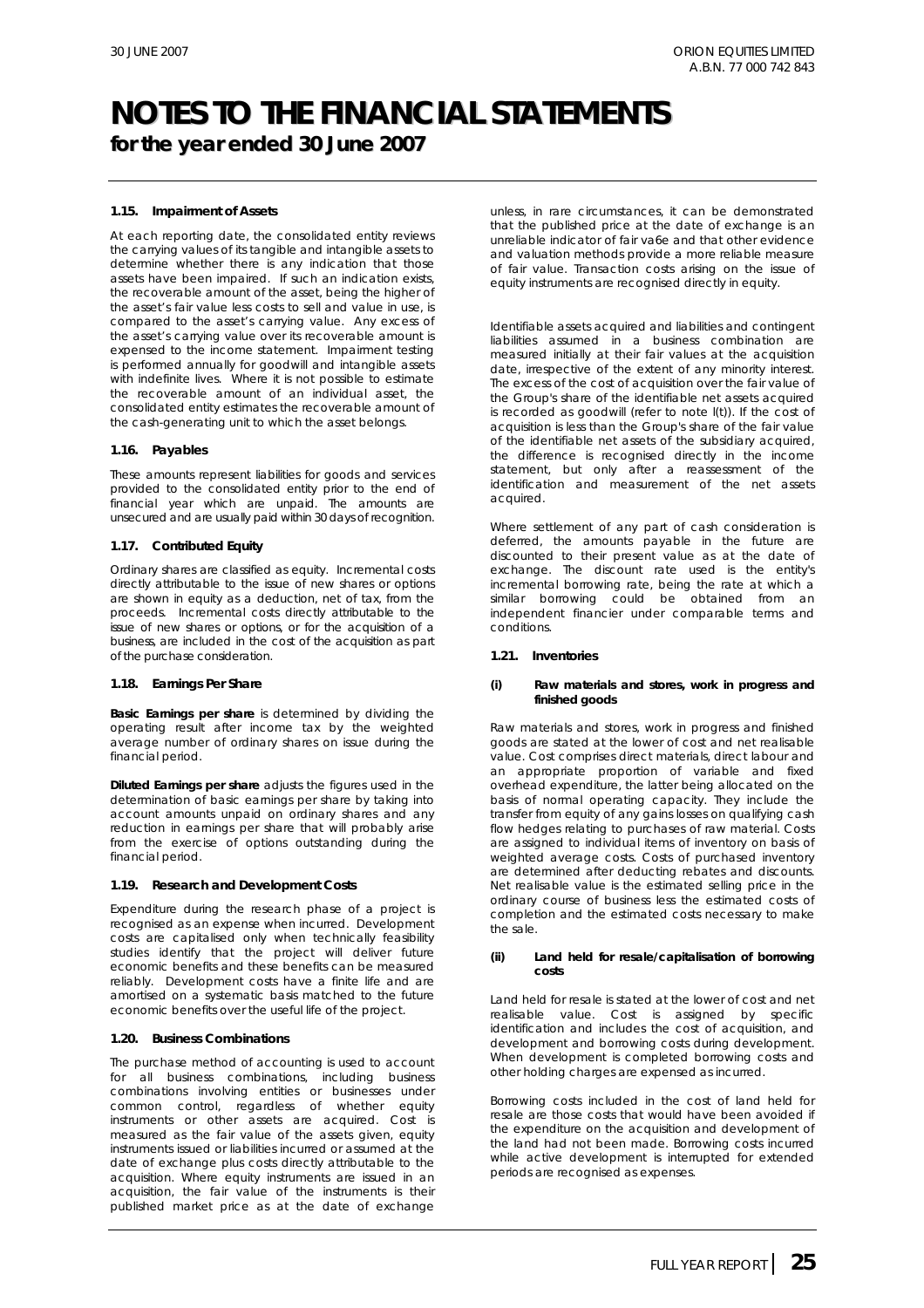**for the year ended 30 June 2007**

#### **1.22. Non-current assets (or disposal groups) held for sale and discontinued operations**

A discontinued operation is a component of the entity that has been disposed of or is classified as held for sale and that represents a separate major line of business or geographical area of operations, is part of a single co-ordinated plan to dispose of such a line of business or area of operations, or is a subsidiary acquired exclusively with a view to resale. The results of discontinued operations are presented separately on the face of the income statement.

#### **1.23. Biological Assets**

Biological assets are initially, and subsequent to initial recognition, measured at their fair value less any estimated point-ofsale costs. Gains or losses arising on initial or subsequent recognition are accounted for via the profit or loss for the period in which the gain or loss arises. Agricultural produce harvested from the biological assets shall be measured at its fair value less estimated point-of-sale costs at the point of harvest.

#### **1.24. New Standards and Interpretations Released and Adopted**

The Consolidated entity has elected to early adopt the following pronouncements. No adjustments to any of the financial statements were required.

| <b>AASB</b> reference                        | Title and Affected Standard(s):                                                                                                                                                                                                                                                  | Applies to:                                                                                                                                                                                                                                                                                                                                                                                                                                                                                                                                                                                   | Application date:                                 |
|----------------------------------------------|----------------------------------------------------------------------------------------------------------------------------------------------------------------------------------------------------------------------------------------------------------------------------------|-----------------------------------------------------------------------------------------------------------------------------------------------------------------------------------------------------------------------------------------------------------------------------------------------------------------------------------------------------------------------------------------------------------------------------------------------------------------------------------------------------------------------------------------------------------------------------------------------|---------------------------------------------------|
| AASB 101 (revised Oct 2006)                  | Presentation of Financial<br><b>Statements</b>                                                                                                                                                                                                                                   | Removes Australian specific paragraphs<br>(economic dependence and where<br>functional currency is different to<br>presentation currency) and example formats<br>for balance sheet and income statement in<br>appendix.                                                                                                                                                                                                                                                                                                                                                                       | Periods commencing on<br>or after 1 January 2007  |
| AASB 2007-1 (issued Feb<br>2007)             | Amendments to Australian<br>Accounting Standards arising<br>from AASB Interpretation 11 [AASB<br>2]                                                                                                                                                                              | Consequential amendments to AASB 2:<br>Share-based Payment arising from AASB<br>Interpretation 11: AASB 2 - Group and<br>Treasury Share Transactions. Affects equity<br>transactions with employees whether shares<br>given by / issued by shareholders or<br>apparent entity.                                                                                                                                                                                                                                                                                                                | Periods commencing on<br>or after 1 March 2007    |
| AASB 2007-4 (issued Apr<br>2007)             | Amendments to Australian<br>Accounting Standards arising<br>from ED 151 and Other<br>Amendments [AASB 1, 2, 3, 4, 5, 6,<br>7, 102, 107, 108, 110, 112, 114, 116,<br>117, 118, 119, 120, 121, 127, 128,<br>129, 130, 131, 132, 133, 134, 136,<br>137, 138, 139, 141, 1023 & 1038] | Implements the proposals in ED 151:<br>Australian additions to, and Deletions from,<br>IFRSs. Changes to 34 standards.<br>Introduction of new accounting policy<br>choices and removal of various Australian-<br>specific disclosure requirements<br>(internationalising specific Australian<br>treatments). Allows choice of reporting in<br>cash flow statement from direct only to now<br>include indirect, proportionate consolidation<br>now allowed for joint ventures, tax<br>reconciliation can now be done on tax rate<br>basis, and changes to accounting for<br>government grants. | Periods commencing on<br>or after 1 July 2007     |
| AASB Interpretation 10<br>(issued Sept 2006) | Interim Financial Reporting and<br>Impairment<br>AASB 134: Interim Financial<br>Reporting, AASB 136: Impairment<br>of Assets, and AASB 139: Financial<br>Instruments: Recognition and<br>Measurement                                                                             | Prevents the reversal of impairment losses<br>between interim and final reporting periods<br>in respect of goodwill, investments in equity<br>instruments, and financial assets carried at<br>cost because fair value cannot be reliably<br>determined.                                                                                                                                                                                                                                                                                                                                       | Periods commencing on<br>or after 1 November 2006 |
| AASB Interpretation 11<br>(issued Feb 2007)  | AASB 2 - Group and Treasury<br><b>Share Transactions</b>                                                                                                                                                                                                                         | Addresses the classification of a share-based<br>payment transaction (as equity or cash<br>settled) under AASB 2: Share-based<br>Payment. It clarifies that when an entity's<br>employees are granted rights to the entity's<br>equity instruments either by the entity or its<br>shareholders, the transactions are<br>accounted for as equity-settled transactions.<br>It also specifies the accounting in a<br>subsidiary's financial statements for share-<br>based payment arrangements involving<br>equity instruments of the parent.                                                   | Periods commencing on<br>or after 1 March 2007    |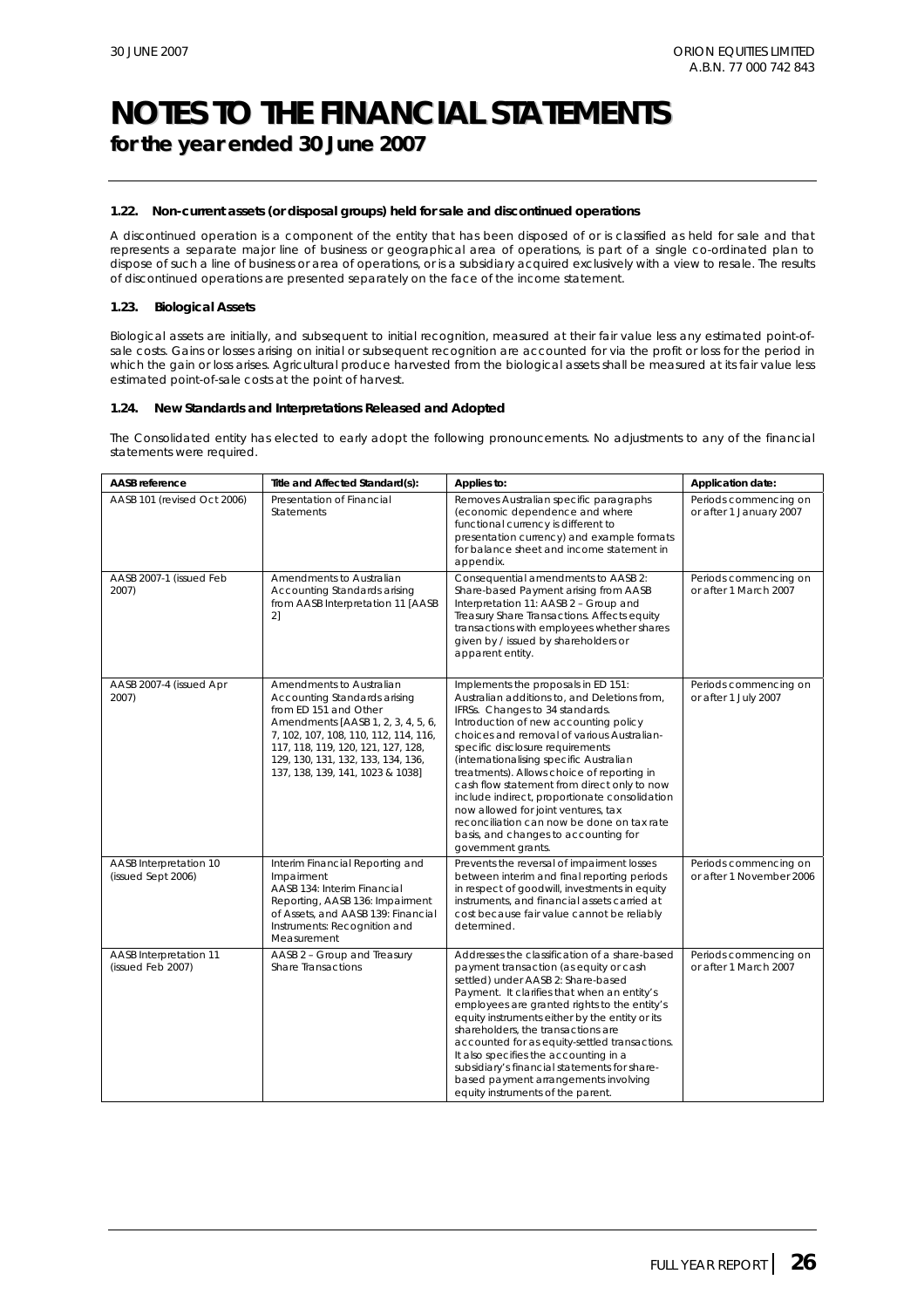### **NOTES TO THE FINANCIAL STATEMENTS for the year ended 30 June 2007**

#### **1.25 New Standards And Interpretations Released But Not Yet Adopted.**

These new standards and interpretations have no impact on the financial statements and the associated notes to the financial statements.

| AASB reference                              | Title and Affected Standard(s):                                                                                                                                                      | Applies to:                                                                                                                                                                                                                                                                                                                                        | Application date:                                |
|---------------------------------------------|--------------------------------------------------------------------------------------------------------------------------------------------------------------------------------------|----------------------------------------------------------------------------------------------------------------------------------------------------------------------------------------------------------------------------------------------------------------------------------------------------------------------------------------------------|--------------------------------------------------|
| AASB 7 (issued Aug 2005)                    | Financial Instruments:<br><b>Disclosures</b>                                                                                                                                         | Significant new disclosures of financial<br>instruments - replaces and expands parts of<br>AASB 132. This new standard affects<br>disclosure only and will have no impact on<br>accounting policies.                                                                                                                                               | Periods commencing on<br>or after 1 January 2007 |
| AASB 2005-10 (issued Sept<br>2005)          | Amendments to Australian<br><b>Accounting Standards</b><br>[AASB 132, AASB 101, AASB 114,<br>AASB 117, AASB 133, AASB 139,<br>AASB 1, AASB 4, AASB 1023 &<br>AASB 1038]              | Changes to AASB 132 and 9 other standards<br>arising from the issue of AASB 7 (see above).<br>Amends AASB 101 to require the disclosure of<br>the entity's objectives, policies and processes<br>for managing capital (for reporting entities<br>under Part 2M.3 of the Corps Act).                                                                | Periods commencing on<br>or after 1 January 2007 |
| AASB 2007-2 (issued Feb 2007)               | Amendments to Australian<br>Accounting Standards arising<br>from AASB Interpretation 12<br>[AASB 1, AASB 117, AASB 118,<br>AASB 120, AASB 121, AASB 127,<br>AASB 131 & AASB 139]     | Consequential amendments to 8 standards<br>arising from AASB Interpretation 12: Service<br><b>Concession Arrangements</b>                                                                                                                                                                                                                          | Periods commencing on<br>or after 1 January 2008 |
| AASB 8 (issued Feb 2007)                    | <b>Operating Segments</b>                                                                                                                                                            | Disclosure of operating segments - replaces<br>AASB 114: Segment Reporting. Applies to<br>listed entities and similar only. Early adoption<br>is permitted and likely to occur for many<br>unlisted reporting entities to avoid segment<br>reporting disclosures. Significantly changes<br>the way segment information is given.                   | Periods commencing on<br>or after 1 January 2009 |
| AASB 2007-3 (issued Feb 2007)               | Amendments to Australian<br>Accounting Standards arising<br>from AASB 8 [AASB 5, AASB 6,<br>AASB 102, AASB 107, AASB 119,<br>AASB 127, AASB 134, AASB 136,<br>AASB 1023 & AASB 1038] | Changes to 10 standards arising from the issue<br>of AASB 8 (see above)                                                                                                                                                                                                                                                                            | Periods commencing on<br>or after 1 January 2009 |
| AASB 2007-7 (issued Jun 2007)               | Amendments to Australian<br>Accounting Standards [AASB 1,<br>AASB 2, AASB 4, AASB 5,<br>AASB 107 & AASB 128]                                                                         | Makes editorial amendments to six Standards,<br>removes the encouragement in AASB 107:<br>Cash Flow Statements to adopt a particular<br>format for the cash flow statement and<br>deletes superseded implementation<br>guidance accompanying AASB 4 Insurance<br>Contracts.                                                                        | Periods commencing on<br>or after 1 July 2007    |
| AASB Interpretation 12 (issued<br>Feb 2007) | Service Concession<br>Arrangements<br>(recognition and measurement)                                                                                                                  | Addresses the accounting principles on<br>recognising and measuring obligations and<br>related rights for Service Concession<br>Arrangements under which private sector<br>entities participate in the development,<br>financing, operation and maintenance of<br>infrastructure for the provision of public<br>services e.g. toll roads, airports | Periods commencing on<br>or after 1 January 2008 |
| AASB Int 129 (issued Feb<br>2007)           | Service Concession<br>Arrangements: Disclosures<br>[revised]                                                                                                                         | Addresses the appropriate disclosures for<br>Service Concession Arrangements e.g. toll<br>roads, airports                                                                                                                                                                                                                                          | Periods commencing on<br>or after 1 January 2008 |
| AASB Interpretation 4 (revised<br>Feb 2007) | Determining whether an<br>Arrangement contains a Lease<br>[revised]                                                                                                                  | Determining whether an Arrangement<br>contains a Lease. Treats lease-like<br>arrangements as leases. The Interpretation's<br>scope has been amended to exclude service<br>concession arrangements because these are<br>now covered by AASB Interpretation 12.                                                                                      | Periods commencing on<br>or after 1 January 2008 |
| AASB Interpretation 13                      | <b>Customer Loyalty Programmes</b>                                                                                                                                                   | The fair value of revenue is to be allocated<br>between sales and reward credits resulting in<br>a portion of revenue being deferred until<br>reward credits redeemed.                                                                                                                                                                             | Periods commencing on<br>or after 1 January 2008 |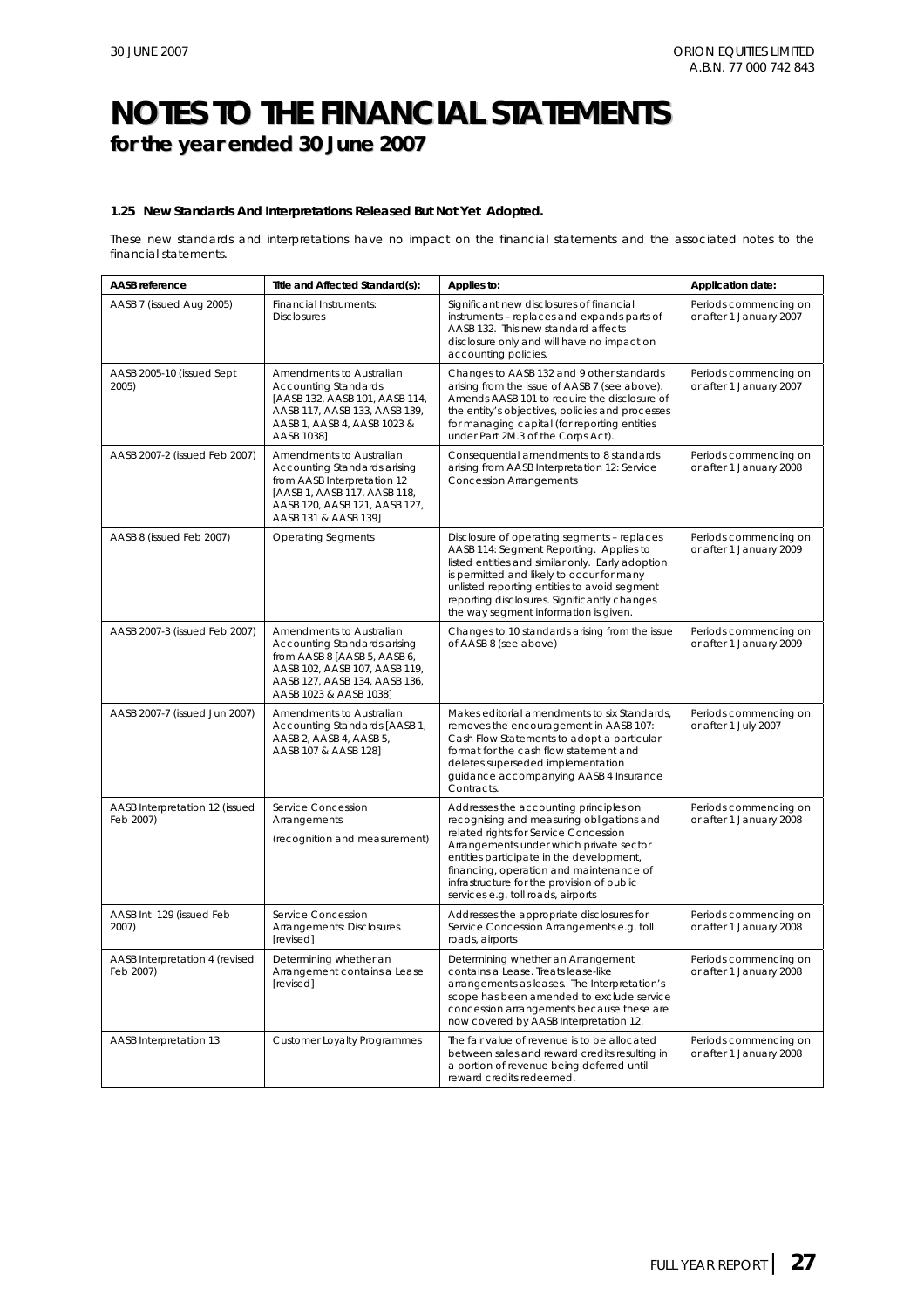**for the year ended 30 June 2007**

#### **2. PROFIT FOR THE YEAR**

Profit for the year includes the following items of revenue and expenses below. Included are the revenue and expenses of the discontinued operations of Hume Mining NL, a wholly owned subsidiary disposed on 18 May 2007 (refer to Note 5).

|                                                     |             | <b>Consolidated Entity</b> |                          | Company        |                |
|-----------------------------------------------------|-------------|----------------------------|--------------------------|----------------|----------------|
| (a) Income                                          | <b>Note</b> | 2007                       | 2006                     | 2007           | 2006           |
| <b>Trading portfolio</b>                            |             | \$                         | \$                       | \$             | \$             |
| Proceeds from sale of securities                    |             | 11,888,009                 | 18,420,880               | 11,888,009     | 18,420,880     |
| Cost of securities sold                             |             | (9,047,290)                | (16, 552, 241)           | (9,047,290)    | (16, 552, 241) |
|                                                     |             |                            |                          |                |                |
| Fair value gains on securities                      |             |                            |                          |                |                |
| through the profit and loss                         | 5           | 8,583,740                  | 5,536,239                | 11,226,241     | 2,893,738      |
| Dividends received from securities                  |             | 169,034                    | 141,161                  | 169,034        | 141,161        |
|                                                     |             | 11,593,493                 | 7,546,039                | 14,235,994     | 4,903,538      |
| Options portfolio                                   |             |                            |                          |                |                |
| Proceeds from sale of options                       |             | 49,200                     | 137,579                  | 49,200         | 137,579        |
| Cost of options sold                                |             |                            | (11,000)                 |                | (11,000)       |
|                                                     |             | 49,200                     | 126,579                  | 49,200         | 126,579        |
| <b>Associate entities</b>                           |             |                            |                          |                |                |
| Share of Associate entities' net profits            |             | 1,668,955                  | 1,146,453                | 1,668,955      | 1,146,453      |
|                                                     |             |                            |                          |                |                |
| Dividends received from Associate entities          |             | 481,726                    | 343,080                  | 481,726        | 343,080        |
|                                                     |             | 2,150,681                  | 1,489,533                | 2,150,681      | 1,489,533      |
| <b>Tenements</b>                                    |             |                            |                          |                |                |
| Proceeds from sale of resource projects             |             |                            | 333,333                  |                |                |
| Cost of resource projects sold                      |             |                            | (19, 840)                |                |                |
|                                                     |             | ÷,                         | 313,493                  | $\bar{a}$      |                |
| Sale of subsidiary                                  |             |                            |                          |                |                |
| Proceeds from sale of Hume Mining NL                |             | 1,562,500                  |                          | 1,562,500      |                |
| Diminution writeback                                |             |                            |                          | 225,000        |                |
| Cost of subsidiary sold                             |             |                            |                          | (225,000)      |                |
|                                                     |             | 1,562,500                  | $\equiv$                 | 1,562,500      |                |
|                                                     |             |                            |                          |                |                |
| Olive grove                                         |             |                            |                          |                |                |
| Income from sale of olives                          |             | 8,500                      |                          |                |                |
| Harvesting services                                 |             | 49,595                     |                          |                |                |
|                                                     |             | 58,095                     | $\overline{a}$           | $\overline{a}$ |                |
|                                                     |             |                            |                          |                |                |
| Interest received - other                           |             | 73,555                     | 54,861                   | 71,828         | 54,861         |
| Other income                                        |             | 54,040                     | 22,060                   | 54,040         | 22,060         |
|                                                     |             | 127,595                    | 76,921                   | 125,868        | 76,921         |
|                                                     |             |                            |                          |                |                |
| Total revenue                                       |             | 15,541,564                 | 9,552,565                | 18,124,243     | 6,596,571      |
|                                                     |             |                            |                          |                |                |
|                                                     |             |                            |                          |                |                |
| (b) Expenses                                        |             |                            |                          |                |                |
| Olive grove operations                              |             | 418,467                    |                          |                |                |
| Occupancy expenses                                  |             | 51,692                     | 21,780                   | 13,864         | 20,813         |
| Personnel<br>- remuneration and other               |             | 564,664                    | 262,280                  | 506,283        | 262,280        |
| - employee entitlements                             |             | 48,507                     | 7,413                    | 48,507         | 7,413          |
| Finance expenses                                    | 5           | 4,385                      | 4,199                    | 3,161          | 3,831          |
| Borrowing cost                                      |             |                            | 1,426                    |                | 1,426          |
| Corporate expenses                                  | 5           | 33,520                     | 34,286                   | 32,520         | 34,074         |
| Administration expenses                             |             |                            |                          |                |                |
| - Communications                                    |             | 23,623                     | 20,125                   | 20,276         | 20,125         |
| - Legal and other professional fees                 |             | 20,678                     | 105,060                  | 17,826         | 105,060        |
|                                                     |             | 79,708                     |                          |                |                |
| - Exploration and evaluation expenses               | 5           |                            | 62,065                   | 78,404         | 39,485         |
| - Brokerage fees                                    |             | 66,515                     | 88,184                   | 66,515         | 88,184         |
| - Costs in relation to investments                  |             | 29,245                     | 21,978                   | 29,245         | 21,978         |
| - Doubtful debts provision (written back)           |             |                            | $\overline{\phantom{a}}$ | (260, 252)     | 46,229         |
| - Write off fixed assets                            |             |                            | 493                      |                | 493            |
| - Depreciation expenses                             |             | 73,446                     | 7,116                    | 8,155          | 7,116          |
| - Provision for realisation cost of share portfolio |             | 119,868                    |                          | 119,868        |                |
| - Other expenses                                    | 5           | 131,874                    | 124,992                  | 108,817        | 124,992        |
|                                                     |             | 1,666,192                  | 761,397                  | 793,189        | 783,499        |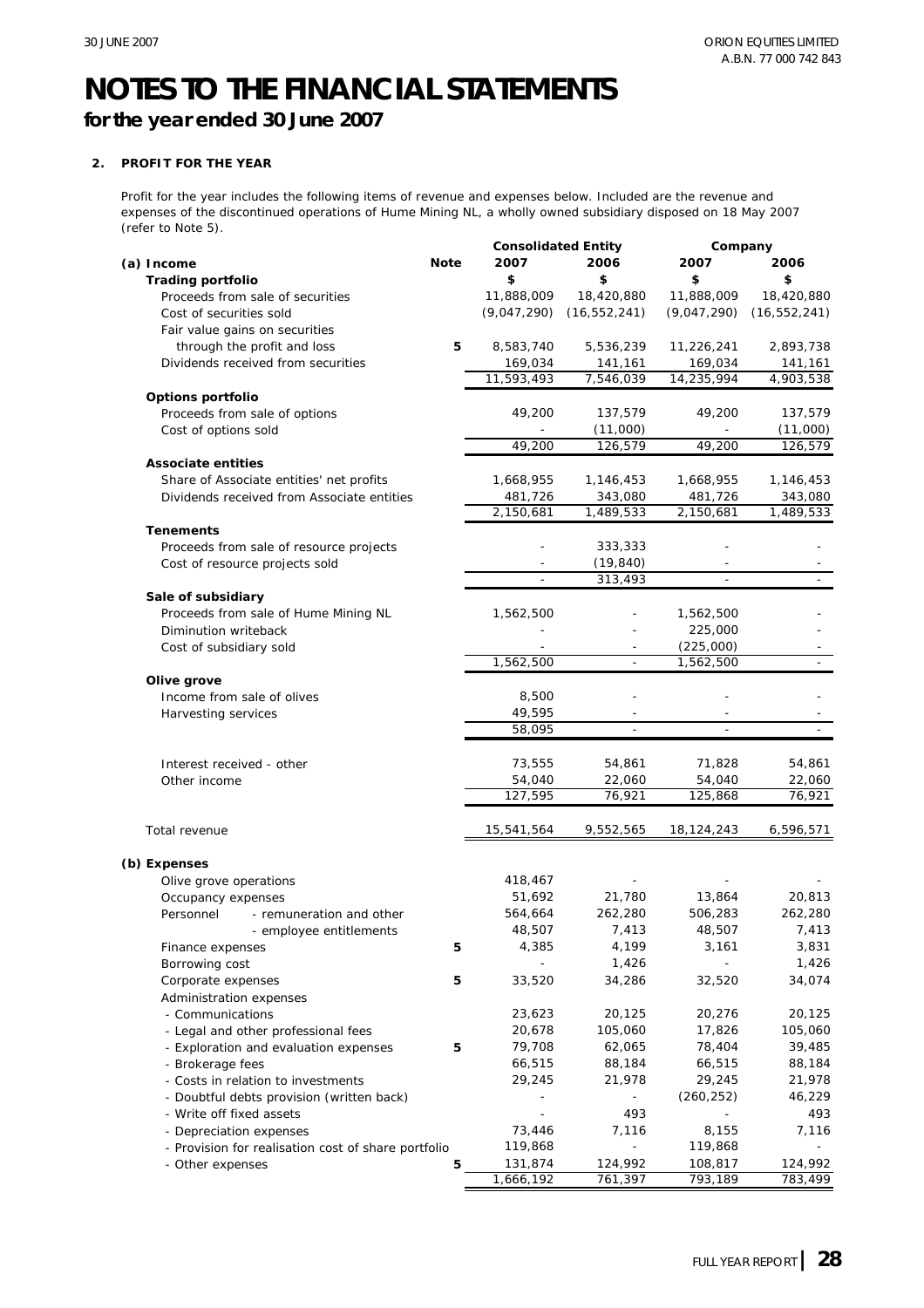### **for the year ended 30 June 2007**

| 3. | <b>INCOME TAX EXPENSE</b>                                  | <b>Consolidated Entity</b> |             | Company     |            |
|----|------------------------------------------------------------|----------------------------|-------------|-------------|------------|
|    |                                                            | 2007                       | 2006        | 2007        | 2006       |
|    | (a) The major component of income tax expenses are:        | \$                         | \$          | \$          | \$         |
|    | <b>Current income tax</b>                                  |                            |             |             |            |
|    | Current income tax charge                                  | 1,895,081                  | (360, 883)  | 1,116,710   | 451,794    |
|    | Under/(over) provision in prior years                      | 54,646                     | 165,153     | 49,411      | 139,131    |
|    | Deferred income tax                                        | 2,669,300                  | 1,565,412   | 3,612,050   | 689,662    |
|    |                                                            | 4,619,027                  | 1,369,682   | 4,778,171   | 1,280,587  |
|    | Income tax expense is attributable to:                     |                            |             |             |            |
|    | Profit from continuing operations                          | 4,619,027                  | 485,864     | 4,778,171   | 1,280,587  |
|    | (Loss)/Profit from discontinued operations                 | (791, 913)                 | 883,818     |             |            |
|    | Aggregate income tax expense                               | 3,827,114                  | 1,369,682   | 4,778,171   | 1,280,587  |
|    | (b) The prima facie income tax on profit before tax is     |                            |             |             |            |
|    | reconciled to the income tax provided in the               |                            |             |             |            |
|    | accounts as follows:                                       |                            |             |             |            |
|    | Profit from continuing operations                          | 16,520,275                 | 5,857,940   | 17,331,054  | 5,813,072  |
|    | (Loss)/Profit from discontinued operations                 | (2,644,903)                | 2,933,228   |             |            |
|    | Profit for the year                                        | 13,875,372                 | 8,791,168   | 17,331,054  | 5,813,072  |
|    | Prima facie tax payable on profit before income tax        |                            |             |             |            |
|    | of continuing operations at 30% (2006:30%)                 | 4,956,082                  | 1,757,382   | 5,199,316   | 1,756,330  |
|    | <b>Permanent differences</b>                               |                            |             |             |            |
|    | Other assessable income                                    | 72,320                     | 44,553      | 72,320      | 44,553     |
|    | Other non-deductible items                                 | 7,896                      | 9,047       | 9,036       | 12,897     |
|    | Other deductible items                                     | (4,043)                    | (5, 131)    | (4,043)     | (5, 131)   |
|    |                                                            | (500, 687)                 | (343,936)   | (500, 687)  | (343,936)  |
|    | Share of Associates' profits                               |                            |             |             |            |
|    | <b>Temporary differences</b><br>Other non-deductible items | 196,404                    | 17,304      | 70,864      | 42,783     |
|    | Other deductible items                                     | (16, 703)                  | (30, 719)   | (121, 158)  | (39,070)   |
|    |                                                            |                            |             |             |            |
|    | Unrealised gains on securities                             | (2, 575, 122)              | (1,660,872) | (3,367,872) | (868, 121) |
|    | Income tax expense attributable                            |                            |             |             |            |
|    | to operating profit                                        | 2,136,147                  | (212, 372)  | 1,357,776   | 600,305    |
|    | Provision for deferred income tax                          | 2,669,300                  | 1,565,412   | 3,612,050   | 689,662    |
|    | Under/(over) provision in prior years                      | 54,646                     | 165,153     | 49,411      | 139,131    |
|    | Franking credits                                           | (241, 066)                 | (148, 511)  | (241, 066)  | (148, 511) |
|    | Net income tax                                             | 4,619,027                  | 1,369,682   | 4,778,171   | 1,280,587  |
|    | The applicable weighted average effective tax              |                            |             |             |            |
|    | rates are as follows:                                      | 28%                        | 23%         | 28%         | 22%        |
|    |                                                            |                            |             |             |            |

(c) The Company and controlled entities of the Company have elected to consolidate for taxation purposes and have entered into a tax sharing and funding agreement in respect of such arrangements. The accounting policy is set out in Note 1.6.

#### **4. KEY MANAGEMENT PERSONNEL**

#### **(a) Details of key management personnel - directors (consolidated and parent entity)**

| Faroog Khan       | Executive Chairman (appointed on 23 October 2006) |
|-------------------|---------------------------------------------------|
| William M Johnson | <b>Executive Director</b>                         |
| Victor P H Ho     | Executive Director and Company Secretary          |
| Yagoob Khan       | Non-Executive Director                            |

|                                               | <b>Consolidated Entity</b> |      | Company |      |
|-----------------------------------------------|----------------------------|------|---------|------|
| Number of employees (including key management | 2007                       | 2006 | 2007    | 2006 |
| personnel)                                    |                            |      |         |      |
|                                               |                            |      |         |      |
|                                               |                            |      |         |      |

| (b) Compensation of key management personnel | <b>Consolidated Entity</b> |         | Company                  |         |
|----------------------------------------------|----------------------------|---------|--------------------------|---------|
|                                              | 2007                       | 2006    | 2007                     | 2006    |
| <b>Directors</b>                             | \$                         | \$      | \$                       | \$      |
| Short-term employee benefits - cash fees     | 402.377                    | 234,215 | 402.377                  | 234,215 |
| Post-employment benefits - superannuation    | 33,963                     | 18,829  | 33,963                   | 18,829  |
| Long-term benefits                           | $\overline{\phantom{0}}$   |         | $\overline{\phantom{0}}$ |         |
| Share-based payments                         |                            |         | -                        |         |
|                                              | 436,340                    | 253.044 | 436,340                  | 253,044 |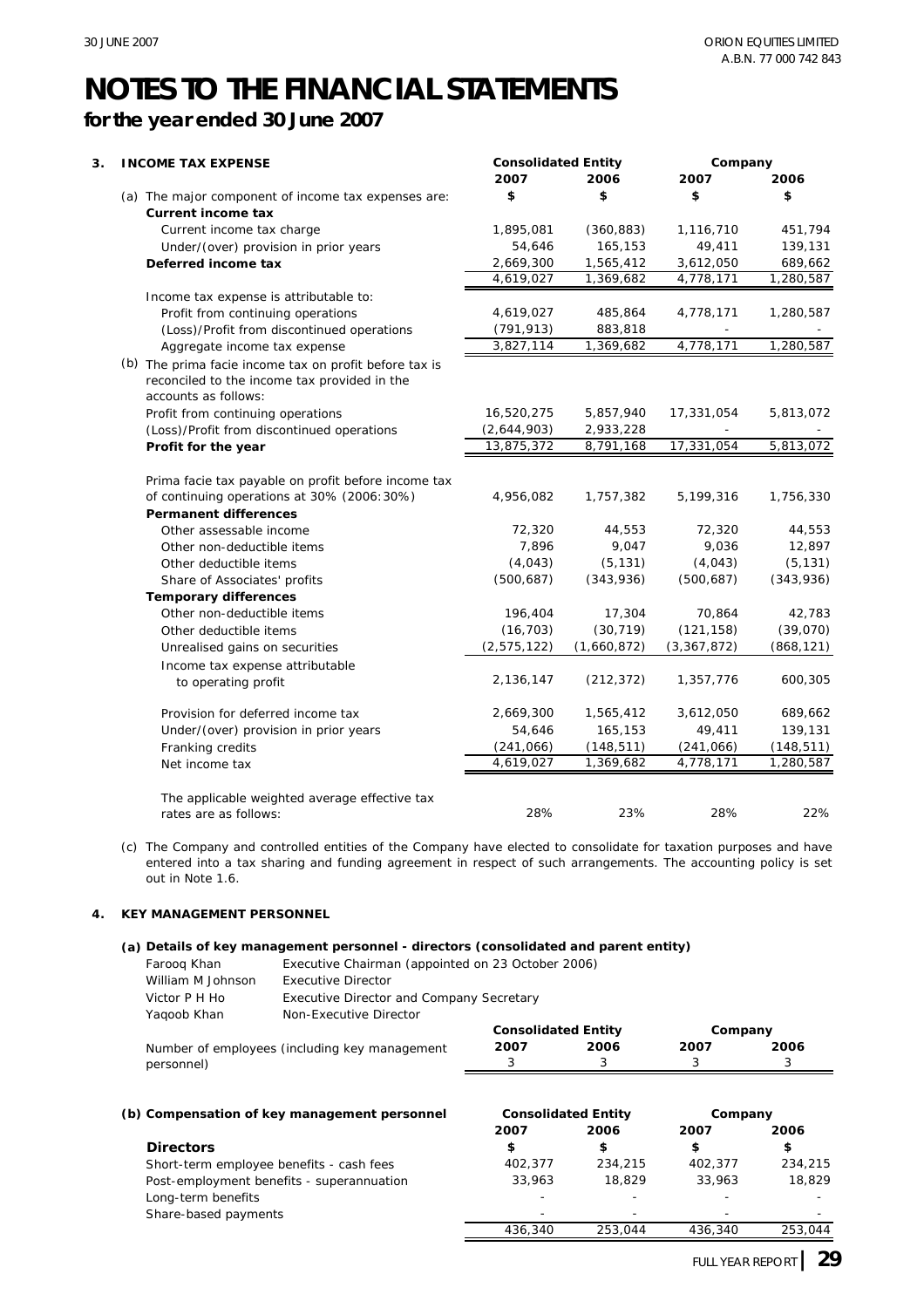**for the year ended 30 June 2007**

#### **4. KEY MANAGEMENT PERSONNEL (continued)**

#### **(b) Compensation of key management personnel (continued)**

The Company has taken advantage of the relief provided by Corporations Regulation 2M.6.04 and has transferred the detailed remuneration disclosures to the directors' report. The relevant information can be found in the remuneration report on pages 13 to 16.

#### **(c) Compensation of other key management personnel (consolidated and parent entity)**

The Consolidated Entity and Company does not have any key executives (other than executive directors).

#### **(d) Shares, options and other equity instruments provided as compensation**

There were no shares or options issued as compensation and no shares issued on the exercise of options or rights during the financial year. There were no other equity instruments issued as compensation and no other equity instruments issued on the exercise of options or rights during the financial year.

#### **(e) Shareholdings of key management personnel**

| 2007              | <b>Balance at</b> | Net Change | <b>Balance at</b> |
|-------------------|-------------------|------------|-------------------|
| <b>Directors</b>  | 1 July 2006       | Other      | 30 June 2007      |
| Faroog Khan       | 8,651,356         |            | 8,651,356         |
| William M Johnson |                   |            |                   |
| Victor P H Ho     |                   |            |                   |
| Yagoob Khan       | 8,651,356         |            | 8,651,356         |
| 2006              | <b>Balance at</b> | Net Change | <b>Balance at</b> |
| <b>Directors</b>  | 1 July 2005       | Other      | 30 June 2006      |
| William M Johnson |                   |            |                   |
| Victor P H Ho     |                   |            |                   |
| Yagoob Khan       | 8.391.779         | 259.577    | 8.651.356         |

The disclosures of equity holdings above are in accordance with the accounting standards which requires a disclosure of direct and indirect holdings of spouses, relatives, spouses of relatives and entities under the control or significant influence of each of the same. There are instances of some overlap between the disclosed holdings of Farooq Khan and Yaqoob Khan.

#### **(f) Option holdings of key management personnel**

The Company does not have any options on issue.

#### **(g) Loans to key management personnel**

There were no loans to key management personnel (or their personally related entities) during the financial year.

#### **(h) Other transactions with key management personnel**

There were no transactions with key management personnel (or their personally related entities) during the financ year.

#### **5. DISCONTINUED OPERATIONS**

On 18 May 2007, the Company disposed of its uranium assets via the sale of its subsidiary, Hume Mining NL to Alara Uranium Limited (**Alara**) in consideration for the issue of 6,250,000 ordinary shares in Alara. Alara completed its initial public offering of \$10 million at \$0.25 per share and commenced trading (ASX Code: AUQ) on ASX on 24 May 2007. Financial information relating to the discontinued operations of Hume from 1 July 2006 to the date of cessation is set out below.

| Financial information relating to the discontinued      | <b>Consolidated Entity</b> |            | Company |      |
|---------------------------------------------------------|----------------------------|------------|---------|------|
| operation of Hume, which has been incorporated into the | 2007                       | 2006       | 2007    | 2006 |
| Income Statement, is as follows:                        | \$                         | \$         | \$      | \$   |
| Revenue                                                 |                            | 2,975,834  |         |      |
| Expenses                                                | (2,644,903)                | (42,606)   |         |      |
| Profit/ (Loss) before income tax                        | (2,644,903)                | 2,933,228  |         |      |
| Income tax expense                                      | 791,913                    | (883, 818) |         |      |
| Profit/ (Loss) after income tax                         | (1,852,990)                | 2.049.410  |         |      |
| Gain on sale of subsidiary                              | 1,562,500                  |            |         |      |
| Income tax expense                                      | (468,750)                  |            |         |      |
| Gain on sale of subsidiary after tax                    | 1.093.750                  |            |         |      |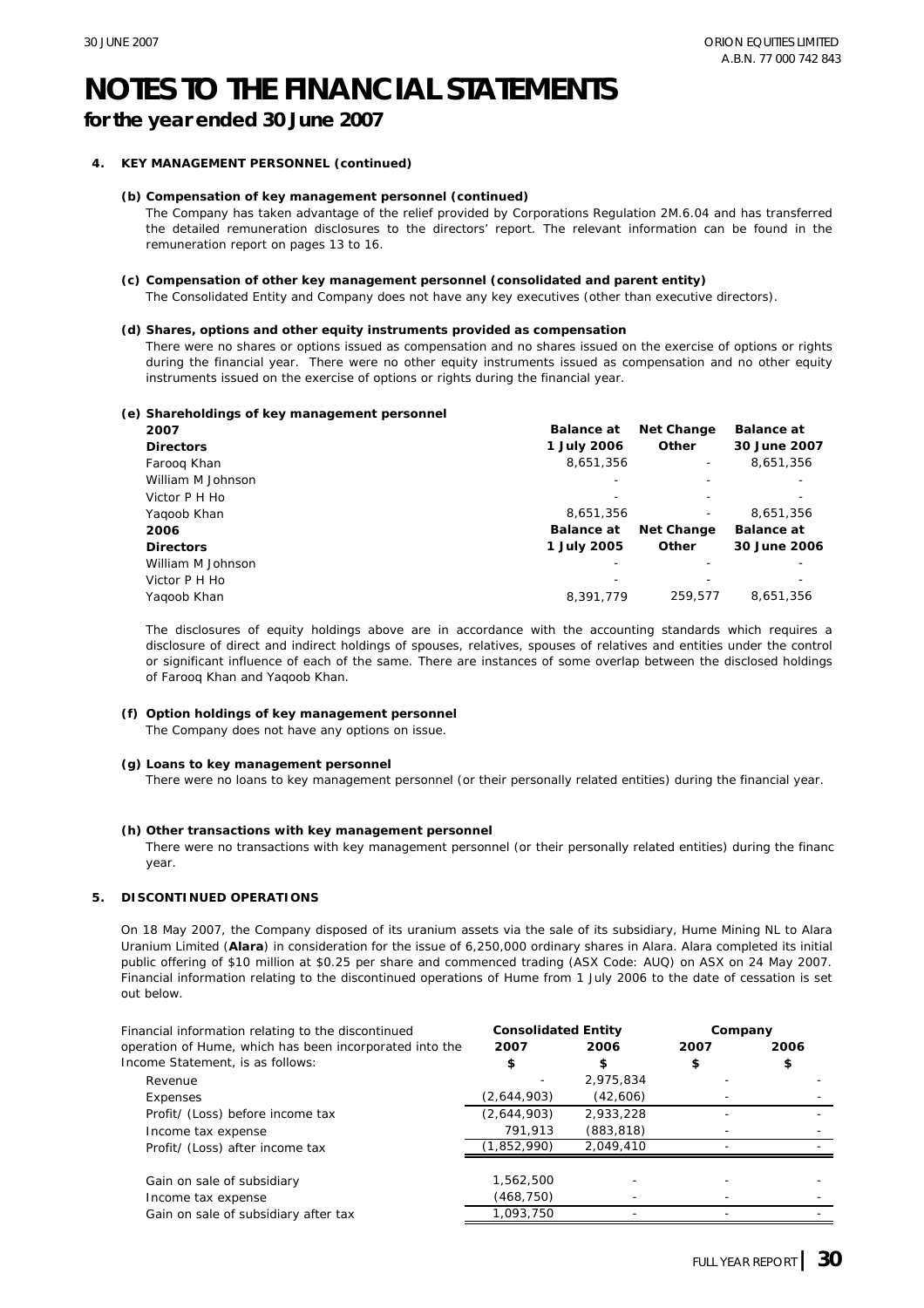### **for the year ended 30 June 2007**

| \$<br>\$<br>\$<br>The carrying amounts of assets and liabilities of the<br>\$<br>operation at the date of cessation were:<br>3,009,245<br><b>Total assets</b><br>(969, 226)<br><b>Total liabilities</b><br>(11)<br>(11)<br>2,040,019<br>Net asset<br>The net cash flows of the business, which have been<br>incorporated into the Cash Flows Statement, are as<br>follows:<br>(25, 634)<br>(94, 664)<br>Net cash outflow from operating activities<br>27,896<br>91,415<br>Net cash inflow from investing activities<br>2,262<br>(3, 249)<br>Net increase/(decrease) in cash from businesses<br><b>AUDITORS REMUNERATION</b><br>Amounts received or due and receivable by:<br>(a) Auditor of the parent entity<br>15,791<br>Auditing of the financial report<br>19,088<br>15,791<br>19,088<br>1,950<br>1,950<br>Underprovision for prior year<br>2,639<br>2,639<br>(b) Related practice of the Auditor<br>Other services<br>165<br>165<br>21,727<br>21,727<br>17,906<br>17,906<br><b>DIVIDENDS</b><br>Date paid<br>Declared and paid during the year<br>Dividends on ordinary shares<br>1.5 cent per share fully franked<br>07-Apr-06<br>267,218<br>267,218<br>267,218<br>1.5 cent per share fully franked<br>13-Oct-05<br>267,218<br>3.0 cents per share fully franked<br>19-Oct-06<br>534,432<br>534,432<br>1.5 cent per share fully franked<br>15-Mar-07<br>267,217<br>267,217<br>534,436<br>801,649<br>534,436<br>801,649<br><b>Consolidated Entity</b><br>Dividends declared post balance date<br>Company<br>2007<br>2006<br>2007<br>2006<br>Date paid<br>\$<br>\$<br>\$<br>\$<br>Dividends on ordinary shares<br>3.0 cents per share fully franked<br>19-Oct-06<br>534,432<br>534,432<br>21-Sep-07<br>356,288<br>356,288<br>2.0 cents per share fully franked<br>1,026,714<br>Franking credit balance<br>1,652,759<br>Balance of franking account at year end adjusted for franking credits arising from:<br>Payment of provision for income tax<br>1,116,710<br>452,190<br>Franking debits arising from payment of proposed dividends<br>(152, 695)<br>(229, 042)<br>2,616,774<br>1,249,862<br><b>Consolidated Entity</b><br>Company<br><b>EARNINGS PER SHARE</b><br>2007<br>2006<br>2007<br>2006<br>0.564<br>0.367<br>0.705<br>0.254<br>Basic earnings per share<br>0.254<br>0.564<br>0.367<br>0.705<br>Diluted earnings per share<br>10,048,258<br>6,537,668<br>12,552,883<br>4,532,485<br>Net profit for the year<br>Weighted average number of ordinary shares<br>outstanding during the year used in calculation of basic<br>17,814,389<br>17,814,389<br>17,814,389<br>17,814,389<br>earnings per share | 5. | DISCONTINUED OPERATIONS (continued) | <b>Consolidated Entity</b><br>2007 | 2006 | Company<br>2007 | 2006 |
|--------------------------------------------------------------------------------------------------------------------------------------------------------------------------------------------------------------------------------------------------------------------------------------------------------------------------------------------------------------------------------------------------------------------------------------------------------------------------------------------------------------------------------------------------------------------------------------------------------------------------------------------------------------------------------------------------------------------------------------------------------------------------------------------------------------------------------------------------------------------------------------------------------------------------------------------------------------------------------------------------------------------------------------------------------------------------------------------------------------------------------------------------------------------------------------------------------------------------------------------------------------------------------------------------------------------------------------------------------------------------------------------------------------------------------------------------------------------------------------------------------------------------------------------------------------------------------------------------------------------------------------------------------------------------------------------------------------------------------------------------------------------------------------------------------------------------------------------------------------------------------------------------------------------------------------------------------------------------------------------------------------------------------------------------------------------------------------------------------------------------------------------------------------------------------------------------------------------------------------------------------------------------------------------------------------------------------------------------------------------------------------------------------------------------------------------------------------------------------------------------------------------------------------------------------------------------------------------------------------------|----|-------------------------------------|------------------------------------|------|-----------------|------|
|                                                                                                                                                                                                                                                                                                                                                                                                                                                                                                                                                                                                                                                                                                                                                                                                                                                                                                                                                                                                                                                                                                                                                                                                                                                                                                                                                                                                                                                                                                                                                                                                                                                                                                                                                                                                                                                                                                                                                                                                                                                                                                                                                                                                                                                                                                                                                                                                                                                                                                                                                                                                                    |    |                                     |                                    |      |                 |      |
|                                                                                                                                                                                                                                                                                                                                                                                                                                                                                                                                                                                                                                                                                                                                                                                                                                                                                                                                                                                                                                                                                                                                                                                                                                                                                                                                                                                                                                                                                                                                                                                                                                                                                                                                                                                                                                                                                                                                                                                                                                                                                                                                                                                                                                                                                                                                                                                                                                                                                                                                                                                                                    |    |                                     |                                    |      |                 |      |
|                                                                                                                                                                                                                                                                                                                                                                                                                                                                                                                                                                                                                                                                                                                                                                                                                                                                                                                                                                                                                                                                                                                                                                                                                                                                                                                                                                                                                                                                                                                                                                                                                                                                                                                                                                                                                                                                                                                                                                                                                                                                                                                                                                                                                                                                                                                                                                                                                                                                                                                                                                                                                    |    |                                     |                                    |      |                 |      |
|                                                                                                                                                                                                                                                                                                                                                                                                                                                                                                                                                                                                                                                                                                                                                                                                                                                                                                                                                                                                                                                                                                                                                                                                                                                                                                                                                                                                                                                                                                                                                                                                                                                                                                                                                                                                                                                                                                                                                                                                                                                                                                                                                                                                                                                                                                                                                                                                                                                                                                                                                                                                                    |    |                                     |                                    |      |                 |      |
|                                                                                                                                                                                                                                                                                                                                                                                                                                                                                                                                                                                                                                                                                                                                                                                                                                                                                                                                                                                                                                                                                                                                                                                                                                                                                                                                                                                                                                                                                                                                                                                                                                                                                                                                                                                                                                                                                                                                                                                                                                                                                                                                                                                                                                                                                                                                                                                                                                                                                                                                                                                                                    |    |                                     |                                    |      |                 |      |
|                                                                                                                                                                                                                                                                                                                                                                                                                                                                                                                                                                                                                                                                                                                                                                                                                                                                                                                                                                                                                                                                                                                                                                                                                                                                                                                                                                                                                                                                                                                                                                                                                                                                                                                                                                                                                                                                                                                                                                                                                                                                                                                                                                                                                                                                                                                                                                                                                                                                                                                                                                                                                    |    |                                     |                                    |      |                 |      |
|                                                                                                                                                                                                                                                                                                                                                                                                                                                                                                                                                                                                                                                                                                                                                                                                                                                                                                                                                                                                                                                                                                                                                                                                                                                                                                                                                                                                                                                                                                                                                                                                                                                                                                                                                                                                                                                                                                                                                                                                                                                                                                                                                                                                                                                                                                                                                                                                                                                                                                                                                                                                                    |    |                                     |                                    |      |                 |      |
|                                                                                                                                                                                                                                                                                                                                                                                                                                                                                                                                                                                                                                                                                                                                                                                                                                                                                                                                                                                                                                                                                                                                                                                                                                                                                                                                                                                                                                                                                                                                                                                                                                                                                                                                                                                                                                                                                                                                                                                                                                                                                                                                                                                                                                                                                                                                                                                                                                                                                                                                                                                                                    |    |                                     |                                    |      |                 |      |
|                                                                                                                                                                                                                                                                                                                                                                                                                                                                                                                                                                                                                                                                                                                                                                                                                                                                                                                                                                                                                                                                                                                                                                                                                                                                                                                                                                                                                                                                                                                                                                                                                                                                                                                                                                                                                                                                                                                                                                                                                                                                                                                                                                                                                                                                                                                                                                                                                                                                                                                                                                                                                    |    |                                     |                                    |      |                 |      |
|                                                                                                                                                                                                                                                                                                                                                                                                                                                                                                                                                                                                                                                                                                                                                                                                                                                                                                                                                                                                                                                                                                                                                                                                                                                                                                                                                                                                                                                                                                                                                                                                                                                                                                                                                                                                                                                                                                                                                                                                                                                                                                                                                                                                                                                                                                                                                                                                                                                                                                                                                                                                                    | 6. |                                     |                                    |      |                 |      |
|                                                                                                                                                                                                                                                                                                                                                                                                                                                                                                                                                                                                                                                                                                                                                                                                                                                                                                                                                                                                                                                                                                                                                                                                                                                                                                                                                                                                                                                                                                                                                                                                                                                                                                                                                                                                                                                                                                                                                                                                                                                                                                                                                                                                                                                                                                                                                                                                                                                                                                                                                                                                                    |    |                                     |                                    |      |                 |      |
|                                                                                                                                                                                                                                                                                                                                                                                                                                                                                                                                                                                                                                                                                                                                                                                                                                                                                                                                                                                                                                                                                                                                                                                                                                                                                                                                                                                                                                                                                                                                                                                                                                                                                                                                                                                                                                                                                                                                                                                                                                                                                                                                                                                                                                                                                                                                                                                                                                                                                                                                                                                                                    |    |                                     |                                    |      |                 |      |
|                                                                                                                                                                                                                                                                                                                                                                                                                                                                                                                                                                                                                                                                                                                                                                                                                                                                                                                                                                                                                                                                                                                                                                                                                                                                                                                                                                                                                                                                                                                                                                                                                                                                                                                                                                                                                                                                                                                                                                                                                                                                                                                                                                                                                                                                                                                                                                                                                                                                                                                                                                                                                    |    |                                     |                                    |      |                 |      |
|                                                                                                                                                                                                                                                                                                                                                                                                                                                                                                                                                                                                                                                                                                                                                                                                                                                                                                                                                                                                                                                                                                                                                                                                                                                                                                                                                                                                                                                                                                                                                                                                                                                                                                                                                                                                                                                                                                                                                                                                                                                                                                                                                                                                                                                                                                                                                                                                                                                                                                                                                                                                                    |    |                                     |                                    |      |                 |      |
|                                                                                                                                                                                                                                                                                                                                                                                                                                                                                                                                                                                                                                                                                                                                                                                                                                                                                                                                                                                                                                                                                                                                                                                                                                                                                                                                                                                                                                                                                                                                                                                                                                                                                                                                                                                                                                                                                                                                                                                                                                                                                                                                                                                                                                                                                                                                                                                                                                                                                                                                                                                                                    |    |                                     |                                    |      |                 |      |
|                                                                                                                                                                                                                                                                                                                                                                                                                                                                                                                                                                                                                                                                                                                                                                                                                                                                                                                                                                                                                                                                                                                                                                                                                                                                                                                                                                                                                                                                                                                                                                                                                                                                                                                                                                                                                                                                                                                                                                                                                                                                                                                                                                                                                                                                                                                                                                                                                                                                                                                                                                                                                    |    |                                     |                                    |      |                 |      |
|                                                                                                                                                                                                                                                                                                                                                                                                                                                                                                                                                                                                                                                                                                                                                                                                                                                                                                                                                                                                                                                                                                                                                                                                                                                                                                                                                                                                                                                                                                                                                                                                                                                                                                                                                                                                                                                                                                                                                                                                                                                                                                                                                                                                                                                                                                                                                                                                                                                                                                                                                                                                                    |    |                                     |                                    |      |                 |      |
|                                                                                                                                                                                                                                                                                                                                                                                                                                                                                                                                                                                                                                                                                                                                                                                                                                                                                                                                                                                                                                                                                                                                                                                                                                                                                                                                                                                                                                                                                                                                                                                                                                                                                                                                                                                                                                                                                                                                                                                                                                                                                                                                                                                                                                                                                                                                                                                                                                                                                                                                                                                                                    |    |                                     |                                    |      |                 |      |
|                                                                                                                                                                                                                                                                                                                                                                                                                                                                                                                                                                                                                                                                                                                                                                                                                                                                                                                                                                                                                                                                                                                                                                                                                                                                                                                                                                                                                                                                                                                                                                                                                                                                                                                                                                                                                                                                                                                                                                                                                                                                                                                                                                                                                                                                                                                                                                                                                                                                                                                                                                                                                    | 7. |                                     |                                    |      |                 |      |
|                                                                                                                                                                                                                                                                                                                                                                                                                                                                                                                                                                                                                                                                                                                                                                                                                                                                                                                                                                                                                                                                                                                                                                                                                                                                                                                                                                                                                                                                                                                                                                                                                                                                                                                                                                                                                                                                                                                                                                                                                                                                                                                                                                                                                                                                                                                                                                                                                                                                                                                                                                                                                    |    |                                     |                                    |      |                 |      |
|                                                                                                                                                                                                                                                                                                                                                                                                                                                                                                                                                                                                                                                                                                                                                                                                                                                                                                                                                                                                                                                                                                                                                                                                                                                                                                                                                                                                                                                                                                                                                                                                                                                                                                                                                                                                                                                                                                                                                                                                                                                                                                                                                                                                                                                                                                                                                                                                                                                                                                                                                                                                                    |    |                                     |                                    |      |                 |      |
|                                                                                                                                                                                                                                                                                                                                                                                                                                                                                                                                                                                                                                                                                                                                                                                                                                                                                                                                                                                                                                                                                                                                                                                                                                                                                                                                                                                                                                                                                                                                                                                                                                                                                                                                                                                                                                                                                                                                                                                                                                                                                                                                                                                                                                                                                                                                                                                                                                                                                                                                                                                                                    |    |                                     |                                    |      |                 |      |
|                                                                                                                                                                                                                                                                                                                                                                                                                                                                                                                                                                                                                                                                                                                                                                                                                                                                                                                                                                                                                                                                                                                                                                                                                                                                                                                                                                                                                                                                                                                                                                                                                                                                                                                                                                                                                                                                                                                                                                                                                                                                                                                                                                                                                                                                                                                                                                                                                                                                                                                                                                                                                    |    |                                     |                                    |      |                 |      |
|                                                                                                                                                                                                                                                                                                                                                                                                                                                                                                                                                                                                                                                                                                                                                                                                                                                                                                                                                                                                                                                                                                                                                                                                                                                                                                                                                                                                                                                                                                                                                                                                                                                                                                                                                                                                                                                                                                                                                                                                                                                                                                                                                                                                                                                                                                                                                                                                                                                                                                                                                                                                                    |    |                                     |                                    |      |                 |      |
|                                                                                                                                                                                                                                                                                                                                                                                                                                                                                                                                                                                                                                                                                                                                                                                                                                                                                                                                                                                                                                                                                                                                                                                                                                                                                                                                                                                                                                                                                                                                                                                                                                                                                                                                                                                                                                                                                                                                                                                                                                                                                                                                                                                                                                                                                                                                                                                                                                                                                                                                                                                                                    |    |                                     |                                    |      |                 |      |
|                                                                                                                                                                                                                                                                                                                                                                                                                                                                                                                                                                                                                                                                                                                                                                                                                                                                                                                                                                                                                                                                                                                                                                                                                                                                                                                                                                                                                                                                                                                                                                                                                                                                                                                                                                                                                                                                                                                                                                                                                                                                                                                                                                                                                                                                                                                                                                                                                                                                                                                                                                                                                    |    |                                     |                                    |      |                 |      |
|                                                                                                                                                                                                                                                                                                                                                                                                                                                                                                                                                                                                                                                                                                                                                                                                                                                                                                                                                                                                                                                                                                                                                                                                                                                                                                                                                                                                                                                                                                                                                                                                                                                                                                                                                                                                                                                                                                                                                                                                                                                                                                                                                                                                                                                                                                                                                                                                                                                                                                                                                                                                                    |    |                                     |                                    |      |                 |      |
|                                                                                                                                                                                                                                                                                                                                                                                                                                                                                                                                                                                                                                                                                                                                                                                                                                                                                                                                                                                                                                                                                                                                                                                                                                                                                                                                                                                                                                                                                                                                                                                                                                                                                                                                                                                                                                                                                                                                                                                                                                                                                                                                                                                                                                                                                                                                                                                                                                                                                                                                                                                                                    |    |                                     |                                    |      |                 |      |
|                                                                                                                                                                                                                                                                                                                                                                                                                                                                                                                                                                                                                                                                                                                                                                                                                                                                                                                                                                                                                                                                                                                                                                                                                                                                                                                                                                                                                                                                                                                                                                                                                                                                                                                                                                                                                                                                                                                                                                                                                                                                                                                                                                                                                                                                                                                                                                                                                                                                                                                                                                                                                    |    |                                     |                                    |      |                 |      |
|                                                                                                                                                                                                                                                                                                                                                                                                                                                                                                                                                                                                                                                                                                                                                                                                                                                                                                                                                                                                                                                                                                                                                                                                                                                                                                                                                                                                                                                                                                                                                                                                                                                                                                                                                                                                                                                                                                                                                                                                                                                                                                                                                                                                                                                                                                                                                                                                                                                                                                                                                                                                                    |    |                                     |                                    |      |                 |      |
|                                                                                                                                                                                                                                                                                                                                                                                                                                                                                                                                                                                                                                                                                                                                                                                                                                                                                                                                                                                                                                                                                                                                                                                                                                                                                                                                                                                                                                                                                                                                                                                                                                                                                                                                                                                                                                                                                                                                                                                                                                                                                                                                                                                                                                                                                                                                                                                                                                                                                                                                                                                                                    |    |                                     |                                    |      |                 |      |
|                                                                                                                                                                                                                                                                                                                                                                                                                                                                                                                                                                                                                                                                                                                                                                                                                                                                                                                                                                                                                                                                                                                                                                                                                                                                                                                                                                                                                                                                                                                                                                                                                                                                                                                                                                                                                                                                                                                                                                                                                                                                                                                                                                                                                                                                                                                                                                                                                                                                                                                                                                                                                    |    |                                     |                                    |      |                 |      |
|                                                                                                                                                                                                                                                                                                                                                                                                                                                                                                                                                                                                                                                                                                                                                                                                                                                                                                                                                                                                                                                                                                                                                                                                                                                                                                                                                                                                                                                                                                                                                                                                                                                                                                                                                                                                                                                                                                                                                                                                                                                                                                                                                                                                                                                                                                                                                                                                                                                                                                                                                                                                                    |    |                                     |                                    |      |                 |      |
|                                                                                                                                                                                                                                                                                                                                                                                                                                                                                                                                                                                                                                                                                                                                                                                                                                                                                                                                                                                                                                                                                                                                                                                                                                                                                                                                                                                                                                                                                                                                                                                                                                                                                                                                                                                                                                                                                                                                                                                                                                                                                                                                                                                                                                                                                                                                                                                                                                                                                                                                                                                                                    |    |                                     |                                    |      |                 |      |
|                                                                                                                                                                                                                                                                                                                                                                                                                                                                                                                                                                                                                                                                                                                                                                                                                                                                                                                                                                                                                                                                                                                                                                                                                                                                                                                                                                                                                                                                                                                                                                                                                                                                                                                                                                                                                                                                                                                                                                                                                                                                                                                                                                                                                                                                                                                                                                                                                                                                                                                                                                                                                    |    |                                     |                                    |      |                 |      |
|                                                                                                                                                                                                                                                                                                                                                                                                                                                                                                                                                                                                                                                                                                                                                                                                                                                                                                                                                                                                                                                                                                                                                                                                                                                                                                                                                                                                                                                                                                                                                                                                                                                                                                                                                                                                                                                                                                                                                                                                                                                                                                                                                                                                                                                                                                                                                                                                                                                                                                                                                                                                                    |    |                                     |                                    |      |                 |      |
|                                                                                                                                                                                                                                                                                                                                                                                                                                                                                                                                                                                                                                                                                                                                                                                                                                                                                                                                                                                                                                                                                                                                                                                                                                                                                                                                                                                                                                                                                                                                                                                                                                                                                                                                                                                                                                                                                                                                                                                                                                                                                                                                                                                                                                                                                                                                                                                                                                                                                                                                                                                                                    |    |                                     |                                    |      |                 |      |
|                                                                                                                                                                                                                                                                                                                                                                                                                                                                                                                                                                                                                                                                                                                                                                                                                                                                                                                                                                                                                                                                                                                                                                                                                                                                                                                                                                                                                                                                                                                                                                                                                                                                                                                                                                                                                                                                                                                                                                                                                                                                                                                                                                                                                                                                                                                                                                                                                                                                                                                                                                                                                    | 8. |                                     |                                    |      |                 |      |
|                                                                                                                                                                                                                                                                                                                                                                                                                                                                                                                                                                                                                                                                                                                                                                                                                                                                                                                                                                                                                                                                                                                                                                                                                                                                                                                                                                                                                                                                                                                                                                                                                                                                                                                                                                                                                                                                                                                                                                                                                                                                                                                                                                                                                                                                                                                                                                                                                                                                                                                                                                                                                    |    |                                     |                                    |      |                 |      |
|                                                                                                                                                                                                                                                                                                                                                                                                                                                                                                                                                                                                                                                                                                                                                                                                                                                                                                                                                                                                                                                                                                                                                                                                                                                                                                                                                                                                                                                                                                                                                                                                                                                                                                                                                                                                                                                                                                                                                                                                                                                                                                                                                                                                                                                                                                                                                                                                                                                                                                                                                                                                                    |    |                                     |                                    |      |                 |      |
|                                                                                                                                                                                                                                                                                                                                                                                                                                                                                                                                                                                                                                                                                                                                                                                                                                                                                                                                                                                                                                                                                                                                                                                                                                                                                                                                                                                                                                                                                                                                                                                                                                                                                                                                                                                                                                                                                                                                                                                                                                                                                                                                                                                                                                                                                                                                                                                                                                                                                                                                                                                                                    |    |                                     |                                    |      |                 |      |
|                                                                                                                                                                                                                                                                                                                                                                                                                                                                                                                                                                                                                                                                                                                                                                                                                                                                                                                                                                                                                                                                                                                                                                                                                                                                                                                                                                                                                                                                                                                                                                                                                                                                                                                                                                                                                                                                                                                                                                                                                                                                                                                                                                                                                                                                                                                                                                                                                                                                                                                                                                                                                    |    |                                     |                                    |      |                 |      |
|                                                                                                                                                                                                                                                                                                                                                                                                                                                                                                                                                                                                                                                                                                                                                                                                                                                                                                                                                                                                                                                                                                                                                                                                                                                                                                                                                                                                                                                                                                                                                                                                                                                                                                                                                                                                                                                                                                                                                                                                                                                                                                                                                                                                                                                                                                                                                                                                                                                                                                                                                                                                                    |    |                                     |                                    |      |                 |      |
|                                                                                                                                                                                                                                                                                                                                                                                                                                                                                                                                                                                                                                                                                                                                                                                                                                                                                                                                                                                                                                                                                                                                                                                                                                                                                                                                                                                                                                                                                                                                                                                                                                                                                                                                                                                                                                                                                                                                                                                                                                                                                                                                                                                                                                                                                                                                                                                                                                                                                                                                                                                                                    |    |                                     |                                    |      |                 |      |
|                                                                                                                                                                                                                                                                                                                                                                                                                                                                                                                                                                                                                                                                                                                                                                                                                                                                                                                                                                                                                                                                                                                                                                                                                                                                                                                                                                                                                                                                                                                                                                                                                                                                                                                                                                                                                                                                                                                                                                                                                                                                                                                                                                                                                                                                                                                                                                                                                                                                                                                                                                                                                    |    |                                     |                                    |      |                 |      |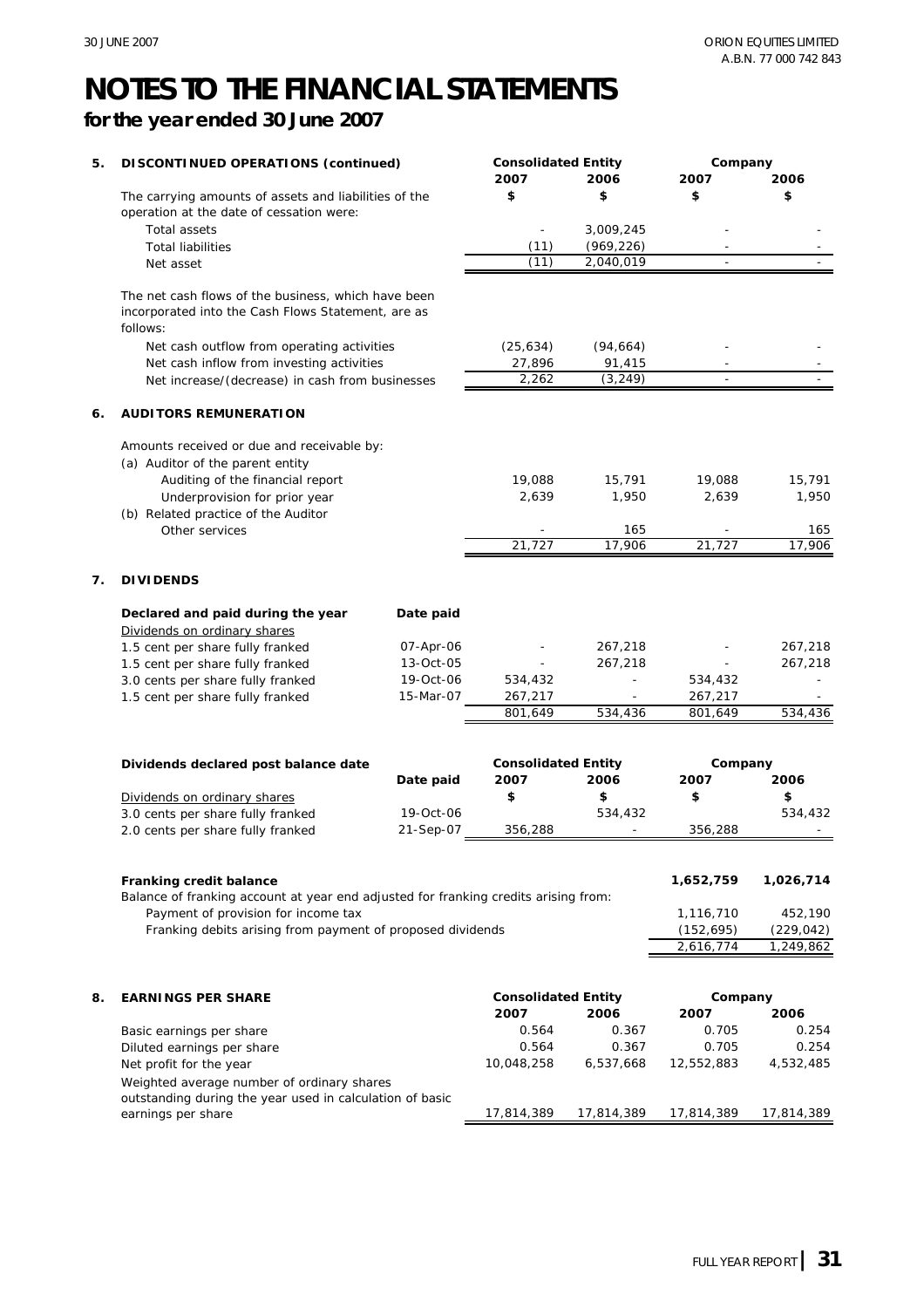**for the year ended 30 June 2007**

|    |                                                                                        | <b>Consolidated Entity</b> |               | Company        |               |
|----|----------------------------------------------------------------------------------------|----------------------------|---------------|----------------|---------------|
| 9. | <b>CASH AND CASH EQUIVALENTS</b>                                                       | 2007                       | 2006          | 2007           | 2006          |
|    |                                                                                        | \$                         | \$            | \$             | \$            |
|    | Cash at bank                                                                           | 625,691                    | 1,102,658     | 559,467        | 1,094,633     |
|    | <b>Bank bills</b>                                                                      | 994,507                    |               | 994,507        |               |
|    |                                                                                        | 1,620,198                  | 1,102,658     | 1,553,974      | 1,094,633     |
|    | (a) Reconciliation of Net Profit after Tax to Net<br><b>Cash Flows from Operations</b> |                            |               |                |               |
|    | Operating income after income tax expense                                              | 10,048,258                 | 6,537,668     | 12,552,883     | 4,532,485     |
|    | Depreciation - plant & equipment                                                       | 73,446                     | 7,116         | 8,155          | 7,116         |
|    | Write off fixed assets disposed                                                        |                            | 493           |                | 493           |
|    | Unrealised gains/(losses) on securities                                                | (8,583,740)                | (5, 536, 239) | (11, 226, 241) | (2,893,738)   |
|    | Gain on sale of Hume Mining NL                                                         |                            |               | (1,562,500)    |               |
|    | Share of Associate entities' profits                                                   | (1,668,955)                | (1, 146, 453) | (1,668,955)    | (1, 146, 453) |
|    | Increase in income tax payable                                                         | 187,755                    | (32, 476)     | 287,967        | (129, 639)    |
|    | Increase in deferred income tax                                                        | 2,669,300                  | 2,026,727     | 3,612,050      | 1,150,977     |
|    | (Increase)/decrease in assets:                                                         |                            |               |                |               |
|    | Receivables                                                                            | 422,111                    | (219, 426)    | 549,429        | (220, 984)    |
|    | Trading portfolio                                                                      | 284,864                    | 1,385,868     | 1,495,697      | 1,385,868     |
|    | Associate entities                                                                     | (237, 553)                 | (574, 476)    | (237, 553)     | (222, 809)    |
|    | Inventory                                                                              | (646, 864)                 |               |                |               |
|    | <b>Current assets</b>                                                                  | 1,083                      |               | 1,083          |               |
|    | Exploration expenditure                                                                |                            | 15,622        |                |               |
|    | Increase/(decrease) in liabilities:                                                    |                            |               |                |               |
|    | Payables                                                                               | 1,487,329                  | (184, 306)    | 837,129        | (185, 654)    |
|    | Provisions                                                                             |                            | 7,413         |                | 7,413         |
|    | Net cash flows provided by operating activities                                        | 4,037,034                  | 2,287,531     | 4,649,144      | 2,285,075     |

#### **(b) Disclosure of non-cash financing and investing activities**

On 18 May 2007, the Company completed the sale of its uranium tenement interests in the Northern Territory and Western Australia to Alara Uranium Limited (**Alara**) (ASX Code: AUQ) through the sale of its wholly owned subsidiary Hume Mining NL in consideration for 6.25 million Alara shares. After successfully completing a \$10 million Initial Public Offering (**IPO**) (at \$0.25 per share) in May 2007, Alara was admitted to the Official List of the ASX and AUQ shares commenced trading on ASX on 24 May 2007.

| 2007<br>2006<br>2007<br>\$<br>\$<br>\$<br>Current<br>7,204,283<br>Amount receivable from controlled entities (Note 22) | 10. TRADE AND OTHER RECEIVABLES | <b>Consolidated Entity</b> |  | Company |           |
|------------------------------------------------------------------------------------------------------------------------|---------------------------------|----------------------------|--|---------|-----------|
|                                                                                                                        |                                 |                            |  |         | 2006      |
|                                                                                                                        |                                 |                            |  |         | \$        |
|                                                                                                                        |                                 |                            |  |         | 3,911,213 |
|                                                                                                                        | Less provision for non recovery |                            |  |         | (84,928)  |
| 7,204,283                                                                                                              |                                 |                            |  |         | 3,826,285 |
| Receivables on sale of investments<br>440.473                                                                          |                                 |                            |  |         | 440.473   |
| 97.602<br>Amounts receivable from related parties (Note 22)                                                            |                                 |                            |  |         | 97.602    |
| 18,414<br>61.556<br>6.908<br>Other receivables                                                                         |                                 |                            |  |         | 18,262    |
| 72,822<br><b>GST</b> receivable                                                                                        |                                 |                            |  |         |           |
| 134,378<br>556.489<br>7.211.191                                                                                        |                                 |                            |  |         | 4,382,622 |
| <b>Non Current</b>                                                                                                     |                                 |                            |  |         |           |
| 32,823<br>32,823<br>32,823<br>Tenancy bonds and deposits                                                               |                                 |                            |  |         | 32,823    |

#### **11. FINANCIAL ASSETS AT FAIR VALUE THROUGH PROFIT AND LOSS**

| Financial assets at fair value comprise:        |            |            |            |           |
|-------------------------------------------------|------------|------------|------------|-----------|
| Listed investments at fair value                | 14,524,147 | 11,005,112 | 14,524,147 | 9,642,611 |
| Unlisted options in listed corporations at cost | 10,000     | 10,000     | 10,000     |           |
| Add: net change in fair value                   | 6,401,507  | 1,621,666  | 6,401,507  |           |
|                                                 | 6,411,507  | 1,631,666  | 6,411,507  |           |
| Total financial assets at fair value            | 20,935,654 | 12,636,778 | 20,935,654 | 9,642,611 |
|                                                 |            |            |            |           |

Changes in fair value of financial assets at fair value through the profit and loss are recorded in income (Note 2(a))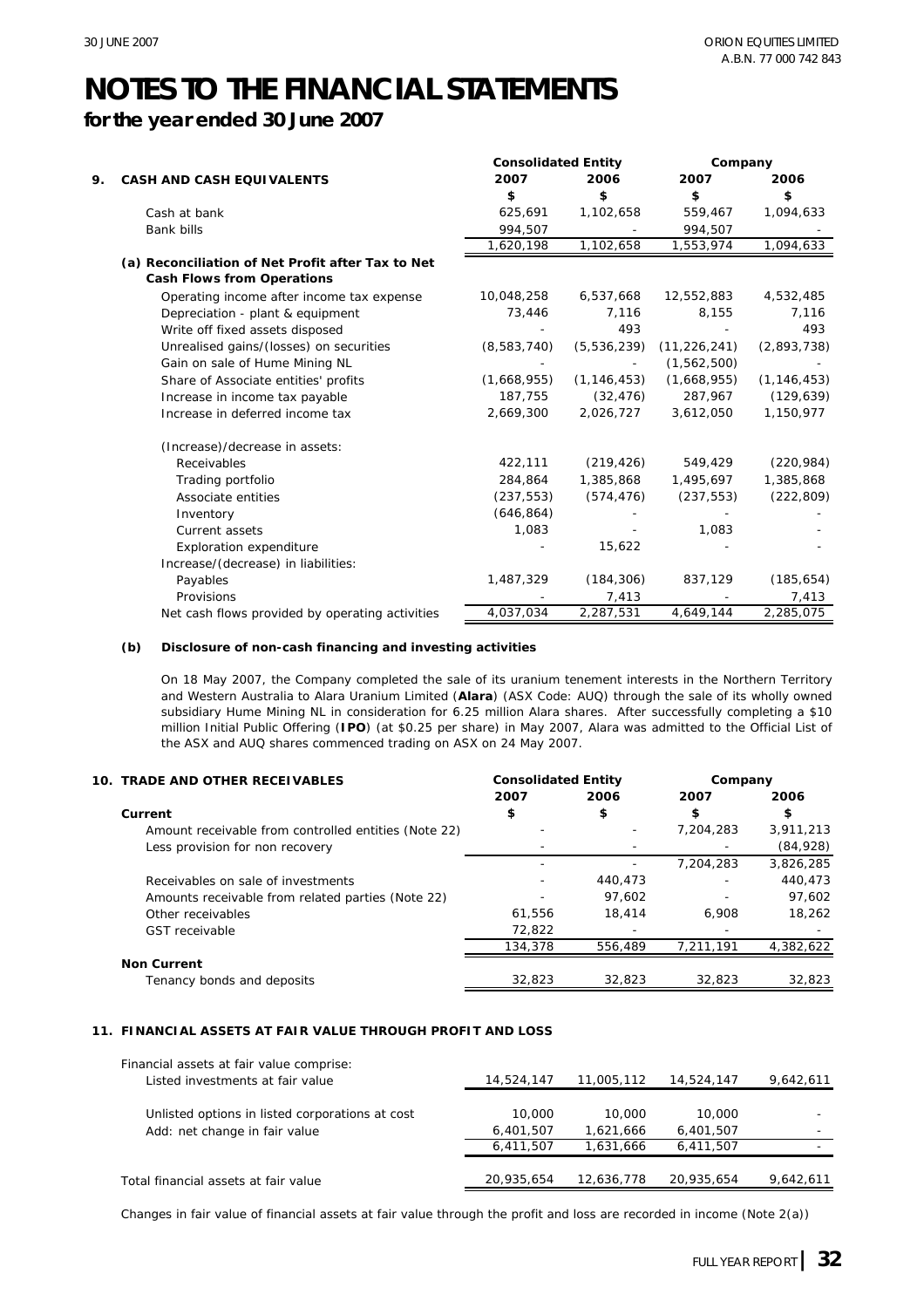### **for the year ended 30 June 2007**

| <b>12. INVENTORIES</b>                                                                                                                                                                                          | <b>Consolidated Entity</b> |           | Company                   |            |
|-----------------------------------------------------------------------------------------------------------------------------------------------------------------------------------------------------------------|----------------------------|-----------|---------------------------|------------|
|                                                                                                                                                                                                                 | 2007                       | 2006      | 2007                      | 2006       |
| Current                                                                                                                                                                                                         | \$                         | \$        | \$                        | \$         |
| Olive oil - work-in-progress (at cost)                                                                                                                                                                          | 646,864                    |           |                           |            |
| <b>Non Current</b>                                                                                                                                                                                              |                            |           |                           |            |
| Property held for development and resale                                                                                                                                                                        | 3,821,038                  | 3,821,038 |                           |            |
| <b>13. OTHER CURRENT ASSET</b>                                                                                                                                                                                  |                            |           |                           |            |
| Prepayments                                                                                                                                                                                                     |                            | 1,083     |                           | 1,083      |
| <b>14. NON-CURRENT INVESTMENTS</b>                                                                                                                                                                              |                            |           |                           |            |
| Shares in controlled entities at cost                                                                                                                                                                           |                            |           | 400                       | 225,100    |
| Less: Provision for diminution                                                                                                                                                                                  |                            |           | (100)<br>300              | (225, 100) |
|                                                                                                                                                                                                                 |                            |           |                           |            |
|                                                                                                                                                                                                                 |                            |           | <b>Ownership interest</b> |            |
| <b>Investment in Controlled Entities:</b>                                                                                                                                                                       |                            |           | 2007                      | 2006       |
| Silver Sands Developments Pty Limited (ACN 094 097 122)<br>Incorporated in Australia on 10 August 2000<br>This company is currently engaged in property development activities and holds non-current Inventory. |                            |           | 100%                      | 100%       |
| Central Exchange Mining Ltd (ACN 119 438 265)<br>Incorporated in Australia on 27 April 2006<br>This company is currently engaged in resource related activities.                                                |                            |           | 100%                      | 100        |
| Koorian Olives Pty Ltd (ACN 120 616 891)<br>Incorporated in Australia on 7 July 2006)<br>This company is currently engaged in olive oil production.                                                             |                            |           | 100%                      |            |
| Orion Indo Operations Pty Ltd (ACN 124 702 245)<br>Incorporated in Australia on 30 March 2007<br>This company is currently engaged in resource related activities.                                              |                            |           | 100%                      |            |
| PT Orion Indo Mining<br>Incorporated in Indonesia on 4 April 2007<br>This company is currently engaged in resource related activities.                                                                          |                            |           | 100%                      |            |
| Hume Mining NL (ACN 064 994 945)<br>Incorporated in Australia on 29 March 1994; sold to Alara Uranium Limited on 18 May 2006<br>This company was engaged in resource related activities.                        |                            |           |                           | 100%       |

#### **15. INVESTMENTS ACCOUNTED FOR USING THE EQUITY METHOD**

|                                                 |                           |                           |        | <b>Carrying Amount</b> |           |
|-------------------------------------------------|---------------------------|---------------------------|--------|------------------------|-----------|
| <b>Name of Associate</b>                        | <b>Principal Activity</b> | <b>Ownership Interest</b> |        | 2007                   | 2006      |
|                                                 |                           | 2007                      | 2006   |                        | S.        |
| Bentley International Limited (BEL)             | Investments               | 28.38%                    | 27.93% | 4.626.965              | 4.357.549 |
| Scarborough Equities Limited (SCB)              | Investments               | 28.22%                    | 27.86% | 7.012.570              | 5,368,821 |
| (Both companies were incorporated in Australia) |                           |                           |        |                        | 9,726,370 |

On 5 July 2006, the Company purchased 7,335 shares in SCB for \$6,656. On 31 August 2006, the Company received 299,098 shares in BEL for \$109,769 and 151,224 shares in SCB for \$127,785 when the Company participated in the respective BEL and SCB Dividend Reinvestment Plans.

|                                                     | 2007       | 2006       |
|-----------------------------------------------------|------------|------------|
| Movement in Investments in Associates               | \$         | \$         |
| Shares in listed Associate entities brought forward | 9,726,370  | 7,085,260  |
| Share of profit before income tax expense           | 2.577.652  | 1.869.980  |
| Share of income tax expense                         | (426.992)  | (380, 427) |
| Dividends received                                  | (481, 705) | (343, 100) |
| Acquisition of shares                               | 244,210    | 1,494,657  |
| Carrying amount at the end of the financial year    | 11.639.535 | 9.726.370  |
| Fair value of listed investments in associates      |            |            |
| Bentley International Limited                       | 4.397.645  | 4.226.113  |
| Scarborough Equities Limited                        | 5,776,706  | 5,316,972  |
|                                                     | 10.174.352 | 9.543.085  |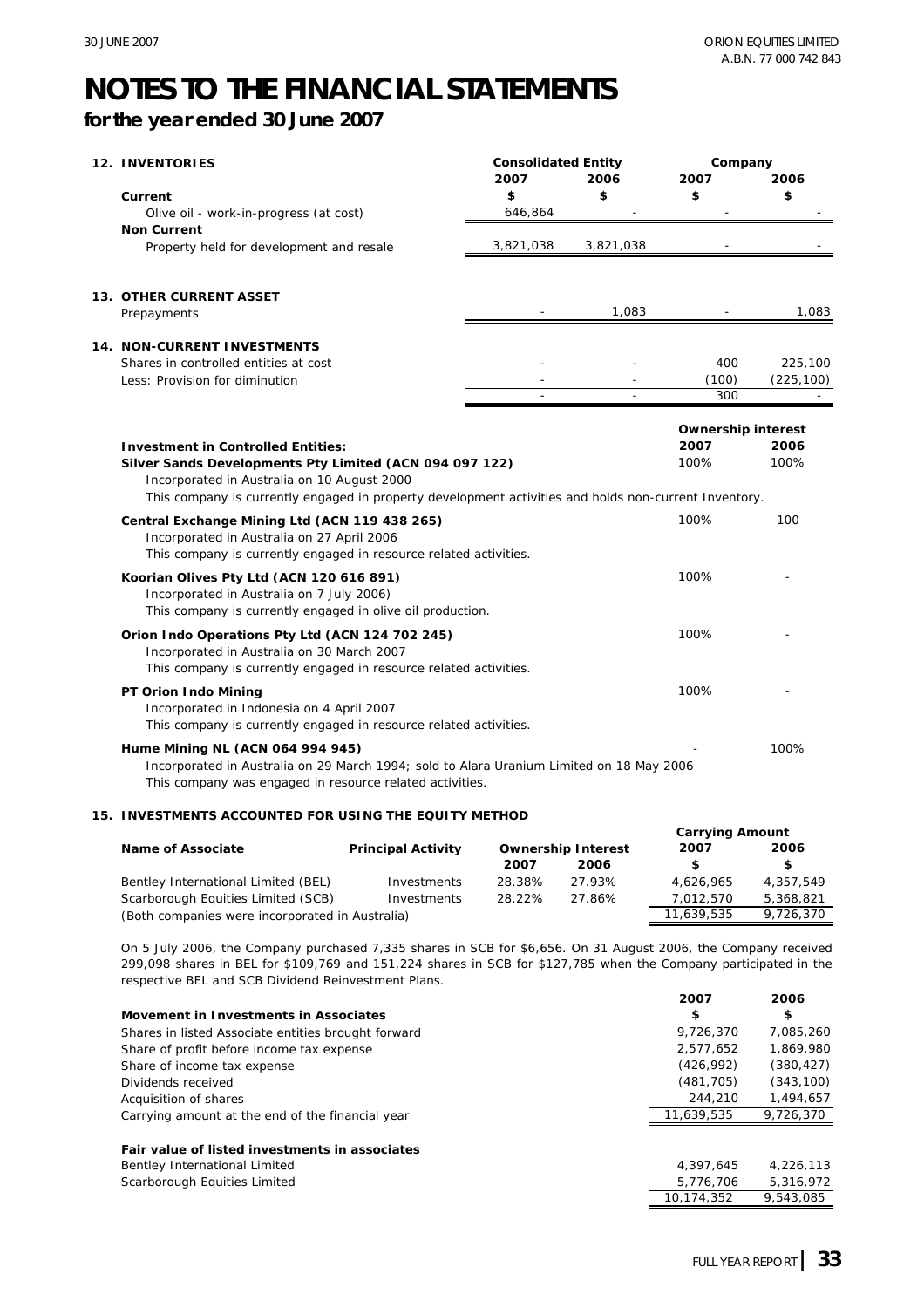**Group share of:**

### **NOTES TO THE FINANCIAL STATEMENTS**

### **for the year ended 30 June 2007**

#### **15. INVESTMENTS ACCOUNTED FOR USING THE EQUITY METHOD (continued)**

| THE LOOP HILL MUSEUM COLLEGE THE LOOP THE THILL MULTING (COMMITTEE) |            |            |
|---------------------------------------------------------------------|------------|------------|
|                                                                     | 2007       | 2006       |
| Net tangible asset value of listed investments in associates        | \$         | \$         |
| Bentley International Limited                                       | 5,705,009  | 5.413.926  |
| Scarborough Equities Limited                                        | 6,923,972  | 5,273,306  |
|                                                                     | 12.628.981 | 10,687,232 |
| <b>Share of Associates' profits</b>                                 |            |            |
| Profit before income tax                                            | 2,577,652  | 1.869.980  |
| Income tax expense                                                  | (426, 992) | (380, 427) |
| Profit after income tax                                             | 2,150,660  | 1,489,553  |
|                                                                     |            |            |

#### **Summarised Financial Position of Associates**

|                                       |            | <b>Bentley International Limited</b> |           | <b>Scarborough Equities Limited</b> |
|---------------------------------------|------------|--------------------------------------|-----------|-------------------------------------|
|                                       | 2007       | 2006                                 | 2007      | 2006                                |
|                                       | \$         | \$                                   | \$        | \$                                  |
| Current assets                        | 5,835,090  | 5,461,429                            | 2,130,829 | 1,025,519                           |
| Non current assets                    | 1.749      | 2,527                                | 5,504,145 | 4,716,645                           |
| Total assets                          | 5,836,839  | 5,463,955                            | 7.634.974 | 5.742.164                           |
| Current liabilities                   | (131, 830) | (50,030)                             | (42,064)  | (22, 170)                           |
| Non current liabilities               |            |                                      | (668,938) | (446,688)                           |
| <b>Total liabilities</b>              | (131, 830) | (50,030)                             | (711,002) | (468,858)                           |
| Net assets                            | 5,705,009  | 5,413,926                            | 6.923.972 | 5,273,306                           |
| Revenues                              | 995,411    | 791,176                              | 2,745,757 | 1,920,920                           |
| Profit after income tax of associates | 382,154    | 538,998                              | 1,768,506 | 950,555                             |

#### **Scarborough Equities Limited and Bentley International Limited - Lease Commitments**

SCB and BEL have the same lease commitments disclosed in note 25(a)

#### **16. PROPERTY, PLANT AND EQUIPMENT**

| 2007                                    | Freehold<br>Land | <b>Buildings on</b><br>Freehold<br>Land | Plant &<br>Equipment | Leasehold<br>Improvement<br>s | Total      |
|-----------------------------------------|------------------|-----------------------------------------|----------------------|-------------------------------|------------|
| <b>Consolidated Entity</b>              | \$               | \$                                      | \$                   | \$                            | \$         |
| Carrying amount at beginning            |                  |                                         | 26,550               | 7.817                         | 34,367     |
| <b>Additions</b>                        | 861,214          | 110,000                                 | 1,187,879            | 381                           | 2,159,474  |
| Depreciation expense                    |                  | (2,758)                                 | (69, 492)            | (1, 196)                      | (73, 446)  |
| Carrying amount at balance date         | 861,214          | 107,242                                 | 1,144,937            | 7,002                         | 2,120,395  |
| At 1 July 2006                          |                  |                                         |                      |                               |            |
| Cost                                    |                  |                                         | 70,177               | 21,788                        | 91,965     |
| Accumulated depreciation and impairment |                  |                                         | (43, 627)            | (13, 971)                     | (57, 598)  |
| Net carrying amount                     |                  |                                         | 26,550               | 7,817                         | 34,367     |
| At 30 June 2007                         |                  |                                         |                      |                               |            |
| Cost                                    | 861,214          | 110,000                                 | 1,256,540            | 22,169                        | 2,249,923  |
| Accumulated depreciation and impairment |                  | (2,758)                                 | (111, 603)           | (15, 167)                     | (129, 528) |
| Net carrying amount                     | 861,214          | 107,242                                 | 1,144,937            | 7,002                         | 2,120,395  |

The consolidated entity owns a property held for redevelopment and resale described in Note 12 (Inventories)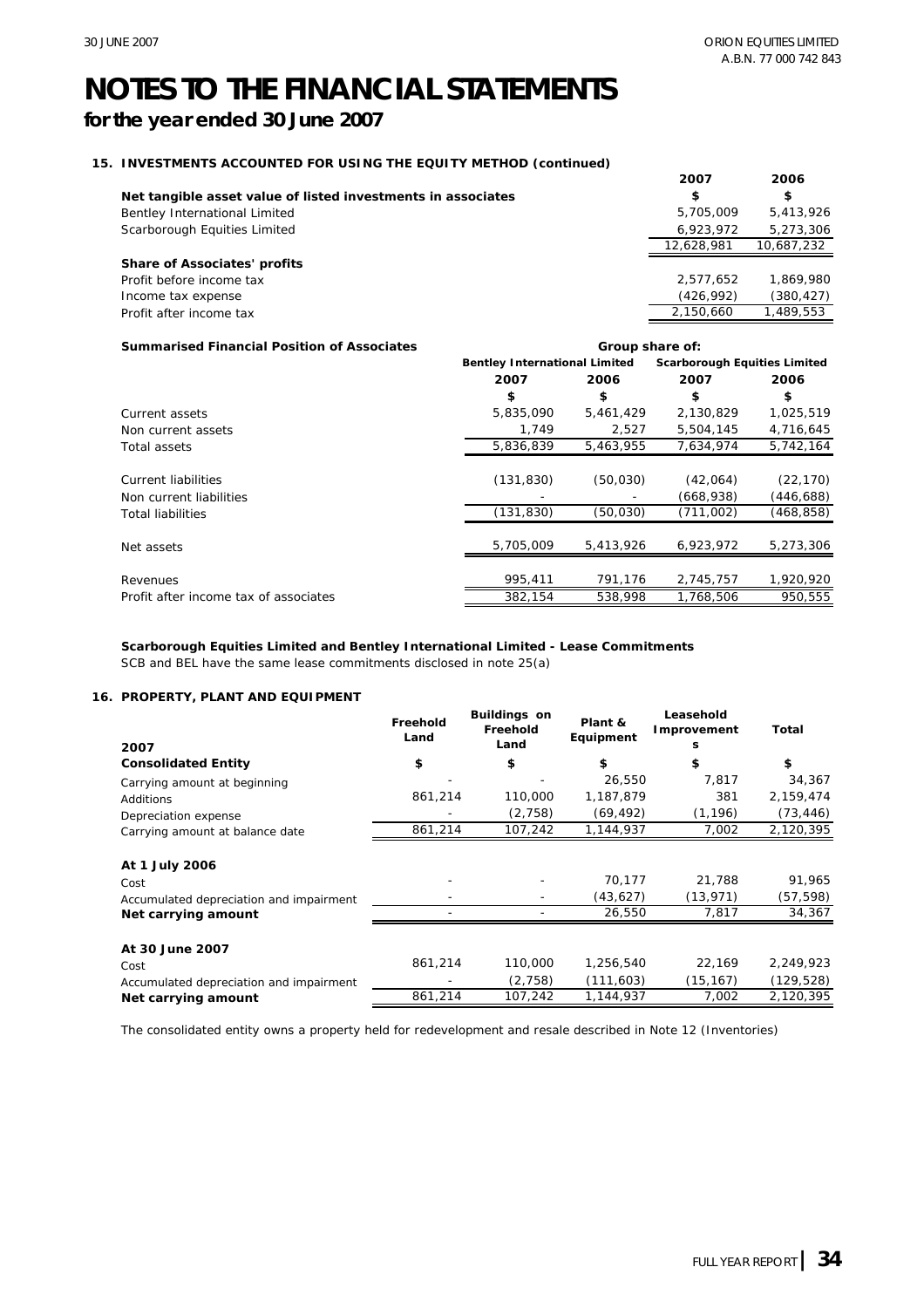**Leasehold** 

### **NOTES TO THE FINANCIAL STATEMENTS**

### **for the year ended 30 June 2007**

#### **16. PROPERTY, PLANT AND EQUIPMENT (continued)**

| PROPERTY, PLANT AND EQUIPMENT (CONTINUED)<br>Company | Plant &<br>Equipment       | Leasehold<br>Improvement<br>s | <b>Total</b> |
|------------------------------------------------------|----------------------------|-------------------------------|--------------|
|                                                      | \$                         | \$                            | \$           |
| Carrying amount at beginning                         | 26,550                     | 7,817                         | 34,367       |
| Additions                                            | 1,104                      | 381                           | 1,485        |
| Depreciation expense                                 | (6,959)                    | (1, 196)                      | (8, 155)     |
| Carrying amount at balance date                      | 20,695                     | 7,002                         | 27,697       |
| At 1 July 2006                                       |                            |                               |              |
| Cost                                                 | 70,177                     | 21,788                        | 91,965       |
| Accumulated depreciation and impairment              | (43, 627)                  | (13, 971)                     | (57, 598)    |
| Net carrying amount                                  | 26,550                     | 7,817                         | 34,367       |
| At 30 June 2007                                      |                            |                               |              |
| Cost                                                 | 69,765                     | 22,169                        | 91,934       |
| Accumulated depreciation and impairment              | (49,070)                   | (15, 167)                     | (64, 237)    |
| Net carrying amount                                  | 20,695                     | 7,002                         | 27,697       |
| 2006                                                 |                            |                               |              |
| <b>Consolidated Entity &amp; Company</b>             |                            |                               |              |
| Carrying amount at beginning                         | 17,340                     | 9,196                         | 26,536       |
| Additions                                            | 15,441                     |                               | 15,441       |
| Depreciation expense                                 | (5, 737)                   | (1, 379)                      | (7, 116)     |
| Disposal                                             | (494)                      |                               | (494)        |
| Carrying amount at balance date                      | 26,550                     | 7,817                         | 34,367       |
| At 1 July 2005                                       |                            |                               |              |
| Cost                                                 | 56,364                     | 21,788                        | 78,152       |
| Accumulated depreciation and impairment              | (39, 024)                  | (12, 592)                     | (51, 616)    |
| Net carrying amount                                  | 17,340                     | 9,196                         | 26,536       |
| At 30 June 2006                                      |                            |                               |              |
| Cost                                                 | 70,177                     | 21,788                        | 91,965       |
| Accumulated depreciation and impairment              | (43, 627)                  | (13, 971)                     | (57, 598)    |
| Net carrying amount                                  | 26,550                     | 7,817                         | 34,367       |
|                                                      | <b>Consolidated Entity</b> | Company                       |              |

| 2007    | 2006                     | 2007                     | 2006                     |
|---------|--------------------------|--------------------------|--------------------------|
|         |                          |                          |                          |
| 300,000 | $\overline{\phantom{a}}$ | $\overline{\phantom{a}}$ | $\overline{\phantom{a}}$ |
| 300,000 | $\overline{\phantom{a}}$ | $\overline{\phantom{a}}$ | $\overline{\phantom{a}}$ |
|         |                          |                          | -----------              |

#### **Nature of asset**

On 21 February 2007, Koorian Olives Pty Ltd (formerly OEQO Pty Ltd (a wholly owned subsidiary incorporated on 7 July 2006)) settled on the acquisition of a 143 hectare property in Gingin, Western Australia (approximately 100 kilometres north of Perth) comprising the Koorian Olive Grove (which has approximately 64,500, 8 year old olive tree plantings), certain grove related equipment/infrastructure and an approximately one gigalitre water licence and related bore assets, in consideration of payment of approximately \$2.6 million. The portion of the consideration ascribed to the olive trees was \$300,000.

|  |                                                          | <b>Consolidated Entity</b> |          | Company |      |
|--|----------------------------------------------------------|----------------------------|----------|---------|------|
|  | <b>18. INTANGIBLE ASSET</b>                              | 2007                       | 2006     | 2007    | 2006 |
|  |                                                          | \$                         | \$       | \$      | \$   |
|  | Water licence (Koorian Olives - one gigalitre) - at cost | 250,000                    |          |         |      |
|  | <b>19. RESOURCE PROJECTS</b>                             |                            |          |         |      |
|  | <b>Deferred Exploration Expenditure</b>                  |                            |          |         |      |
|  | Balance at beginning of the year                         |                            | 15,622   |         |      |
|  | Direct expenditure                                       | 79.708                     | 4.217    |         |      |
|  | Direct expenditure expensed                              | (79, 708)                  |          |         |      |
|  | Sale of tenements                                        |                            | (19,839) |         |      |
|  | Balance at end of the year                               |                            |          |         |      |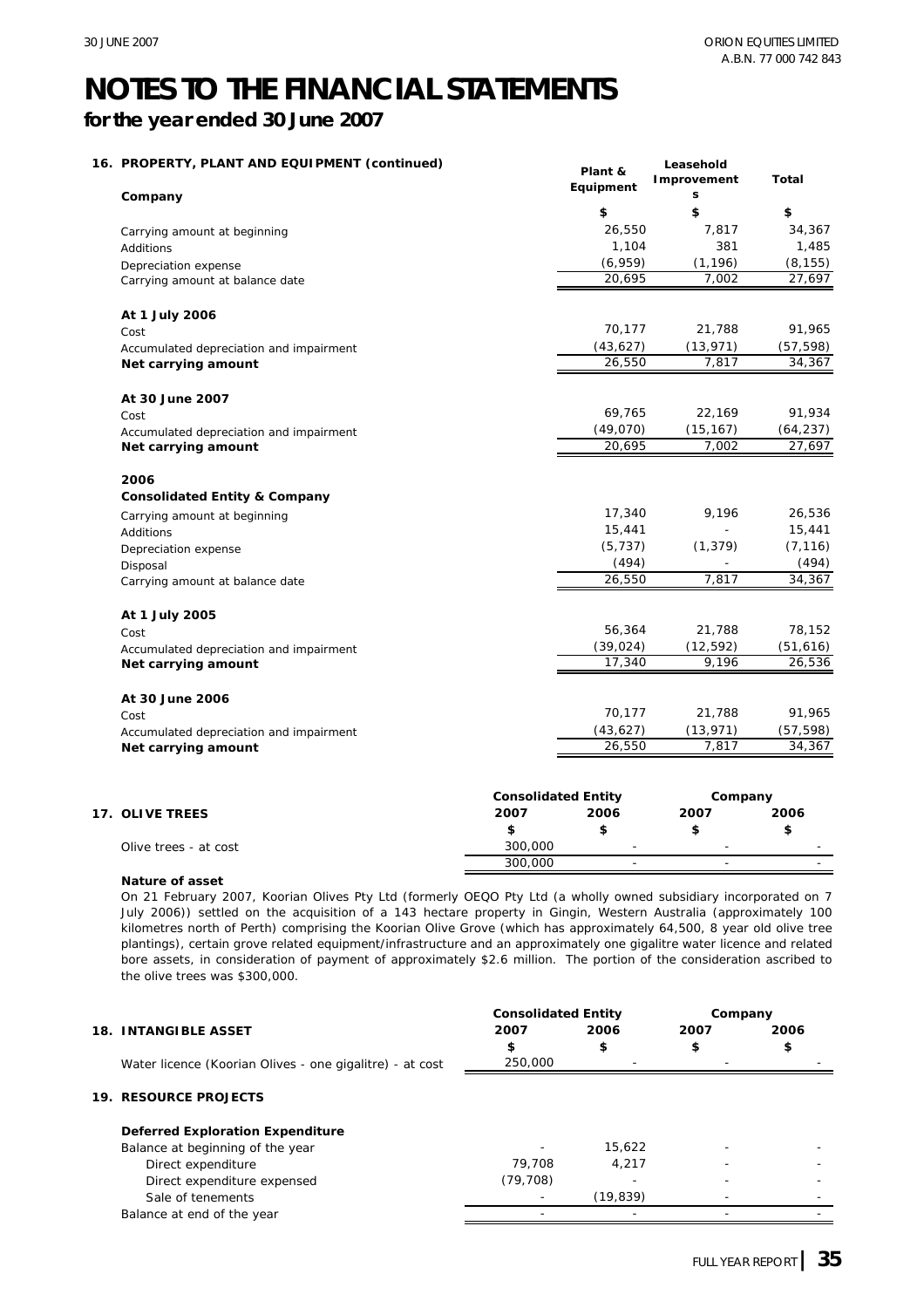**for the year ended 30 June 2007**

|                                                        | <b>Consolidated Entity</b> |                                        | Company     |                      |
|--------------------------------------------------------|----------------------------|----------------------------------------|-------------|----------------------|
| 20. TRADE AND OTHER CREDITORS                          | 2007                       | 2006                                   | 2007        | 2006                 |
|                                                        | \$                         | \$                                     | \$          | \$                   |
| Trade creditors                                        | 652,061                    | 34,580                                 | 515         | 33,235               |
| Pending settlement on share investment purchases       | 715,943                    |                                        | 715,943     |                      |
| Other creditors - related parties (Note 22)            |                            | 16,304                                 |             | 16,304               |
| Other creditors and accruals                           | 258,599                    | 88,391                                 | 258,599     | 88,391               |
|                                                        | 28,380                     | 28,501                                 | 28,380      | 28,501               |
| Dividend payable                                       | 1,654,983                  | 167,776                                | 1,003,437   | 166,431              |
|                                                        |                            |                                        |             |                      |
| 21. TAX                                                |                            |                                        |             |                      |
| <b>Current tax asset</b>                               |                            |                                        |             |                      |
| Deferred tax on fair value gain adjustments            |                            |                                        |             |                      |
| <b>Current tax liabilities</b>                         |                            |                                        |             |                      |
| Income tax                                             | 726,615                    | 538,860                                | 740,157     | 452,190              |
| Non current tax liabilities                            |                            |                                        |             |                      |
| Deferred tax on fair value gain adjustments            | 4,468,974                  | 1,799,674                              | 4,535,974   | 923,924              |
|                                                        | 5,195,589                  | 2,338,534                              | 5,276,131   | 1,376,114            |
| Reconciliations                                        |                            |                                        |             |                      |
| <b>Gross movements</b>                                 |                            |                                        |             |                      |
| The overall movement in the deferred tax account is as |                            |                                        |             |                      |
| follows:                                               |                            |                                        |             |                      |
| Opening balance                                        | 1,799,674                  | 234,262                                | 923,924     | 234,262              |
| Charged to income statement                            | 2,669,300                  | 1,565,412                              | 3,612,050   | 689,662              |
| Closing balance                                        | 4,468,974                  | 1,799,674                              | 4,535,974   | 923,924              |
|                                                        |                            |                                        |             |                      |
| Deferred tax asset - fair value adjustments            |                            |                                        |             |                      |
| The movement in deferred tax asset for each temporary  |                            |                                        |             |                      |
| difference during the year are as follows:             |                            |                                        |             |                      |
|                                                        |                            | 227,053                                |             | 227,053              |
| Opening balance                                        |                            |                                        |             |                      |
| Credited/(charged) to income statement                 | $\sim$                     | (227, 053)<br>$\overline{\phantom{a}}$ | $\sim$      | (227, 053)<br>$\sim$ |
| Closing balance                                        |                            |                                        |             |                      |
|                                                        |                            |                                        |             |                      |
| Deferred tax liability - fair value adjustments        |                            |                                        |             |                      |
| The movement in deferred tax liability for each        |                            |                                        |             |                      |
| temporary difference during the year are as follows:   |                            |                                        |             |                      |
| Opening balance                                        | 1,799,674                  | 7,209                                  | 923,924     | 7,209                |
| Charged to income statement                            | 2,669,300                  | 1,792,465                              | 3,612,050   | 916,715              |
| Closing balance                                        | 4,468,974                  | 1,799,674                              | 4,535,974   | 923,924              |
|                                                        |                            |                                        |             |                      |
|                                                        | <b>Consolidated Entity</b> |                                        | Company     |                      |
|                                                        | 2007                       | 2006                                   | 2007        | 2006                 |
| 22.  CONTRIBUTED EQUITY                                | \$                         | \$                                     | \$          | \$                   |
|                                                        | 19,374,007                 | 19,375,598                             | 19,374,007  | 19,375,598           |
| Fully paid ordinary shares                             |                            |                                        |             |                      |
|                                                        |                            | Number                                 |             |                      |
|                                                        | Date of<br>movement        | of shares                              |             |                      |
| Movement in Ordinary Share Capital                     |                            |                                        |             |                      |
| At 1 July 2005                                         |                            | 16,812,156                             | 28,717,469  | 28,717,469           |
| Issue of shares                                        | 01-Jul-05                  | 1,002,233                              | 591,318     | 591,318              |
| Reduce share capital value against accumulated         |                            |                                        |             |                      |
| losses                                                 | 29-Sep-05                  |                                        | (9,933,189) | (9,933,189)          |
| At 1 July 2006                                         |                            | 17,814,389                             | 19,375,598  | 19,375,598           |
| Unmarketable parcel expenses                           |                            |                                        | (1, 591)    |                      |
|                                                        |                            | 17,814,389                             | 19,374,007  |                      |

Fully paid ordinary shares carry one vote per share and carry the right to dividends.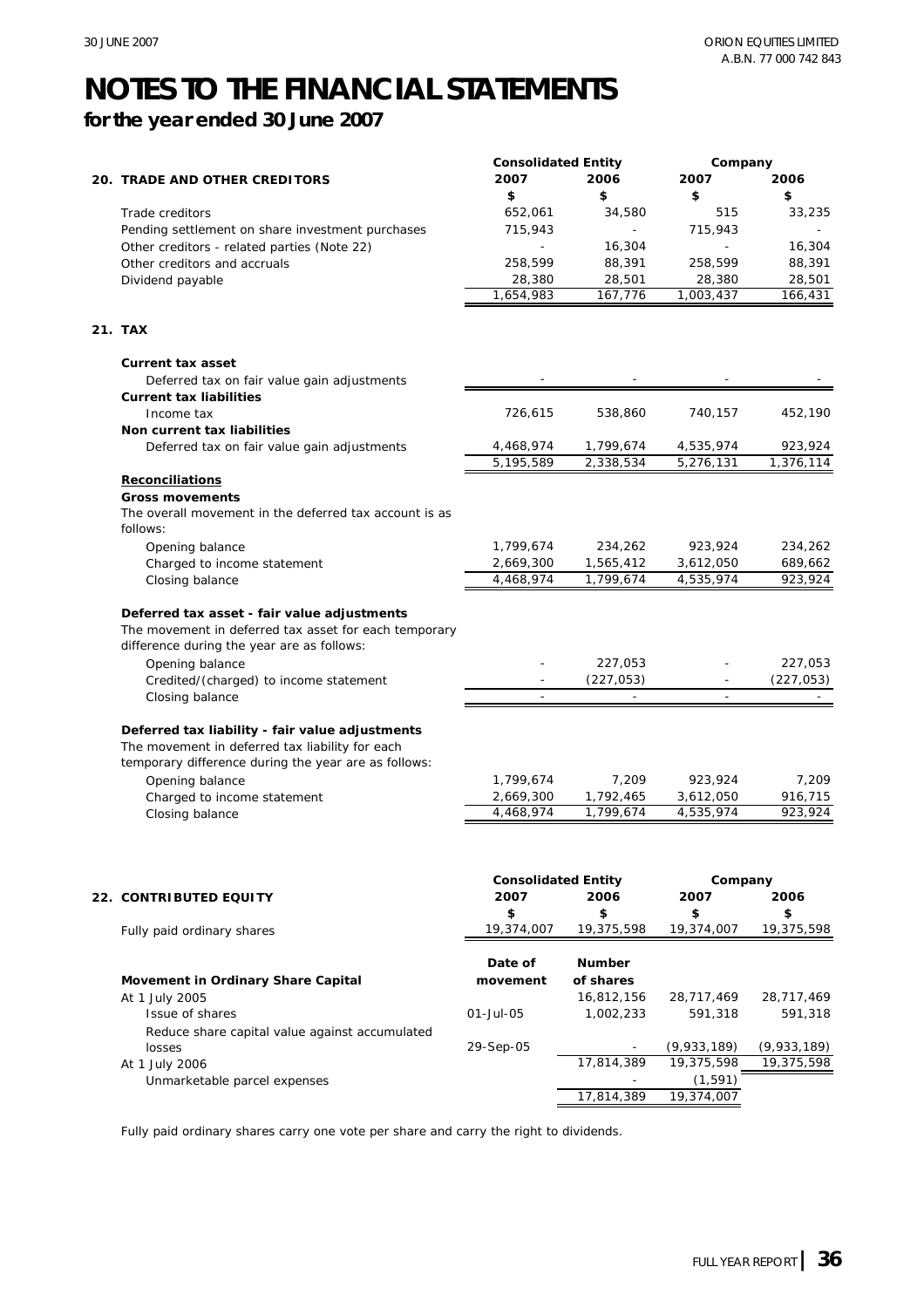### **for the year ended 30 June 2007**

#### **23. RELATED PARTY DISCLOSURES**

The following table provides the total amount of transactions that were entered into with related parties for the relevant financial year.

|                                                 |             | <b>Consolidated Entity</b> |           | Company |           |
|-------------------------------------------------|-------------|----------------------------|-----------|---------|-----------|
|                                                 | <b>Note</b> | 2007                       | 2006      | 2007    | 2006      |
| Transactions with related parties<br>(a)        |             | \$                         | \$        | \$      | \$        |
| Dividends revenue                               |             |                            |           |         |           |
| Bentley International Limited                   |             | 222,529                    | 101.132   | 222.529 | 101,132   |
| Scarborough Equities Limited                    |             | 259.197                    | 241.948   | 259.197 | 241.948   |
| Dividends paid                                  |             |                            |           |         |           |
| <b>Oueste Communications Ltd</b>                |             | 385,116                    | 256,744   | 385,116 | 256,744   |
| (b) Amounts owed by $\ell$ (to) related parties |             |                            |           |         |           |
| Entities deemed to control parent entity        |             |                            |           |         |           |
| <b>Oueste Communications Ltd</b>                | 20          |                            | (16, 304) |         | (16, 304) |
| Associates of Orion Equities Limited            |             |                            |           |         |           |
| Bentley International Limited                   | 10          | ٠                          | 60.425    |         | 60.425    |
| Scarborough Equities Limited                    | 10          |                            | 37.177    |         | 37,177    |

At balance date, the ultimate Australian Parent entity is Queste Communications Limited holds 48% of the ordinary shares in the Company. During the last financial year, there were transactions between the Company, QUE, BEL and SCB, pursuant to shared office and administration expense arrangements on a cost recovery basis. Interest is not charged on such outstanding amounts and amounts were fully received /(paid) by balance date.

|                                             | Company     |            |           |
|---------------------------------------------|-------------|------------|-----------|
|                                             | <b>Note</b> | 2007       | 2006      |
| (c) Loans to subsidiaries                   |             | \$         | \$        |
| Beginning of the year                       |             | 3,911,213  | 3,835,983 |
| Loans advanced                              |             | 3,899,485  | 75,230    |
| Loans repayment received                    |             | (625, 220) |           |
| Loans forgiven                              |             | 18,805     |           |
| End of year                                 |             | 7.204.283  | 3,911,213 |
| <b>Balances outstanding at Balance Date</b> |             |            |           |
| Subsidiaries of Orion Equities Limited      |             |            |           |
| Silver Sands Developments Pty Ltd           | 10          | 3,868,263  | 3,826,283 |
| Koorian Olives Pty Ltd                      | 10          | 3,326,220  |           |
| Central Exchange Mining Ltd                 | 10          | 4.900      |           |
| Orion Indo Operations Pty Ltd               | 10          | 4,900      |           |
| Hume Mining NL                              | 10          |            | 84,930    |
|                                             |             | 7.204.283  | 3.911.213 |

Details of the percentage of ordinary shares held in controlled entities are disclosed in Note 14 to the financial statements. The above amounts remain outstanding at balance date. No provisions for doubtful debts have been raised in relation to any outstanding balances amounts owed by Silver Sands Development Pty Ltd and Koorian Olives Pty Ltd as it has assets to the total of \$3.8 million and \$3.3 million as at 30 June 2007 respectively. Interest is not charged on such outstanding amounts.

#### **24. SEGMENT REPORTING**

The Consolidated entity operates predominantly within Australia in the investments, olive grove operations and resources sectors. The Consolidated entity also has resource project interests in Indonesia and Pakistan.

|                                   | Segment revenue | <b>Segment result</b> |            |               |
|-----------------------------------|-----------------|-----------------------|------------|---------------|
| <b>BUSINESS SEGMENT</b>           | 2007            | 2006                  | 2007       | 2006          |
|                                   | \$              | \$                    | \$         | \$            |
| Investments                       | 12,178,459      | 8,037,758             | 11,962,831 | 7,927,596     |
| Resources                         | 1,562,500       | 313,493               | 1,482,792  | 251,428       |
| Olive grove operations            | 58,095          |                       | (360, 372) |               |
| Share of associates' profit       | 1,668,955       | 1,146,453             | 1,668,955  | 1,146,453     |
| Unallocated                       | 73.555          | 54,861                | (878, 834) | (534, 309)    |
| Total segment revenue             | 15,541,564      | 9,552,565             |            |               |
| Profit before income tax          |                 |                       | 13,875,372 | 8,791,168     |
| Income tax expense (Note $3(a)$ ) |                 |                       | 3,827,114  | (1, 369, 682) |
| Profit after income tax           |                 |                       | 17,702,486 | 7.421.486     |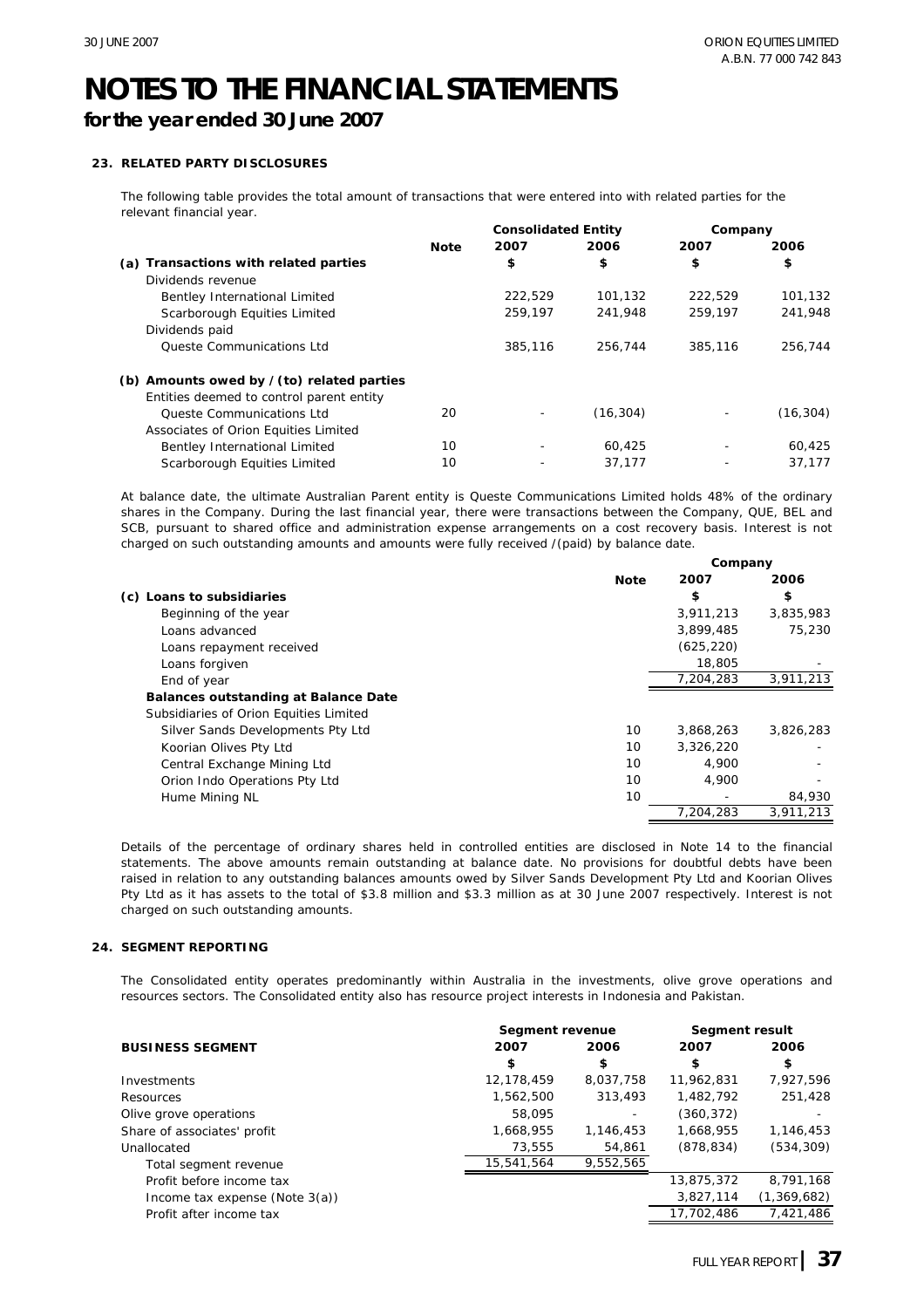**for the year ended 30 June 2007**

| 24. SEGMENT REPORTING (continued) |                                         |                    | <b>Segment Assets</b> |                           | <b>Segment liabilities</b> |                     |
|-----------------------------------|-----------------------------------------|--------------------|-----------------------|---------------------------|----------------------------|---------------------|
|                                   |                                         |                    | 2007                  | 2006                      | 2007                       | 2006                |
|                                   |                                         |                    | \$                    | \$                        | \$                         | \$                  |
|                                   | Investments                             |                    | 36,396,227            | 26,624,659                | 5,184,917                  | 1,799,674           |
|                                   | Resources                               |                    |                       |                           |                            |                     |
|                                   | Olive grove operations                  |                    | 3,416,848             |                           | 651,549                    |                     |
|                                   | Unallocated                             |                    | 1,687,810             | 1,286,947                 | 1,014,106                  | 706,636             |
|                                   |                                         |                    | 41,500,885            | 27,911,606                | 6,850,572                  | 2,506,310           |
|                                   |                                         |                    | 2007                  |                           | 2006                       |                     |
|                                   | Other                                   | <b>Investments</b> | <b>Resources</b>      | Olive grove<br>operations | <b>Investments</b>         | <b>Resources</b>    |
|                                   |                                         | \$                 | \$                    | \$                        | \$                         | \$                  |
|                                   | Acquisition of segment assets           | 5,935,246          |                       | 2,707,989                 | 11,624,134                 |                     |
|                                   | Other non-cash expenses                 |                    |                       |                           |                            |                     |
|                                   | Unrealised gains/(losses) on securities | 8,583,740          |                       |                           | 5,536,239                  |                     |
|                                   |                                         |                    |                       |                           |                            | <b>Acquisitions</b> |
|                                   |                                         | Segment            | Segment               | Segment                   | Segment                    | of segment          |
|                                   | <b>GEOGRAPHICAL SEGMENT</b>             | revenue            | results               | <b>Assets</b>             | Liabilities                | assets              |
|                                   |                                         | 2007               | 2007                  | 2007                      | 2007                       | 2007                |
|                                   |                                         | \$                 | \$                    | \$                        |                            | \$                  |
|                                   | Australia                               | 15,541,564         | 13,951,972            | 41,500,885                | 6,850,572                  | 8,643,235           |
|                                   | Indonesia                               |                    | (4, 727)              |                           |                            |                     |
|                                   | Pakistan                                |                    | (71, 874)             |                           |                            |                     |
|                                   |                                         | 15,541,564         | 13,875,372            | 41,500,885                | 6,850,572                  | 8,643,235           |

#### **25. FINANCIAL INSTRUMENTS**

The consolidated entity's financial instruments mainly consist of investments in listed and unlisted securities, deposits with banks, accounts receivable and payable and loans to related parties. The main risks arising from the consolidated entity's financial instruments are interest rate risk, credit risk, exchange rate risk, market price risk and liquidity risk.

#### **(a) Interest Rate Risk Exposure**

Interest rate risk is the risk that the value of a financial instrument will fluctuate due to changes in market interest rates. The consolidated entity's exposure to market risk for changes in interest rates relate primarily to investments held in interest bearing instruments. The consolidated entity has no borrowings. The effective weighted average interest rates on classes of financial assets and financial liabilities, are as follows:

| 2007                         | Average<br><b>Interest Rate</b> | Variable<br><b>Interest Rate</b> | <b>Fixed Interest</b><br>Rate (less than<br>1 year) | Non-Interest<br>Bearing | Total       |
|------------------------------|---------------------------------|----------------------------------|-----------------------------------------------------|-------------------------|-------------|
| <b>Financial assets</b>      |                                 | \$                               | \$                                                  | \$                      | \$          |
| Cash                         | 5.42%                           | 1,620,198                        |                                                     |                         | 1,620,198   |
| Receivables                  |                                 |                                  |                                                     | 167,201                 | 167,201     |
| Investments                  |                                 |                                  |                                                     | 20,935,654              | 20,935,654  |
|                              |                                 | 1,620,198                        |                                                     | 21,102,855              | 22,723,053  |
| <b>Financial liabilities</b> |                                 |                                  |                                                     |                         |             |
| Payables                     |                                 |                                  |                                                     | (1,654,983)             | (1,654,983) |
| Net financial assets         |                                 | 1,620,198                        |                                                     | 19,447,872              | 21,068,070  |
| 2006                         |                                 |                                  |                                                     |                         |             |
| <b>Financial assets</b>      |                                 |                                  |                                                     |                         |             |
| Cash                         | 5.17%                           | 1,102,658                        |                                                     |                         | 1,102,658   |
| Receivables                  |                                 |                                  |                                                     | 589,312                 | 589,312     |
| Investments                  |                                 |                                  |                                                     | 12,636,778              | 12,636,778  |
|                              |                                 | 1,102,658                        |                                                     | 13,226,090              | 14,328,748  |
| <b>Financial liabilities</b> |                                 |                                  |                                                     |                         |             |
| Payables                     |                                 |                                  |                                                     | (167, 776)              | (167, 776)  |
| Net financial assets         |                                 | 1,102,658                        |                                                     | 13,058,314              | 14,160,972  |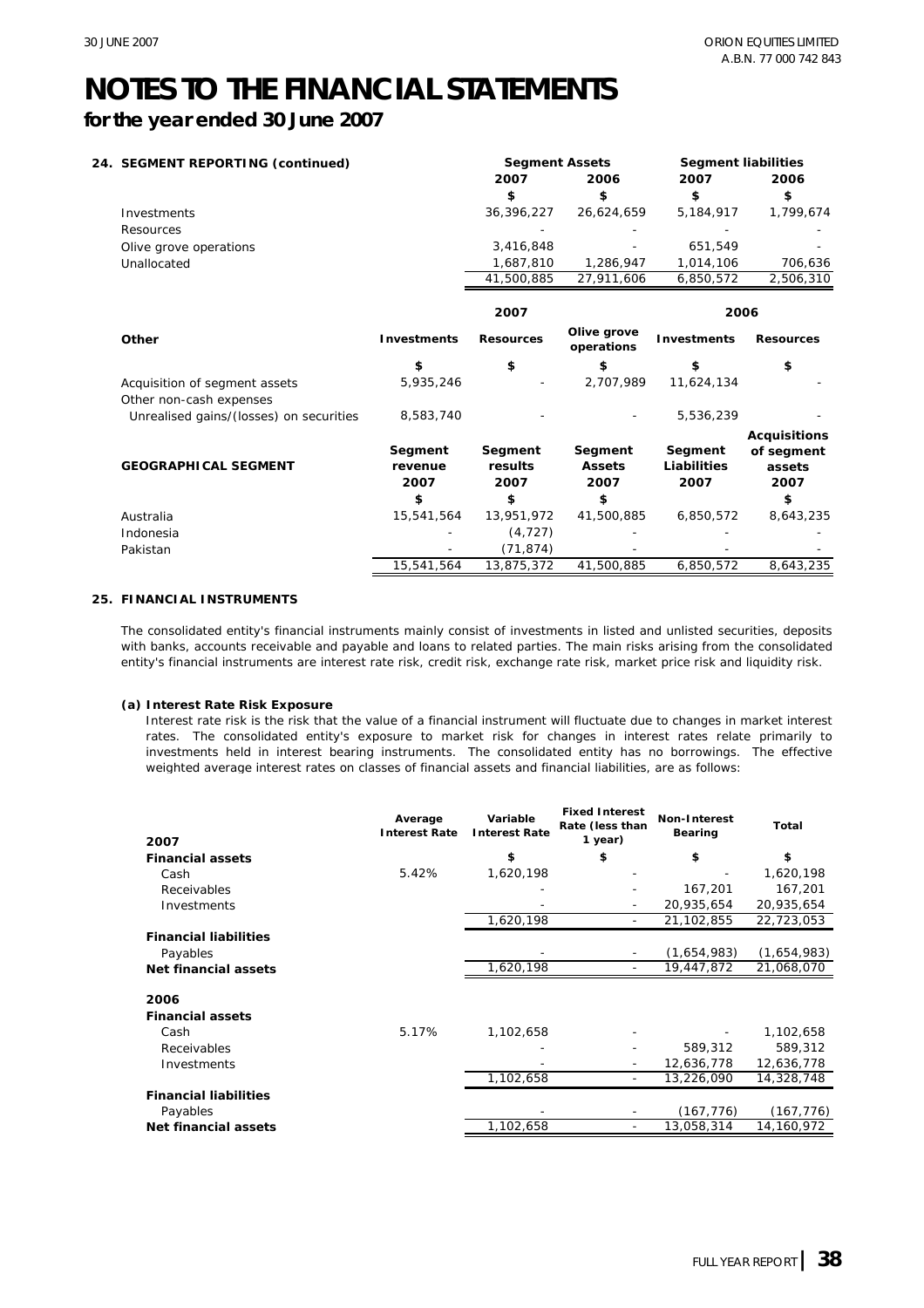**for the year ended 30 June 2007**

#### **25. FINANCIAL INSTRUMENTS (continued)**

|                                                      | <b>Consolidated Entity</b> |             |  |
|------------------------------------------------------|----------------------------|-------------|--|
| Reconciliation of net financial assets to net assets | 2007                       | 2006        |  |
|                                                      | \$                         | \$          |  |
| Net financial assets as above                        | 21,068,070                 | 14.160.972  |  |
| Non-financial assets and liabilities                 |                            |             |  |
| Inventory                                            | 4.467.902                  | 3.821.038   |  |
| Investments in Associate companies                   | 11.639.535                 | 9,726,370   |  |
| Property, plant and equipment                        | 2.120.395                  | 34,367      |  |
| Olive trees                                          | 300,000                    |             |  |
| Intangible assets                                    | 250,000                    |             |  |
| Other current assets                                 |                            | 1.083       |  |
| Net tax liabilities                                  | (5, 195, 589)              | (2,338,534) |  |
| Net Assets                                           | 34,650,313                 | 25,405,296  |  |

#### **(b) Credit Risk Exposure**

Credit risk refers to the risk that a counterparty under a financial instrument will default (in whole or in part) on its contractual obligations resulting in financial loss to the consolidated entity. Concentrations of credit risk are minimised primarily by undertaking appropriate due diligence on potential investments, carrying out all market transactions through approved brokers, settling non-market transactions with the involvement of suitably qualified legal and accounting personnel (both internal and external), and obtaining sufficient collateral or other security (where appropriate) as a means of mitigating the risk of financial loss from defaults.

Market prices of listed financial instruments generally incorporate credit assessments into valuations and risk of loss is implicitly provided or in the carrying value of such assets in the financial statements as they are marked to market at balance date. The consolidated entity measures credit risk on a fair value basis. The carrying amount of financial assets recorded in the financial statements, net of any provision for losses, represents the consolidated entity's maximum exposure to credit risk without taking account of the value of any collateral or other security obtained (if any).

#### **(c) Foreign Currency Risk**

The consolidated entity is exposed to foreign currency risk on cash held by the Company and its controlled foreign entity, foreign resource project investment commitments and exploration and evaluation expenditure on foreign resource projects. The currency risk giving rise to this risk is primarily US dollars. The consolidated entity has not entered into any forward exchange contracts as at balance date and is currently fully exposed to foreign exchange risk.

#### **(d) Market Price Risk Exposure**

Market price risk represents the risk that the value of a financial instrument will fluctuate as a result of changes in market prices, whether those changes are caused by factors specific to the individual instrument or its issuer or factors affecting all instruments in the market. By its nature as a listed investment company, the Company will always be subject to market risk as it invests its capital in securities that are not risk free - the market price of these securities can and will fluctuate. The Company does not manage this risk through entering into derivative contracts, futures, options or swaps.

#### **(e) Liquidity Risk Exposure**

Liquidity risk is the risk that the consolidated entity will encounter difficulty in meeting obligations associated with financial liabilities. The consolidated entity has no borrowings. The consolidated entity's non-cash investments can be realised to meet accounts payable arising in the normal course of business.

#### **Net Fair Value of Financial Assets and Liabilities**

The carrying amount of financial instruments recorded in the financial statements represent their fair value determined in accordance with the accounting policies disclosed in note 1. The aggregate fair value and carrying amount of financial assets and financial liabilities at balance date are set out in Note 24(a).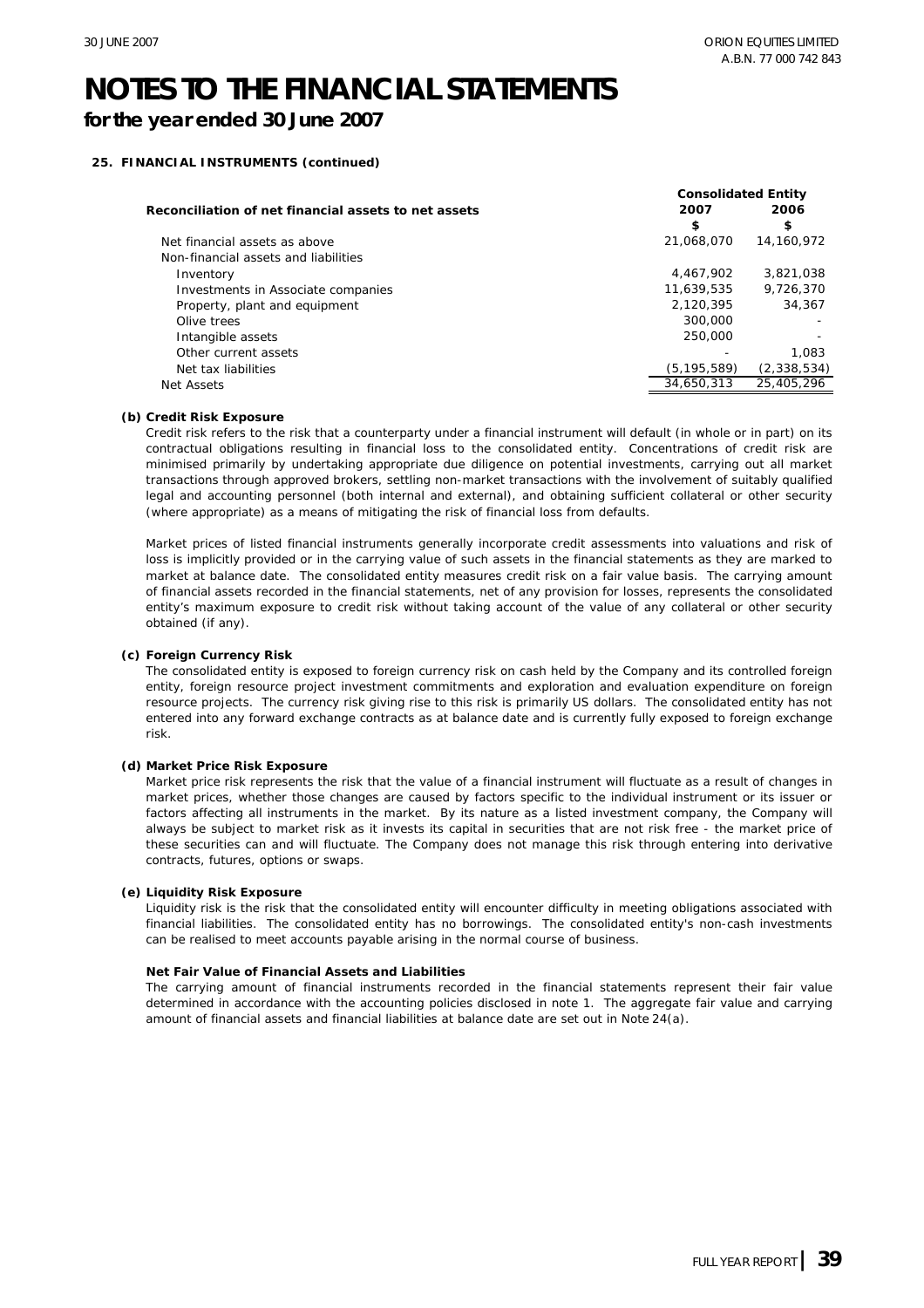**for the year ended 30 June 2007**

| <b>26. COMMITMENTS</b>                       | <b>Consolidated Entity</b> |         |  |
|----------------------------------------------|----------------------------|---------|--|
|                                              | 2007                       | 2006    |  |
| (a) Lease Commitments                        | \$                         | \$      |  |
| Non-cancellable operating lease commitments: |                            |         |  |
| Not longer than one year                     | 24,960                     | 24,960  |  |
| Between 12 months and 5 years                | 99,840                     | 99.840  |  |
| Greater than 5 years                         | 24,960                     | 49.920  |  |
|                                              | 149.760                    | 174,720 |  |

The lease is the Company's share of the office premises at Level 14, The Forrest Centre, 221 St Georges Terrace, Perth, Western Australia, and includes all outgoings (exclusive of GST). The lease is for a 7 year term expiring 30 June 2013 and contains a rent review increase each year alternating between 5% and the greater of market rate or CPI + 1%.

#### **(b) Exploration Tenement Leases - Commitments for Expenditure**

- **(i)** In order to maintain current rights of tenure to its Australian exploration tenements, the consolidated entity is required to outlay lease rentals and meet minimum expenditure commitments. Based on tenements which have been granted as at the date of this report, the consolidated entity has a 12 month commitment of \$45,154.
- **(ii)** The consolidated entity also has exploration and evaluation commitments in relation to mineral licences held or applied for (upon grant) in Pakistan. The consolidated entity previously held a reconnaissance licence (**RL**) over a 5,000 square kilometre area in the Chitral Region, North-West Frontier Province, Pakistan, prospective for gold and copper. There was a US\$250,000 expenditure commitment under the terms of such licence within the first 12 months; A\$71,874 was actually incurred on the RL during the financial year; however, an application for an exploration licence (**EL**) over 493 square kilometres in this RL area was filed in March 2007 prior to the expiry of this RL. The consolidated entity has also recently applied for another RL in the province of 3,000 square kilometres and a similar US\$250,000 expenditure commitment is expected to apply to this RL upon its grant. As at the date of this report, the EL and new RL applications have not been granted.

Financial commitments for subsequent periods are contingent upon future exploration and evaluation results and cannot be estimated. These obligations are subject to renegotiation upon expiry of the tenement lease or when application for a mining lease is made and have not been provided for in the accounts.

#### **27. CONTINGENT LIABILITIES AND ASSETS**

#### **(a) Cooperation Agreement - Berau Coal Project (East Kalimantan, Indonesia)**

On 27 June 2007, Orion Indo Operations Pty Ltd (**OIO**) and its Indonesian subsidiary PT Orion Indo Mining (**PTOIM**) reached agreement with Strike Operations Pty Ltd (**SOPL**) and its Indonesian subsidiary PT Indo Batubara (**PTIB**) for PTIB to assign a 70% interest in the Berau Coal Project (described below) to PTOIM; PTOIM has agreed to assume the obligations (effective from 19 June 2007) under an original cooperation agreement with the vendor, PT Kaltim Jaya Bara (**KJB**); PTIB's 30% interest is free-carried until a decision to mine is made by **PTOIM** 

By the original cooperation agreement dated 12 April 2007 between SOPL, PTIB and KJB, PTIB had acquired the right to exclusively conduct general survey activities, explore for, exploit, mine and sell coal and methane gas and other minerals in the concession area of 5,000 hectares located approximately 40 kilometres south-west of Tanjungredeb (Berau) and approximately 350 kilometres north of Balikpapan (the capital city of Kalimantan).

Under the terms of the original cooperation agreement, PTOIM has the following future payment and royalty obligations to KJB:

- Three staged cash payments totalling US\$0.50 million over a 12 month period; and (i)
- (ii) Royalties of between US\$1.00 to \$4.00 per dry metric tonne of coal mined and sold from the concession area, depending on the calorific value of the coal (ranging from 5,000 to 6,000 KCal and above) and the waste to ore ratio incurred in mining operations.

If PTIB elects not to contribute to expenditure after a decision to mine is made by PTOIM, its interest in the project shall be diluted on a pro-rata basis. If PTIB's interest is diluted to below 10%, PTIB's interest shall be transferred to PTOIM in consideration for a royalty to PTIB of 7.5% of net profits derived from coal resources produced and sold.

PTOIM (as assignee) is entitled to terminate the original cooperation agreement with KJB at any time and is only liable for the staged payments due and payable as at the date of termination.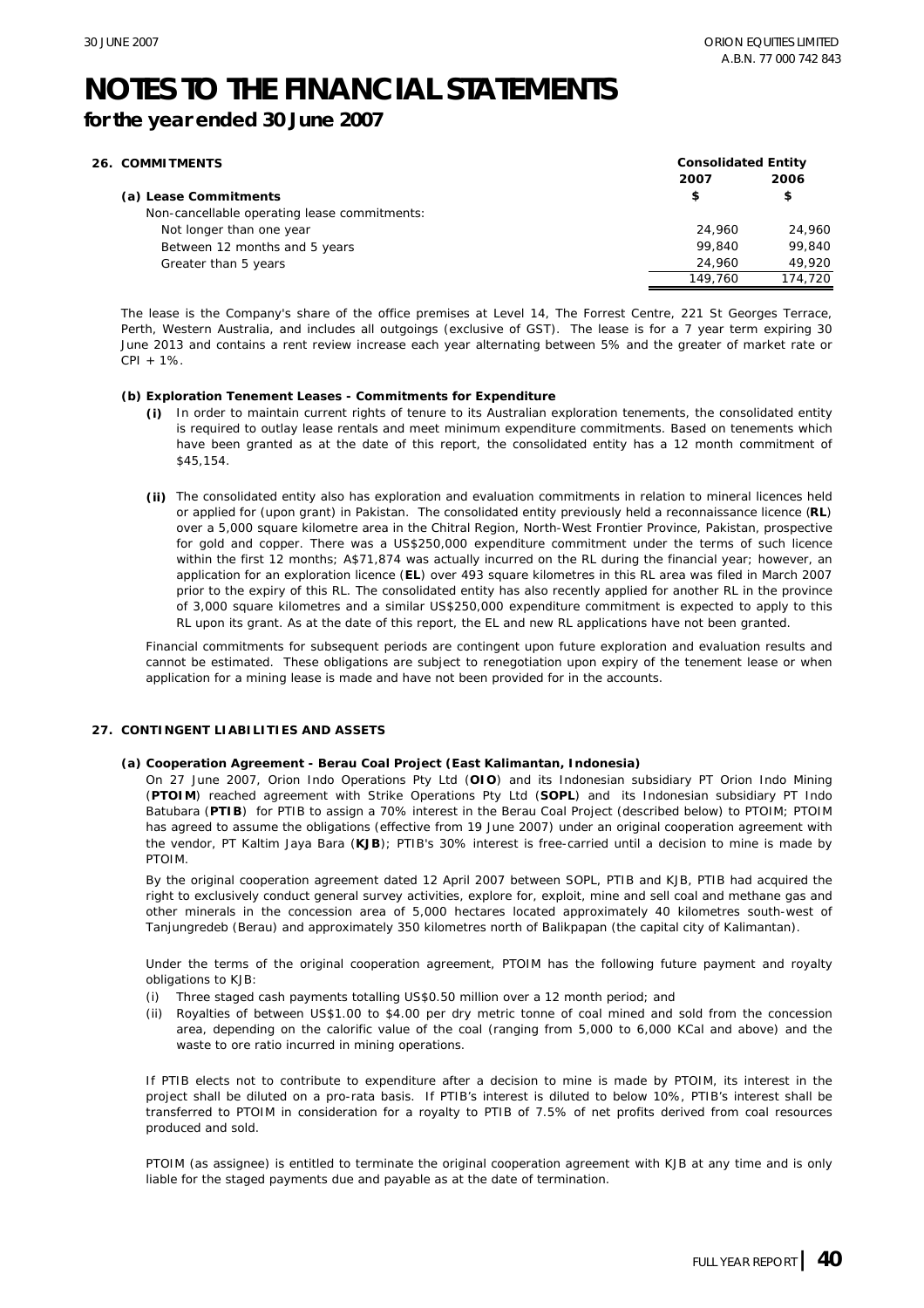#### **for the year ended 30 June 2007**

#### **27. CONTINGENT LIABILITIES AND ASSETS (continued)**

#### **(b) Royalty Owed To Central Exchange Mining Ltd**

By an agreement entered into between Hume Mining NL (**Hume**), Strike Resources Limited (**Strike**), Alara Operations Pty Ltd (then known as Strike Uranium Pty Ltd) and Central Exchange Mining Ltd (**CXML**) (a wholly owned subsidiary of Orion) dated 9 February 2007 for the assignment by Hume of a 2% royalty entitlement (owed to Hume by Strike under a tenement acquisition agreement between Hume and Strike dated 15 September 2005 (as amended)) to CXML. Under the above agreements, CXML is entitled to receive a royalty of 2% of gross revenues (exclusive of GST) arising from any commercial exploitation of any minerals from the tenements the subject of the abovementioned 15 September 2005 Agreement from Alara Uranium Limited (**Alara**) (the parent of Alara Operations Pty Ltd, the present owner of the tenements).

#### **(c) Native Title**

The Consolidated Entity's tenements in Australia may be subject to native title applications in the future. At this stage it is not possible to quantify the impact (if any) that native title may have on the operations of the Consolidated Entity.

#### **(d) Directors' Deeds**

The Company has entered into deeds of indemnity with each of its Directors indemnifying them against liability incurred in discharging their duties as directors/officers of the Consolidated Entity. At the end of the financial year, no claims have been made under any such indemnities and accordingly, it is not possible to quantify the potential financial obligation of the Consolidated Entity under these indemnities.

#### **28. EVENTS AFTER BALANCE SHEET DATE**

- **(a)** On 21 September 2007, the Company paid a final dividend of 2 cents per share (100% franked) in respect of net profits derived for the year ended 30 June 2007. The record date was 17 September 2007.
- **(b)** On 24 August 2007, Koorian Olives Pty Ltd reached agreement with a local supplier for the sale of ~200,000 litres of extra virgin olive oil (**EVOO**) harvested from the Koorian Olives Grove during the 2007 harvest season completed in May 2007 for ~\$1.02 million payable in 4 tranches between August and November 2007; this EVOO is recorded as Inventory to the value of \$646,864 as at balance date.

No other matter or circumstance has arisen since the end of the financial year that significantly affected, or may significantly affect, the operations of the consolidated entity, the results of those operations, or the state of affairs of the consolidated entity in future financial years.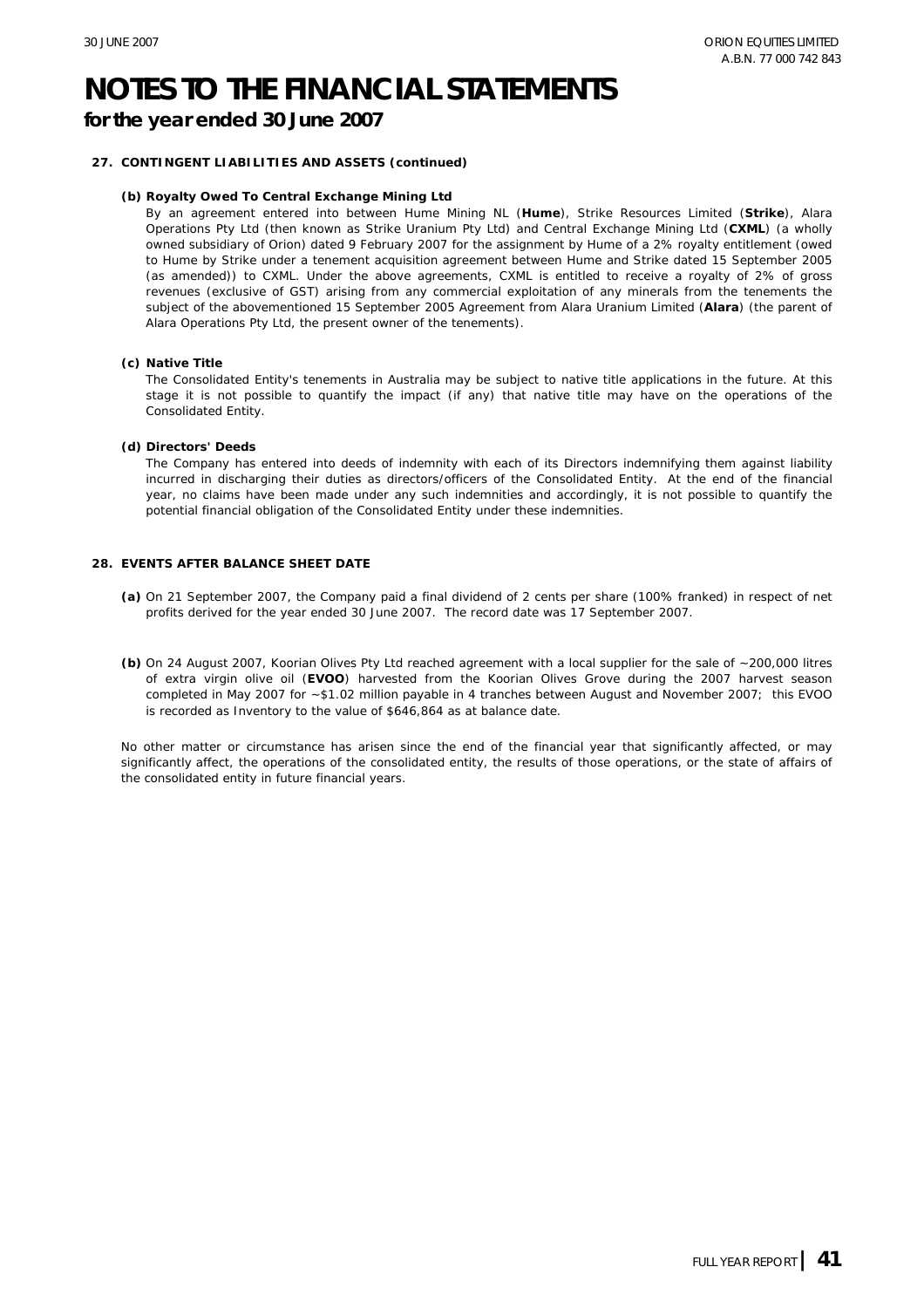### **DIRECTORS' DECLARATION**

The Directors of the Company declare that:

- 1. The financial statements, comprising the Income Statement, Balance Sheet, Statement of Changes in Equity and Cash Flow Statement and accompanying notes as set out on pages 18 to 41, are in accordance with the *Corporations Act 2001* and:
	- (a) comply with Accounting Standards and the Corporations Regulations 2001; and
	- (b) give a true and fair view of the Company's and Consolidated Entity's financial position as at 30 June 2007 and of their performance for the year ended on that date;
- 2. In the Directors' opinion there are reasonable grounds to believe that the Company will be able to pay its debts as and when they become due and payable.
- 3. The audited remuneration disclosures set out in the Directors' Report on pages 13 to 15 comply with Accounting Standards AASB 124 Related Party Disclosures and the Corporations Regulations 2001; and
- 4. The Directors have been given the declarations required by section 295A of the *Corporations Act 2001* by the Executive Chairman, the person who performs the chief executive function, and by the Company Secretary, the person who performs the chief financial officer function, for the purposes of section 295A, who have each declared that:
	- (a) the financial records of the Company for the financial year have been properly maintained in accordance with section 286 of the *Corporations Act 2001*;
	- (b) the financial statements are in accordance with the *Corporations Act 2001,* comply with Accounting Standards and the Corporations Regulations 2001 and give a true and fair view of the Company's financial position as at 30 June 2007 and of its performance for the year ended on that date; and
	- (c) the financial statements are founded on a sound system of risk management and internal compliance and control which implements the policies adopted by the Board. The Company's risk management and internal compliance and control systems are operating efficiently and effectively in all material respects.

This declaration is made in accordance with a resolution of the Directors made pursuant to section 295(5) of the *Corporations Act 2001*.

**Farooq Khan Victor Ho** Chairman **Director** Director

Perth, Western Australia

27 September 2007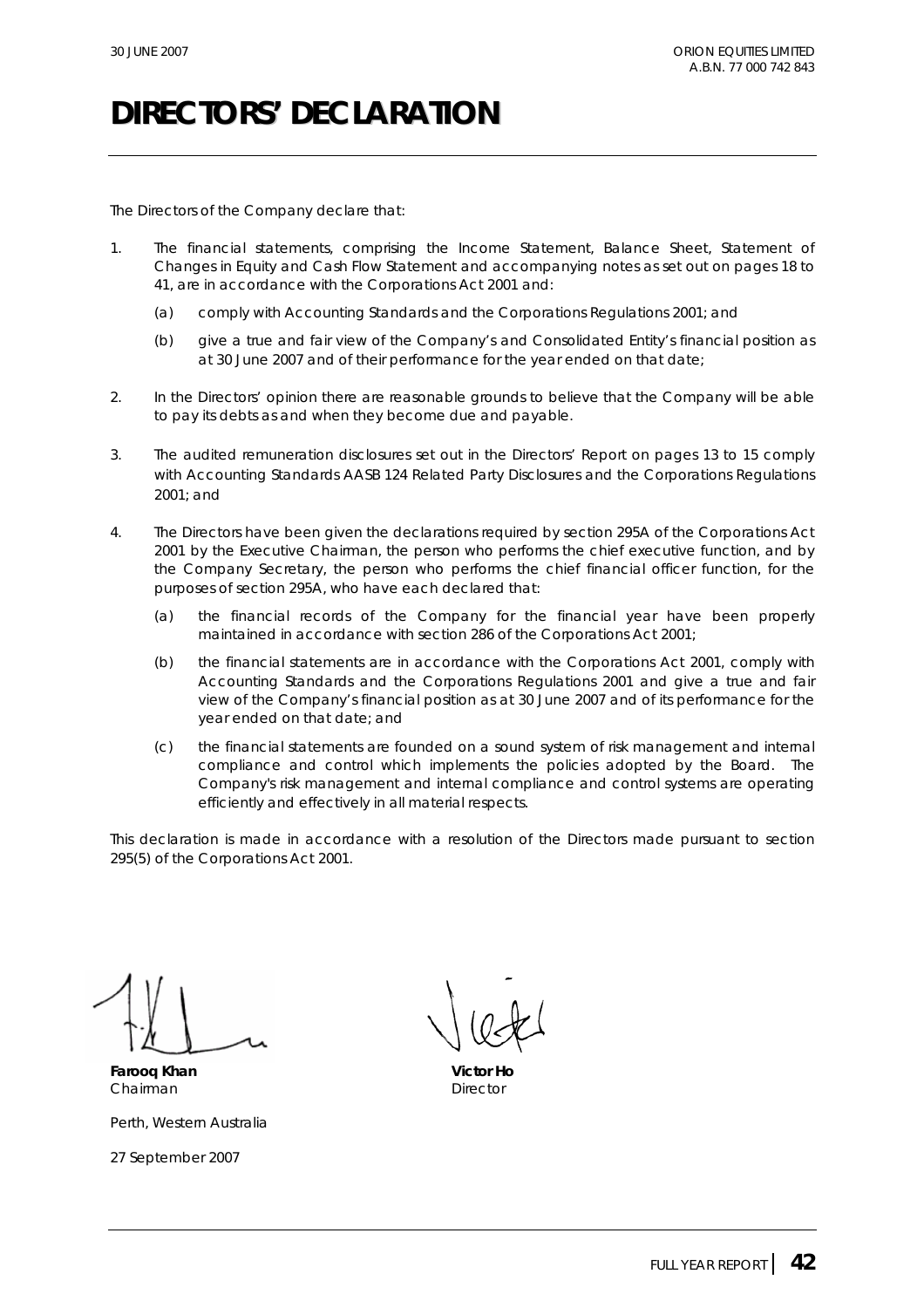

**BDO Kendalls** 

BDO Kendalls Audit & Assurance (WA) 128 Hay Street SUBIACO WA 6008 PO Box 700 WEST PERTH WA 6872 Phone 61 8 9380 8400 Fax 61 8 9380 8499 aa.perth@bdo.com.au www.bdo.com.au

ABN 90 360 101 594

#### **INDEPENDENT AUDIT REPORT TO THE MEMBERS OF ORION EQUITIES LIMITED**

We have audited the accompanying financial report of Orion Equities Limited, which comprises the balance sheet as at 30 June 2007, and the income statement, statement of changes in equity and cash flow statement for the year ended on that date, a summary of significant accounting policies, other explanatory notes and the directors' declaration of the consolidated entity comprising the company and the entities it controlled at the year's end or from time to time during the financial year.

We have also audited the remuneration disclosures contained in the directors' report. As permitted by the Corporations Regulations 2001, the consolidated entity has disclosed information about the remuneration of directors and executives ("remuneration disclosures"), required by Accounting Standard AASB 124 Related Party Disclosures, under the heading "Remuneration Report" in pages 13 to 16 of the directors' report and not in the financial report.

#### **Directors' Responsibility for the Financial Report and the AASB 124 Remuneration Disclosures Contained in the Directors' Report**

The directors of the company are responsible for the preparation and fair presentation of the financial report in accordance with Australian Accounting Standards (including the Australian Accounting Interpretations) and the Corporations Act 2001. This responsibility includes establishing and maintaining internal control relevant to the preparation and fair presentation of the financial report that is free from material misstatement, whether due to fraud or error; selecting and applying appropriate accounting policies; and making accounting estimates that are reasonable in the circumstances. In Note 1, the directors also state, in accordance with Accounting Standard AASB 101 Presentation of Financial Statements, that compliance with the Australian equivalents to International Financial Reporting Standards ensures that the financial report, comprising the consolidated financial statements and notes, complies with International Financial Reporting Standards.

The directors of the company are also responsible for the remuneration disclosures contained in the directors' report.

#### **Auditor's Responsibility**

Our responsibility is to express an opinion on the financial report based on our audit. We conducted our audit in accordance with Australian Auditing Standards. These Auditing Standards require that we comply with relevant ethical requirements relating to audit engagements and plan and perform the audit to obtain reasonable assurance whether the financial report is free from material misstatement. Our responsibility is to also express an opinion on the remuneration disclosures contained in the directors' report based on our audit.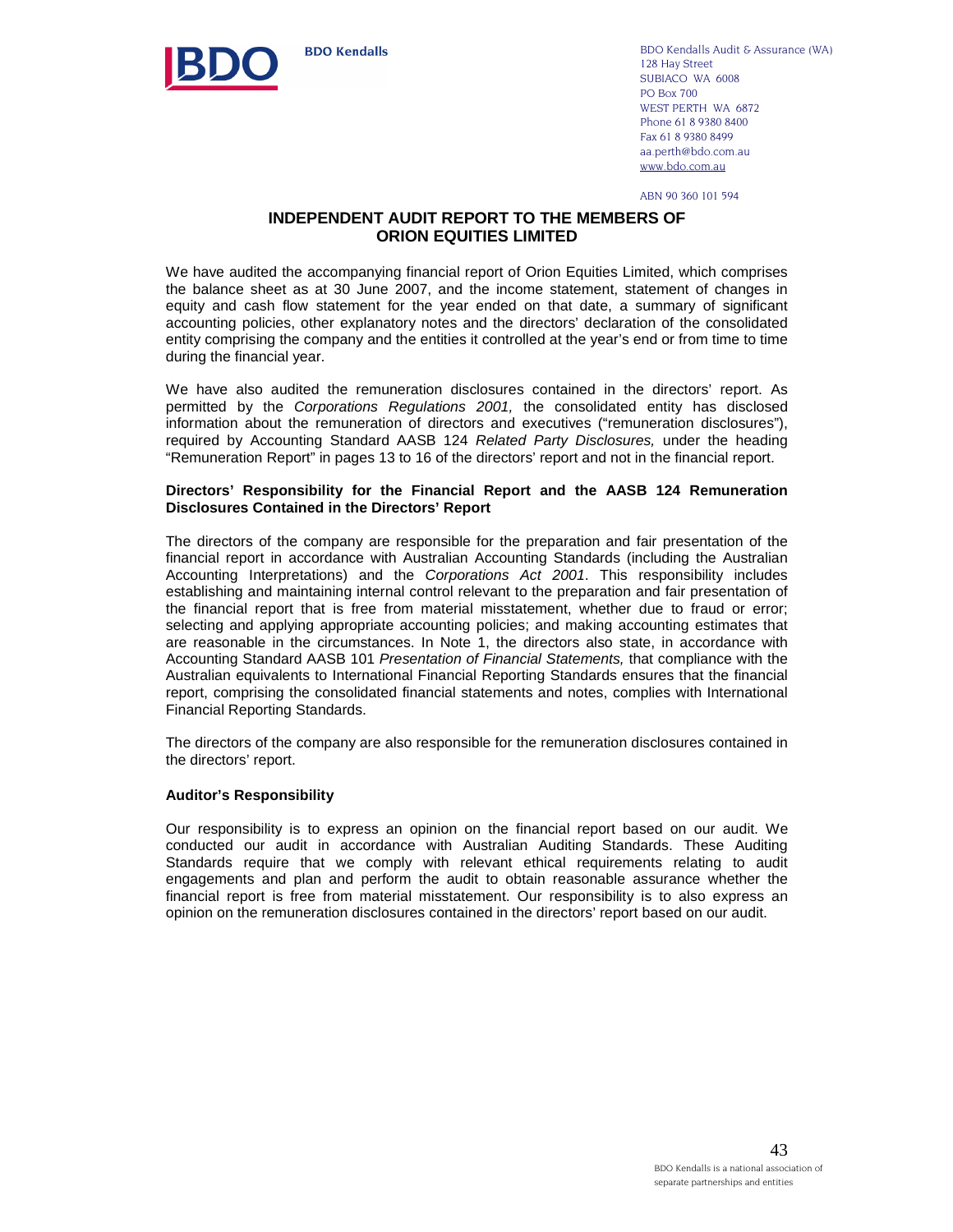

An audit involves performing procedures to obtain audit evidence about the amounts and disclosures in the financial report and the remuneration disclosures contained in the directors' report. The procedures selected depend on the auditor's judgement, including the assessment of the risks of material misstatement of the financial report and the remuneration disclosures contained in the directors' report, whether due to fraud or error. In making those risk assessments, the auditor considers internal control relevant to the entity's preparation and fair presentation of the financial report and the remuneration disclosures contained in the directors' report in order to design audit procedures that are appropriate in the circumstances, but not for the purpose of expressing an opinion on the effectiveness of the entity's internal control. An audit also includes evaluating the appropriateness of accounting policies used and the reasonableness of accounting estimates made by the directors, as well as evaluating the overall presentation of the financial report and the remuneration disclosures contained in the directors' report.

We believe that the audit evidence we have obtained is sufficient and appropriate to provide a basis for our audit opinions.

#### **Independence**

In conducting our audit, we have complied with the independence requirements of the Corporations Act 2001. We confirm that the independence declaration required by the Corporations Act 2001 would be in the same terms if it had been given to the directors at the time that this auditor's report was made.

#### **Auditor's Opinion on the Financial Report**

In our opinion:

- (a) the financial report of Orion Equities Limited is in accordance with the Corporations Act 2001, including:
	- (i) giving a true and fair view of the company's and consolidated entity's financial position as at 30 June 2007 and of its performance for the year ended on that date; and
	- (ii) complying with Australian Accounting Standards (including the Australian Accounting Interpretations) and the Corporations Regulations 2001; and
- (b) the consolidated financial statements and notes also complies with International Financial Reporting Standards as disclosed in Note 1.

#### **Auditor's Opinion on the AASB 124 Remuneration Disclosures Contained in the Directors' Report**

In our opinion the remuneration disclosures that are contained in pages 13 to 16 of the directors' report comply with Accounting Standard AASB 124.

#### **BDO Kendalls Audit & Assurance (WA) (formerly BDO)**

BD Kendalls

 $CRA$ 

**Chris Burton**  Partner

Perth, Western Australia Dated this 28<sup>th</sup> day of September 2007